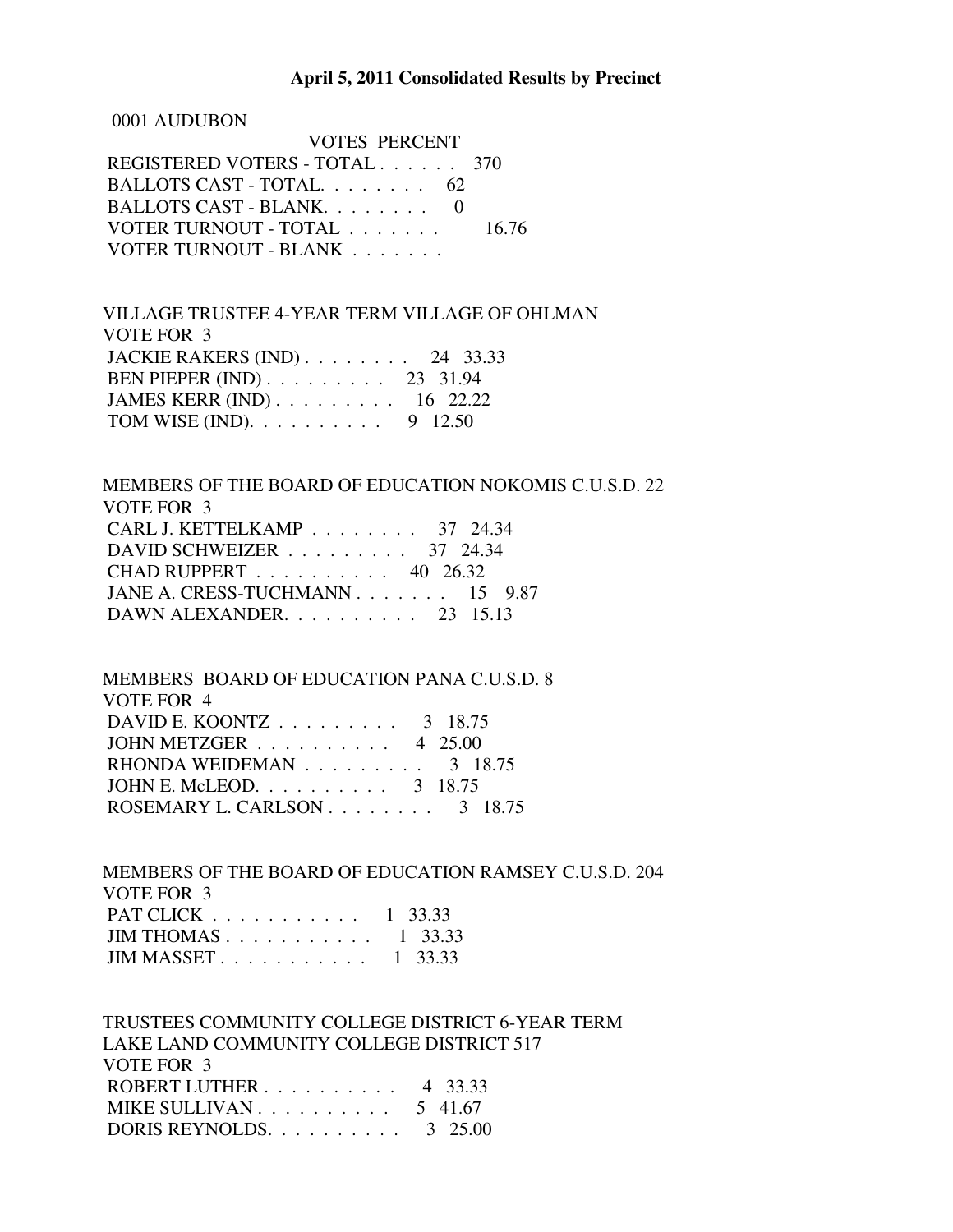TRUSTEES COMMUNITY COLLEGE DISTRICT UNEXPIRED 2-YR.TERM LAKE LAND COMMUNITY COLLEGE DISTRICT 517 VOTE FOR 1 LENARD A. DEFEND  $\ldots$  . . . . . . . 0 CAROL SCHRAMM . . . . . . . . . . 5 100.00

 MEMBERS REGIONAL BOARD SCHOOL TRUSTEES 6-YEAR TERM (BOND, EFFINGHAM AND FAYETTE COUNTIES) VOTE FOR 2 WILLIAM LaDAGE. . . . . . . . . . 1 100.00

 MEMBERS REGIONAL BOARD SCHOOL TRUSTEES UNEXPIRED 4-YR. (BOND, EFFINGHAM AND FAYETTE COUNTIES) VOTE FOR 1 BRUCE BANNISTER . . . . . . . . . 1 100.00

 MEMBERS REG.BD.SCHOOL TRUSTEES (CHRISTIAN AND MONTGOMERY COUNTIES) VOTE FOR 2 DON SCOTT . . . . . . . . . . . 43 100.00 WRITE-IN.  $\ldots$  . . . . . . . . . 0

PRECINCT REPORT MONTGOMERY COUNTY, ILLINOIS UNOFFICIAL TOTALS RUN DATE:04/05/11 CONSOLIDATED ELECTION RUN TIME:08:57 PM APRIL 5, 2011

0002 BOIS D'ARC

| <b>VOTES PERCENT</b>                |       |
|-------------------------------------|-------|
| REGISTERED VOTERS - TOTAL 645       |       |
| BALLOTS CAST - TOTAL 90             |       |
| BALLOTS CAST - BLANK $1 \quad 1.11$ |       |
| VOTER TURNOUT - TOTAL               | 13.95 |
| VOTER TURNOUT - BLANK               | -16   |

 VILLAGE TRUSTEE 4-YEAR TERM VILLAGE OF FARMERSVILLE VOTE FOR 3 GARRY TODT (IND) . . . . . . . . . . 64 35.96 ROGER WILLIAMS (IND). . . . . . . . 57 32.02 ROBERT ROVEY (IND) . . . . . . . . 57 32.02

 VILLAGE TRUSTEE UNEXPIRED 2-YR. VILLAGE OF FARMERSVILLE VOTE FOR 1 AL RIMINI (IND) . . . . . . . . . 65 100.00

LIBRARY TRUSTEES FARMERSVILLE-WAGGONER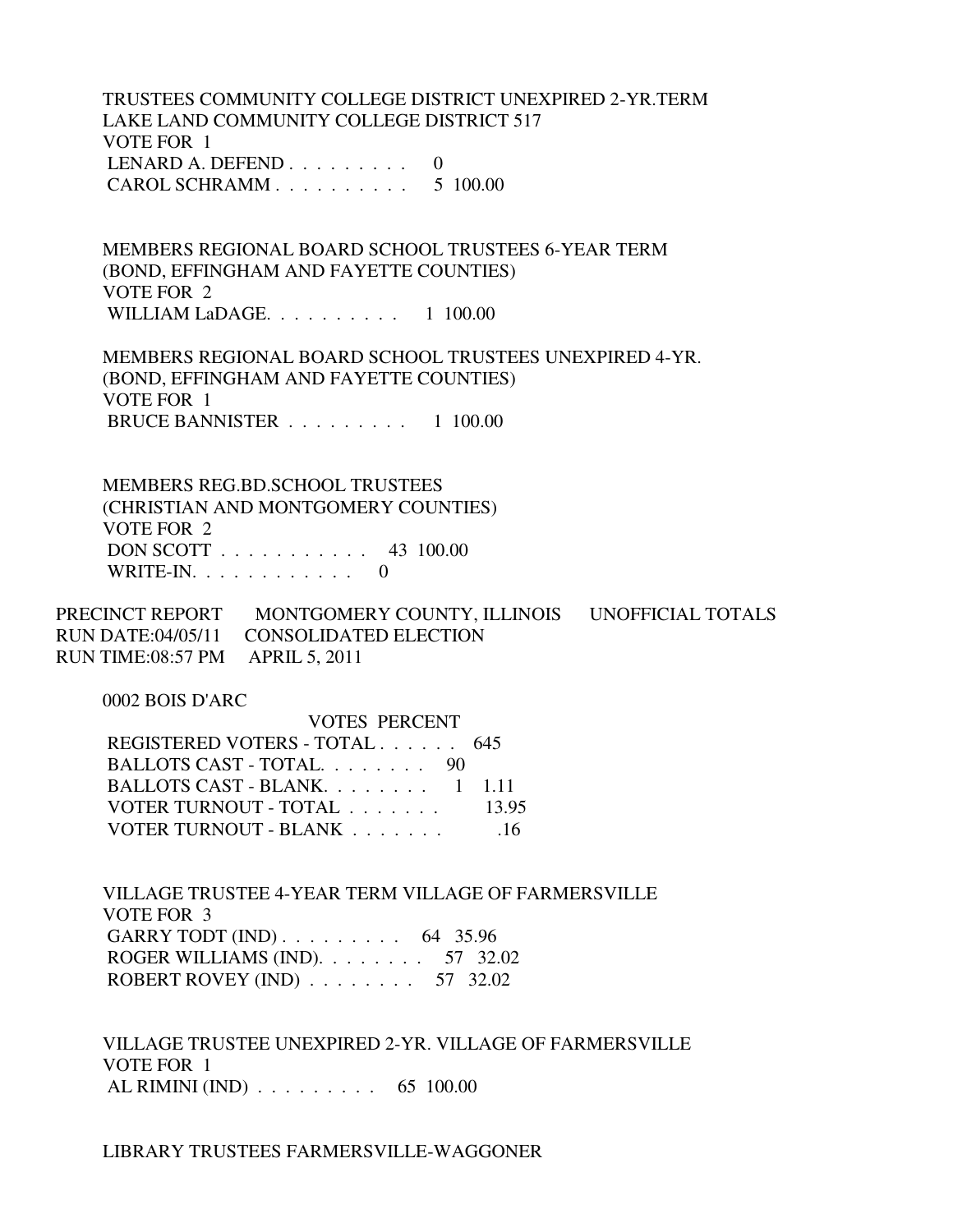PUBLIC LIBRARY DISTRICT VOTE FOR 2 DELORES A. SEELBACH . . . . . . . . 73 53.28 BARBARA L. FARRAR. . . . . . . . . 64 46.72

 LIBRARY TRUSTEES UNEXPIRED 4-YEAR TERM FARMERSVILLE-WAGGONER PUBLIC LIBRARY DISTRICT VOTE FOR 1 MELINDA A. TAYLOR. . . . . . . . . 69 100.00

 LIBRARY TRUSTEES UNEXPIRED 2-YEAR TERM FARMERSVILLE-WAGGONER PUBLIC LIBRARY DISTRICT VOTE FOR 1 NO CANDIDATE FILED  $\ldots \ldots \ldots$ 

 LIBRARY TRUSTEES 4-YEAR TERM GRAND PRAIRIE OF THE WEST PUBLIC LIBRARY DISTRICT VOTE FOR 4 SANDRA HELMERICHS. . . . . . . . . 4 33.33 JOANNE WILLARD. . . . . . . . . . 4 33.33 GLORIA LESKOVISEK. . . . . . . . . 4 33.33

 LIBRARY TRUSTEES UNEXPIRED 2-YEAR TERM GRAND PRAIRIE OF THE WEST PUBLIC LIBRARY DISTRICT VOTE FOR 1 MARTHA BRAY. . . . . . . . . . . 4 100.00

 MEMBERS OF THE BOARD OF EDUCATION AUBURN C.U.S.D. 10 VOTE FOR 3 BRENDA M. TOWERS . . . . . . . . . 0 JOHN F. CRIBBETT . . . . . . . . . 0 CHARLES D. DuBOIS. . . . . . . . . 1 100.00 MIKE HEREN . . . . . . . . . . . 0

 MEMBERS BOARD OF EDUCATION MORRISONVILLE C.U.S.D. 1 VOTE FOR 4 DALE W. BROCKAMP . . . . . . . . . 0 GERALD M. GOEBEL . . . . . . . . . 0 WILLIAM L. HARMON. . . . . . . . . 0  $ED GOEBEL$  . . . . . . . . . . 0

 MEMBERS BOARD OF EDUCATION UNEXPIRED 2-YEAR TERM PANHANDLE C.U.S.D. 2 VOTE FOR 1 NO CANDIDATE FILED . . . . . . . . 0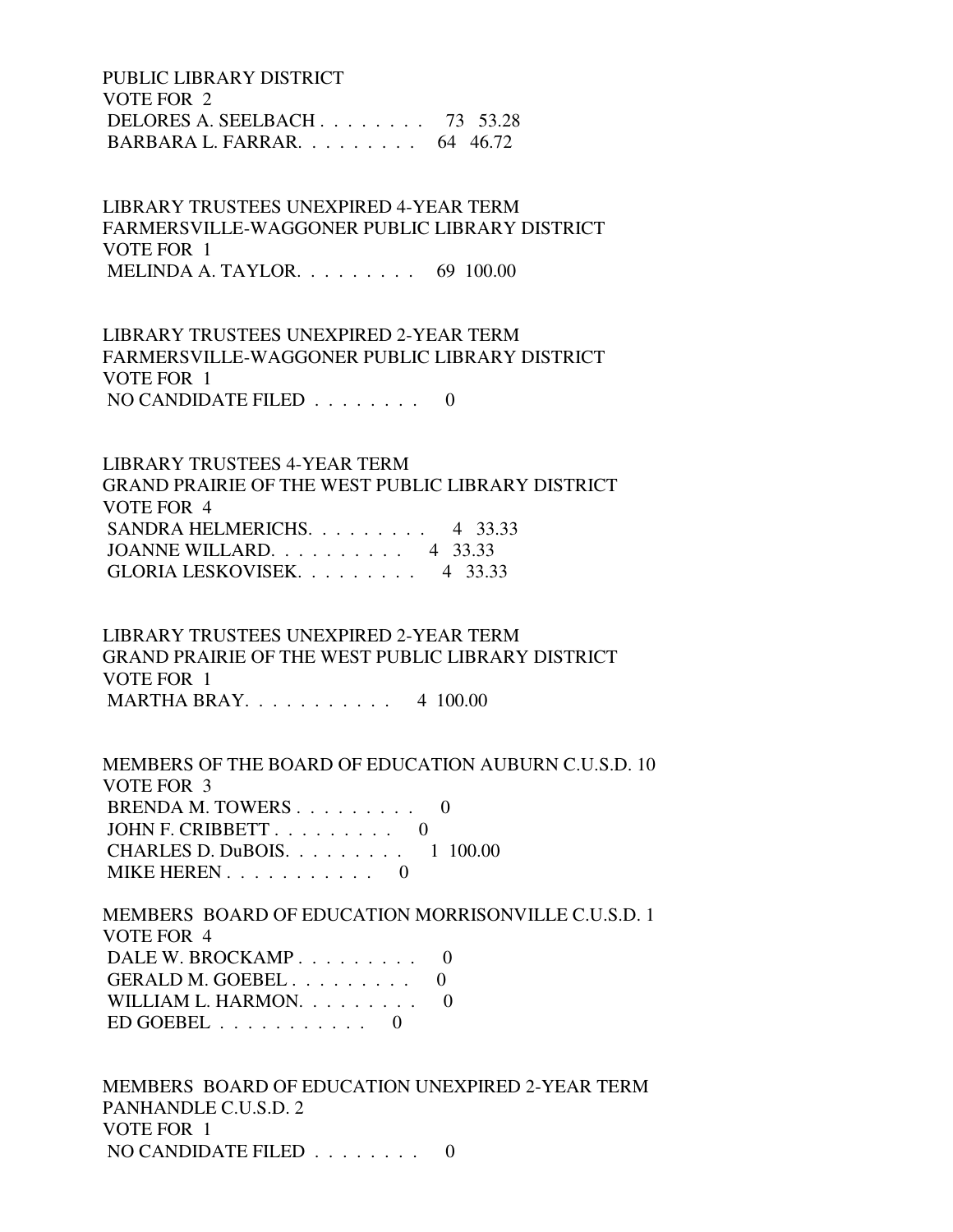# MEMBERS BOARD OF EDUCATION 4-YEAR TERM PANHANDLE C.U.S.D. 2 VOTE FOR 4 MICHAEL V. MEISNER . . . . . . . . 51 19.32 DANA S. PITCHFORD. . . . . . . . . 53 20.08 TERESA N. PAYNE . . . . . . . . . 61 23.11 RICHARD BORMIDA . . . . . . . . . 55 20.83 BRETT SLIGHTOM. . . . . . . . . . 44 16.67

 MEMBERS BOARD OF EDUCATION PAWNEE C.U.S.D. 11 VOTE FOR 3 DAVID (DAVE) COOPER . . . . . . . . 4 28.57 ED BOWEN.  $\ldots$  . . . . . . . . . 0 JOSHUA R. WARD.  $\ldots$  . . . . . . . 5 35.71 DALE DAILY . . . . . . . . . . . 1 7.14 JOHN M. SHEPHERD . . . . . . . . . 4 28.57

 MEMBERS REG.BD.SCHOOL TRUSTEES (CALHOUN, GREENE, JERSEY & MACOUPIN) VOTE FOR 2 MARK S. PROSE . . . . . . . . . . 4 100.00

 MEMBERS REG.BD.SCHOOL TRUSTEES (CHRISTIAN AND MONTGOMERY COUNTIES) VOTE FOR 2 DON SCOTT . . . . . . . . . . . 58 98.31 WRITE-IN. . . . . . . . . . . . 1 1.69

 MEMBERS REGIONAL BOARD SCHOOL TRUSTEES (SANGAMON COUNTY) VOTE FOR 2 STEVEN R. FLYNN  $\ldots$  . . . . . . . 2 40.00 TIMOTHY E. SEIFERT  $\ldots \ldots \ldots$  3 60.00

 FIRE DISTRICT TRUSTEE MORRISONVILLE-PALMER FIRE PROTECTION DISTRICT VOTE FOR 2 WILLIAM D. KRAMER. . . . . . . . . 0 ROBERT H. WAGEHOFT . . . . . . . . 0

 NORTH MAC CUSD 34 QUESTION VOTE FOR 1 YES . . . . . . . . . . . . . 6 100.00 NO. . . . . . . . . . . . . . 0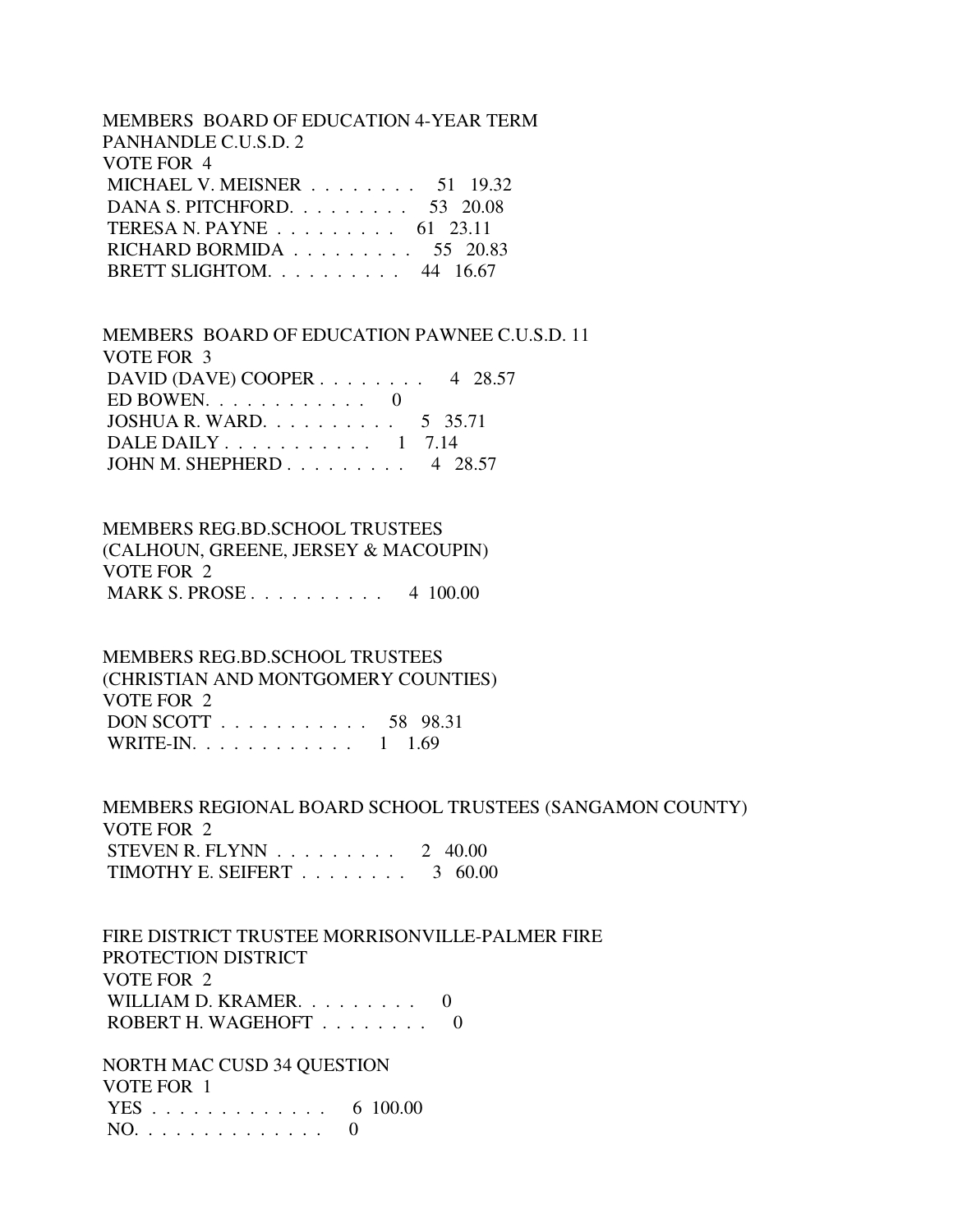PRECINCT REPORT MONTGOMERY COUNTY, ILLINOIS UNOFFICIAL TOTALS RUN DATE:04/05/11 CONSOLIDATED ELECTION RUN TIME:08:57 PM APRIL 5, 2011

## 0003 BUTLER GROVE

| VOTES PERCENT                 |       |
|-------------------------------|-------|
| REGISTERED VOTERS - TOTAL 571 |       |
| BALLOTS CAST - TOTAL. 157     |       |
| BALLOTS CAST - BLANK 1        | .64   |
| VOTER TURNOUT - TOTAL         | 27.50 |
| VOTER TURNOUT - BLANK         | -18   |

| MAYOR 4-YEAR TERM CITY OF HILLSBORO |  |
|-------------------------------------|--|
| VOTE FOR 1                          |  |
| JOHN A. DOWNS 53 67.95              |  |
| $SID BLANKENSHIP$ 23 29.49          |  |
| WRITE-IN. 2 2.56                    |  |

# COMMISSIONER 4-YEAR TERM CITY OF HILLSBORO VOTE FOR 4 RICHARD N. SMALL . . . . . . . . . 57 23.95

| BRUCE HOLCOMB 42 17.65                            |
|---------------------------------------------------|
| RUSTY KIRBY. $\ldots \ldots \ldots \ldots$ 3 1.26 |
| CHRIS SHERER 38 15.97                             |
| WILLIAM (BILL) KENNY. $\ldots$ 18 7.56            |
| PAUL ALLEN SMITH 24 10.08                         |
| VIRGIL B. SEAMON 16 $6.72$                        |
| DANIEL T. ROBBINS. $\ldots$ 21 8.82               |
| GARY D. NOYES 19 7.98                             |
|                                                   |

 VILLAGE TRUSTEE 4-YEAR TERM VILLAGE OF BUTLER VOTE FOR 3 MILDRED PROSE (IND) . . . . . . . . . 31 25.83 KAY WHITE (IND) . . . . . . . . . 30 25.00 WRITE-IN. . . . . . . . . . . . 59 49.17

 MEMBERS BOARD OF EDUCATION HILLSBORO C.U.S.D. 3 VOTE FOR 4 BARBARA ADAMS . . . . . . . . . . 96 40.00 VITO J. PASSARIELLO . . . . . . . . 69 28.75 THOMAS W. CLINARD. . . . . . . . . 73 30.42 WRITE-IN. . . . . . . . . . . . 2 .83

 MEMBERS BOARD OF EDUCATION LITCHFIELD C.U.S.D. 12 VOTE FOR 4 EDDY L. HIRES  $\ldots \ldots \ldots \ldots 0$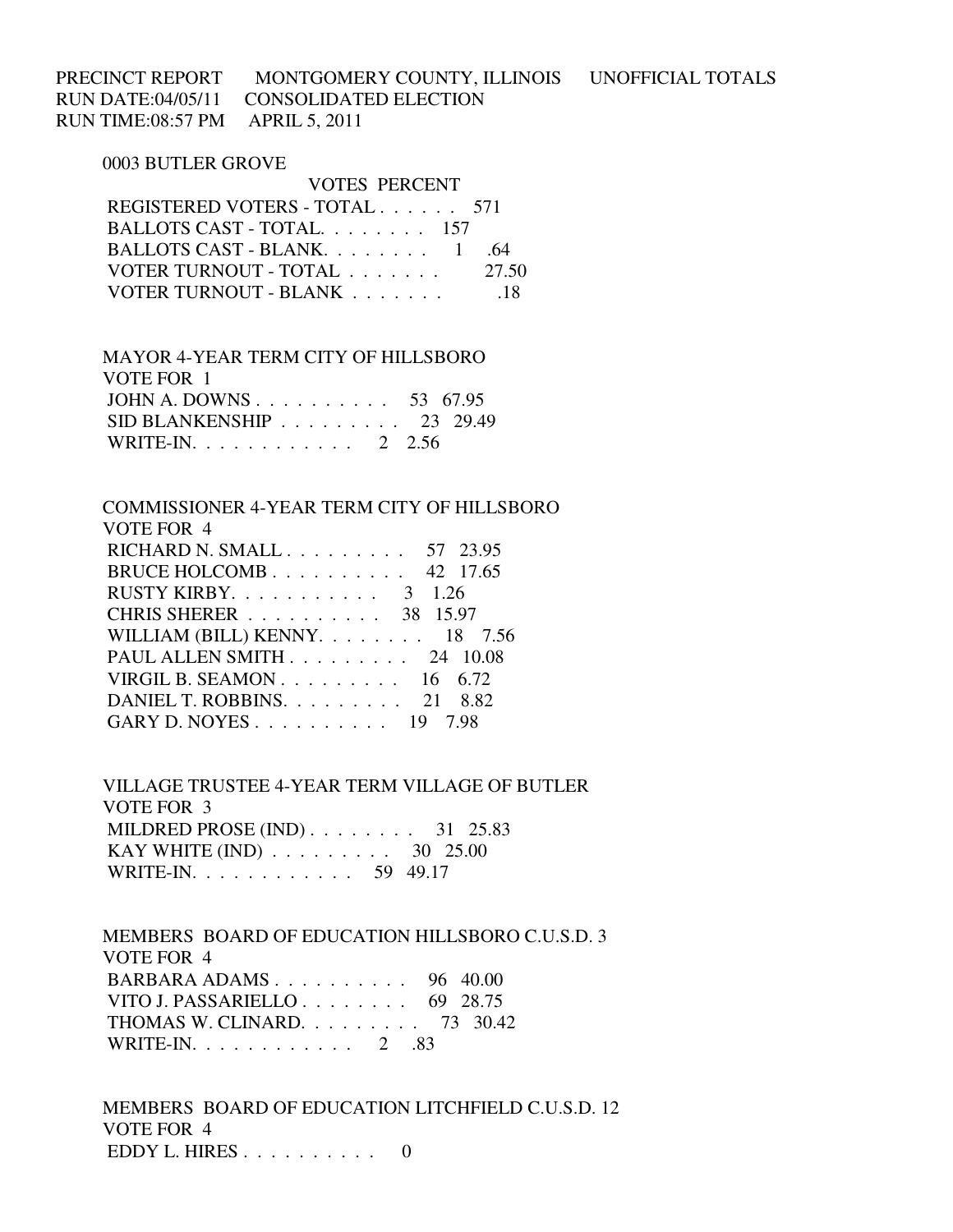THERESA DURBIN. . . . . . . . . . 0 STEPHANIE L. BLANKENSHIP . . . . . . 0 REGGY WALDRUP . . . . . . . . . . 0 ROBERT M. NICKERSON . . . . . . . . 0 JEFF SEABAUGH . . . . . . . . . . 0

 MEMBERS BOARD OF EDUCATION UNEXPIRED 2-YEAR TERM PANHANDLE C.U.S.D. 2 VOTE FOR 1 NO CANDIDATE FILED . . . . . . . . 0

 MEMBERS BOARD OF EDUCATION 4-YEAR TERM PANHANDLE C.U.S.D. 2 VOTE FOR 4 MICHAEL V. MEISNER . . . . . . . . 1 25.00 DANA S. PITCHFORD. . . . . . . . . 1 25.00 TERESA N. PAYNE . . . . . . . . . 1 25.00 RICHARD BORMIDA  $\ldots$ ...... 0 BRETT SLIGHTOM.  $\ldots \ldots \ldots \ldots 1$  25.00

 MEMBERS REG.BD.SCHOOL TRUSTEES (CHRISTIAN AND MONTGOMERY COUNTIES) VOTE FOR 2 DON SCOTT . . . . . . . . . . . 78 91.76 WRITE-IN. . . . . . . . . . . . 7 8.24

PRECINCT REPORT MONTGOMERY COUNTY, ILLINOIS UNOFFICIAL TOTALS RUN DATE:04/05/11 CONSOLIDATED ELECTION RUN TIME:08:57 PM APRIL 5, 2011

0004 EAST FORK 1

 VOTES PERCENT REGISTERED VOTERS - TOTAL . . . . . . 454 BALLOTS CAST - TOTAL. . . . . . . . 48 BALLOTS CAST - BLANK. . . . . . . . 0 VOTER TURNOUT - TOTAL . . . . . . . 10.57 VOTER TURNOUT - BLANK . . . . . . .

 MAYOR 4-YR.TERM CITY OF COFFEEN VOTE FOR 1 SHEILA WHITE . . . . . . . . . . 33 100.00

 COMMISSIONER 4-YEAR TERM CITY OF COFFEEN VOTE FOR 4 MICHAEL KETCHERSIDE . . . . . . . . 20 20.62 DALE NOWLAN. . . . . . . . . . . 24 24.74 JOHN WALSH . . . . . . . . . . . 27 27.84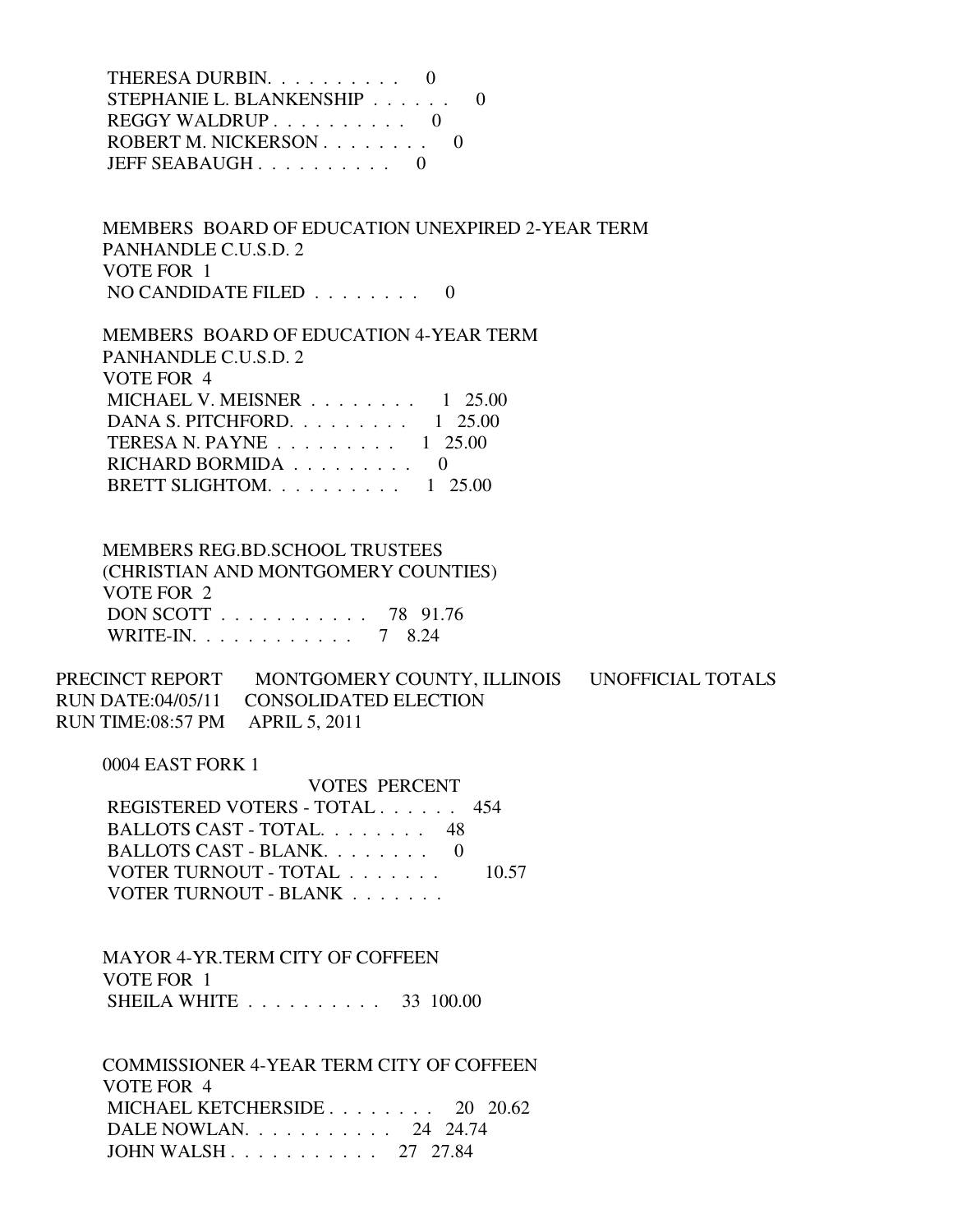DONNA SUMMERS . . . . . . . . . . 26 26.80

 MEMBERS BOARD OF EDUCATION HILLSBORO C.U.S.D. 3 VOTE FOR 4 BARBARA ADAMS . . . . . . . . . . 33 35.48 VITO J. PASSARIELLO . . . . . . . . 22 23.66 THOMAS W. CLINARD. . . . . . . . . 31 33.33 WRITE-IN. . . . . . . . . . . . 7 7.53

 MEMBERS REG.BD.SCHOOL TRUSTEES (CHRISTIAN AND MONTGOMERY COUNTIES) VOTE FOR 2 DON SCOTT . . . . . . . . . . . 27 84.38 WRITE-IN. . . . . . . . . . . . . 5 15.63

PRECINCT REPORT MONTGOMERY COUNTY, ILLINOIS UNOFFICIAL TOTALS RUN DATE:04/05/11 CONSOLIDATED ELECTION RUN TIME:08:57 PM APRIL 5, 2011

0005 EAST FORK 2

| VOTES PERCENT                  |
|--------------------------------|
| REGISTERED VOTERS - TOTAL 141  |
| BALLOTS CAST - TOTAL 34        |
| BALLOTS CAST - BLANK. 0        |
| VOTER TURNOUT - TOTAL<br>24 11 |
|                                |
|                                |

 VILLAGE TRUSTEE 4-YEAR TERM VILLAGE OF DONNELLSON VOTE FOR 3 JO ANN JONES (IND) . . . . . . . . 10 13.51 GARY LONG (IND) . . . . . . . . . 18 24.32 MARCELLA VOLLINTINE (IND) . . . . . . 10 13.51 HERMAN KUHL (IND). . . . . . . . . 23 31.08 JEAN REEVES (IND). . . . . . . . . 13 17.57

 VILLAGE TRUSTEE UNEXPIRED 2-YR. VILLAGE OF DONNELLSON VOTE FOR 1 NED BRECKENRIDGE (IND) . . . . . . . 17 58.62 EARL VOLLINTINE (IND) . . . . . . . 10 34.48 SHARON STEWART (IND). . . . . . . . 2 6.90

 MEMBERS BOARD OF EDUCATION HILLSBORO C.U.S.D. 3 VOTE FOR 4 BARBARA ADAMS . . . . . . . . . . 20 42.55 VITO J. PASSARIELLO . . . . . . . . 12 25.53 THOMAS W. CLINARD. . . . . . . . . 14 29.79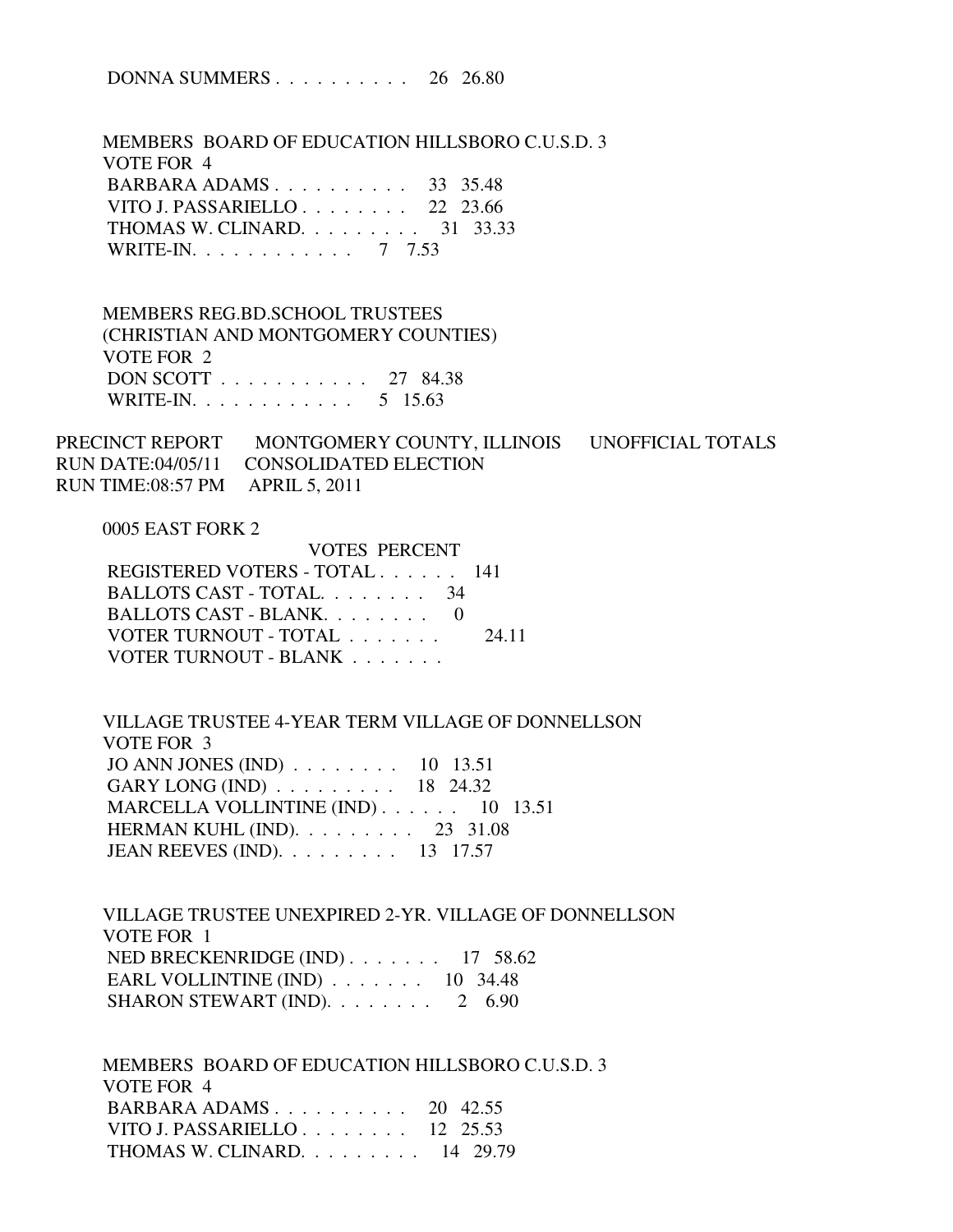WRITE-IN. . . . . . . . . . . . 1 2.13

 MEMBERS REG.BD.SCHOOL TRUSTEES (CHRISTIAN AND MONTGOMERY COUNTIES) VOTE FOR 2 DON SCOTT . . . . . . . . . . . 21 95.45 WRITE-IN. . . . . . . . . . . . . 1 4.55

PRECINCT REPORT MONTGOMERY COUNTY, ILLINOIS UNOFFICIAL TOTALS RUN DATE:04/05/11 CONSOLIDATED ELECTION RUN TIME:08:57 PM APRIL 5, 2011

VOTES PERCENT

## 0006 EAST FORK 3

| VULES PERUENT                 |       |
|-------------------------------|-------|
| REGISTERED VOTERS - TOTAL 619 |       |
| BALLOTS CAST - TOTAL $135$    |       |
| BALLOTS CAST - BLANK 1        | -74   |
| VOTER TURNOUT - TOTAL         | 21.81 |
| VOTER TURNOUT - BLANK         | -16   |
|                               |       |

| MAYOR 4-YEAR TERM CITY OF HILLSBORO                    |  |
|--------------------------------------------------------|--|
| VOTE FOR 1                                             |  |
| JOHN A. DOWNS 44 $67.69$                               |  |
| SID BLANKENSHIP $\ldots \ldots \ldots \ldots$ 19 29.23 |  |
| WRITE-IN. 2 3.08                                       |  |

 COMMISSIONER 4-YEAR TERM CITY OF HILLSBORO VOTE FOR 4 RICHARD N. SMALL . . . . . . . . . 36 16.36 BRUCE HOLCOMB . . . . . . . . . . 43 19.55 RUSTY KIRBY. . . . . . . . . . . 14 6.36 CHRIS SHERER . . . . . . . . . . 32 14.55 WILLIAM (BILL) KENNY. . . . . . . . 15 6.82 PAUL ALLEN SMITH . . . . . . . . . 17 7.73 VIRGIL B. SEAMON . . . . . . . . . 25 11.36 DANIEL T. ROBBINS. . . . . . . . . 21 9.55 GARY D. NOYES . . . . . . . . . . 17 7.73

 VILLAGE TRUSTEE 4-YEAR TERM VILLAGE OF SCHRAM CITY VOTE FOR 3 EARL D. ELLER (IND) . . . . . . . . 34 26.77 PATRICIA M. RHODES (IND) . . . . . . 40 31.50 KEVIN D. TUETKEN (IND) . . . . . . . 53 41.73

 MEMBERS BOARD OF EDUCATION HILLSBORO C.U.S.D. 3 VOTE FOR 4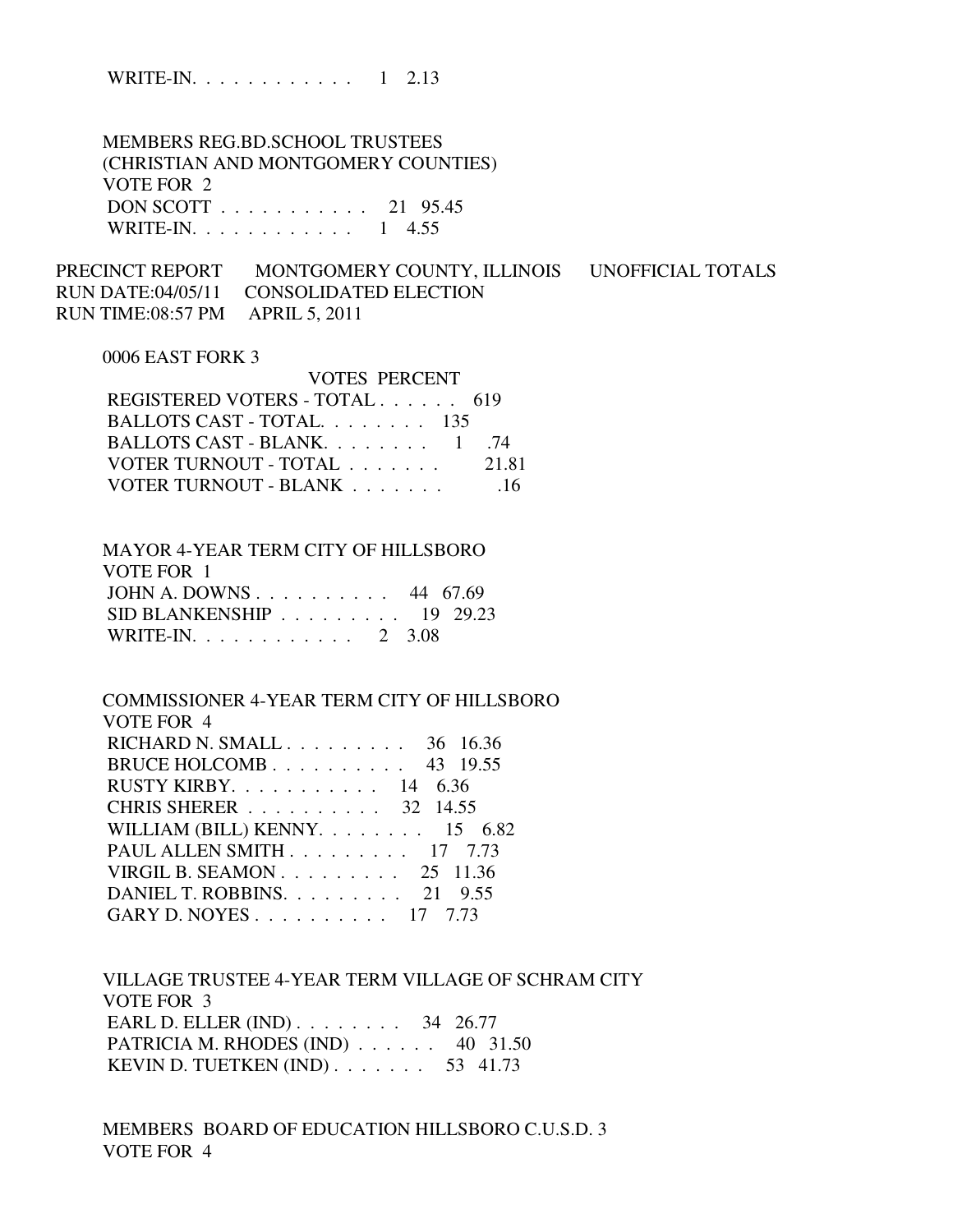BARBARA ADAMS . . . . . . . . . . 92 42.79 VITO J. PASSARIELLO . . . . . . . . 57 26.51 THOMAS W. CLINARD. . . . . . . . . 64 29.77 WRITE-IN. . . . . . . . . . . . 2 .93

 MEMBERS REG.BD.SCHOOL TRUSTEES (CHRISTIAN AND MONTGOMERY COUNTIES) VOTE FOR 2 DON SCOTT . . . . . . . . . . . 66 92.96 WRITE-IN. . . . . . . . . . . . 5 7.04

PRECINCT REPORT MONTGOMERY COUNTY, ILLINOIS UNOFFICIAL TOTALS RUN DATE:04/05/11 CONSOLIDATED ELECTION RUN TIME:08:57 PM APRIL 5, 2011

0007 EAST FORK 4

| REGISTERED VOTERS - TOTAL 263 |
|-------------------------------|
| BALLOTS CAST - TOTAL 29       |
| BALLOTS CAST - BLANK $0$      |
| 11.03                         |
|                               |
|                               |

 MAYOR 4-YR.TERM CITY OF COFFEEN VOTE FOR 1 SHEILA WHITE . . . . . . . . . . 12 100.00

 COMMISSIONER 4-YEAR TERM CITY OF COFFEEN VOTE FOR 4 MICHAEL KETCHERSIDE . . . . . . . . 9 21.43 DALE NOWLAN. . . . . . . . . . . 11 26.19 JOHN WALSH . . . . . . . . . . . 9 21.43 DONNA SUMMERS . . . . . . . . . . 13 30.95

 MEMBERS BOARD OF EDUCATION HILLSBORO C.U.S.D. 3 VOTE FOR 4 BARBARA ADAMS . . . . . . . . . . 18 32.73 VITO J. PASSARIELLO . . . . . . . . 16 29.09 THOMAS W. CLINARD. . . . . . . . . 15 27.27 WRITE-IN. . . . . . . . . . . . . 6 10.91

 MEMBERS REG.BD.SCHOOL TRUSTEES (CHRISTIAN AND MONTGOMERY COUNTIES) VOTE FOR 2 DON SCOTT . . . . . . . . . . . 8 30.77 WRITE-IN. . . . . . . . . . . . 18 69.23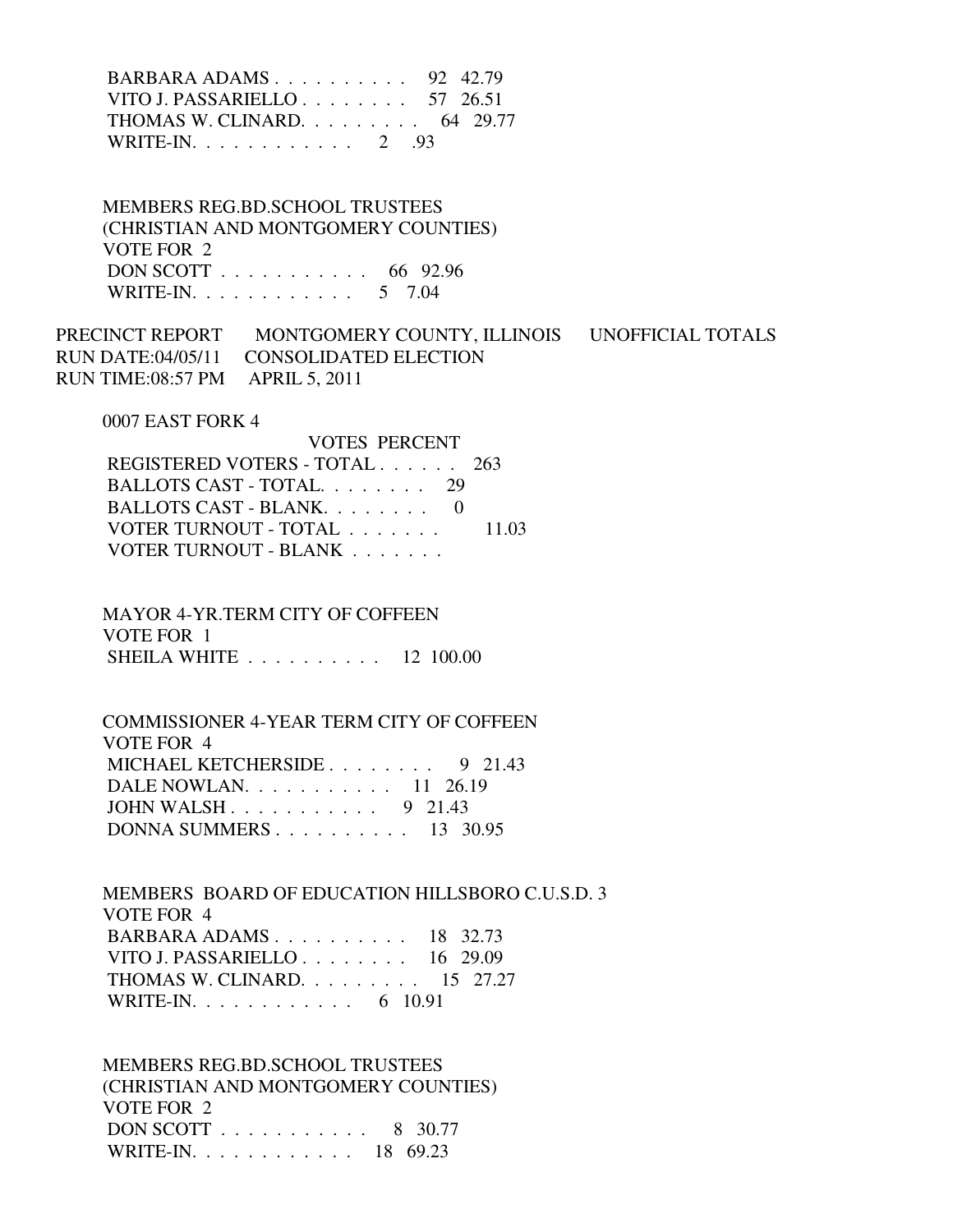PRECINCT REPORT MONTGOMERY COUNTY, ILLINOIS UNOFFICIAL TOTALS RUN DATE:04/05/11 CONSOLIDATED ELECTION RUN TIME:08:57 PM APRIL 5, 2011

#### 0008 FILLMORE

 VOTES PERCENT REGISTERED VOTERS - TOTAL . . . . . . 418 BALLOTS CAST - TOTAL. . . . . . . . 66 BALLOTS CAST - BLANK. . . . . . . . . 0 VOTER TURNOUT - TOTAL . . . . . . . 15.79 VOTER TURNOUT - BLANK . . . . . . .

 VILLAGE TRUSTEE 4-YEAR TERM VILLAGE OF FILLMORE VOTE FOR 3 VIRGINIA L. WAYNE (IND). . . . . . . 35 36.46 KEITH MORRIS (IND) . . . . . . . . 27 28.13 GARRETT K. MILLER (IND). . . . . . . 34 35.42

 MEMBERS BOARD OF EDUCATION HILLSBORO C.U.S.D. 3 VOTE FOR 4 BARBARA ADAMS . . . . . . . . . . 3 100.00 VITO J. PASSARIELLO . . . . . . . . 0 THOMAS W. CLINARD. . . . . . . . . 0 WRITE-IN. . . . . . . . . . . . 0

 MEMBERS OF THE BOARD OF EDUCATION NOKOMIS C.U.S.D. 22 VOTE FOR 3 CARL J. KETTELKAMP . . . . . . . . 35 23.33 DAVID SCHWEIZER . . . . . . . . . 18 12.00 CHAD RUPPERT . . . . . . . . . . 27 18.00 JANE A. CRESS-TUCHMANN . . . . . . . 13 8.67 DAWN ALEXANDER. . . . . . . . . . 57 38.00

 MEMBERS BOARD OF EDUCATION UNEXPIRED 2-YEAR TERM VANDALIA C.U.S.D. 203 VOTE FOR 1 CONNIE GOLDSMITH . . . . . . . . . 0

 MEMBERS OF THE BOARD OF EDUCATION 4-YEAR TERM VANDALIA C.U.S.D. 203 VOTE FOR 3 JUDY WASMUTH . . . . . . . . . . 0 JAY G. SMITH  $\ldots \ldots \ldots \ldots 0$ MATT HALL . . . . . . . . . . . 0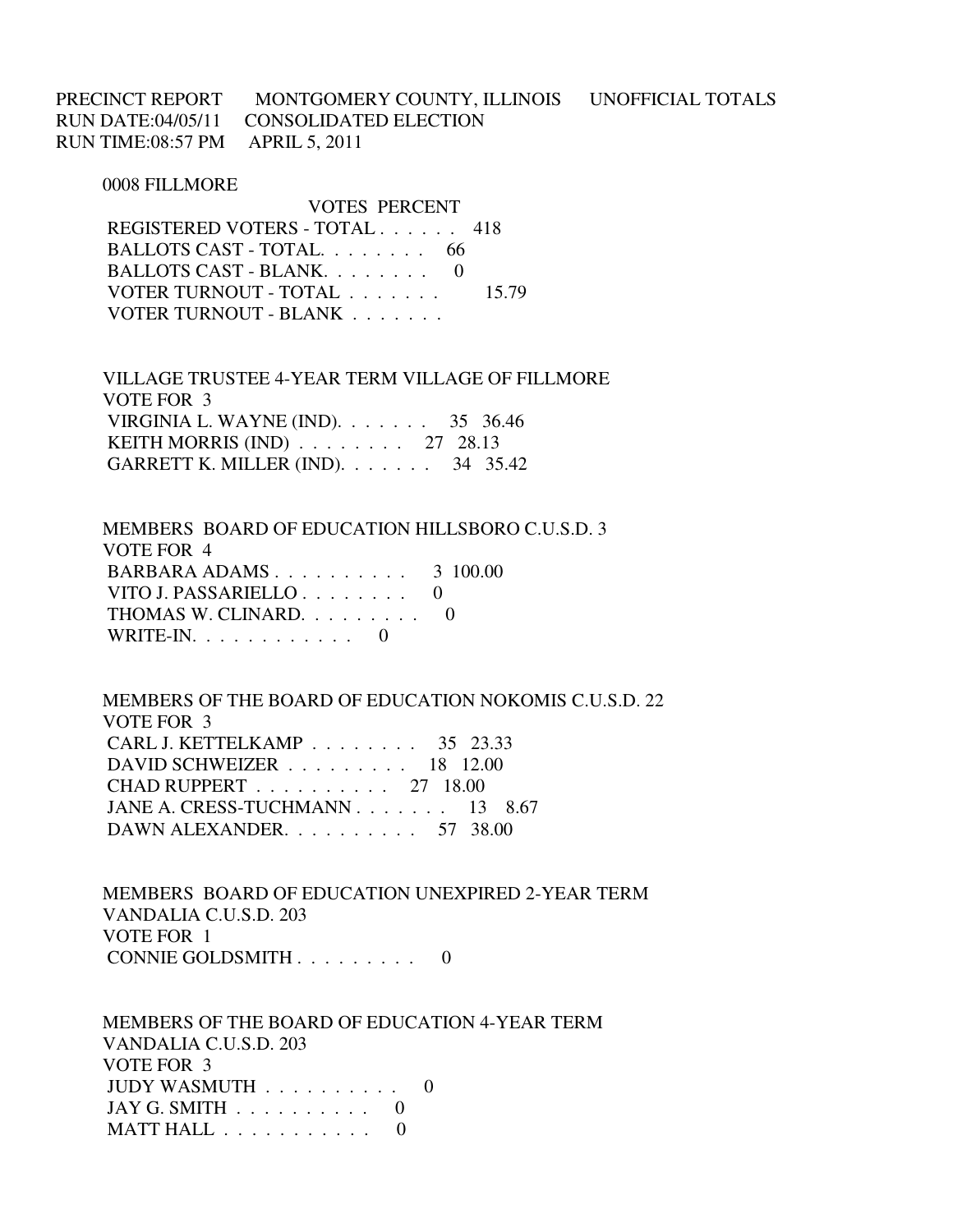TRUSTEES COMMUNITY COLLEGE DISTRICT KASKASKIA COMMUNITY COLLEGE DISTRICT 501 VOTE FOR 2 DEE C. BOSWELL. . . . . . . . . . 0 ROBERT H. (BOB) GAFFNER. . . . . . . 0 KELLY BENNETT . . . . . . . . . . 0 JUDITH L. MEEKS . . . . . . . . . 0

 MEMBERS REGIONAL BOARD SCHOOL TRUSTEES 6-YEAR TERM (BOND, EFFINGHAM AND FAYETTE COUNTIES) VOTE FOR 2 WILLIAM LaDAGE. . . . . . . . . . 0

 MEMBERS REGIONAL BOARD SCHOOL TRUSTEES UNEXPIRED 4-YR. (BOND, EFFINGHAM AND FAYETTE COUNTIES) VOTE FOR 1 BRUCE BANNISTER . . . . . . . . . 0

 MEMBERS REG.BD.SCHOOL TRUSTEES (CHRISTIAN AND MONTGOMERY COUNTIES) VOTE FOR 2 DON SCOTT . . . . . . . . . . . 35 97.22 WRITE-IN. . . . . . . . . . . . 1 2.78

PRECINCT REPORT MONTGOMERY COUNTY, ILLINOIS UNOFFICIAL TOTALS RUN DATE:04/05/11 CONSOLIDATED ELECTION RUN TIME:08:57 PM APRIL 5, 2011

0009 GRISHAM 1

 VOTES PERCENT REGISTERED VOTERS - TOTAL . . . . . . 245 BALLOTS CAST - TOTAL. . . . . . . . 88 BALLOTS CAST - BLANK. . . . . . . . . 0 VOTER TURNOUT - TOTAL . . . . . . . 35.92 VOTER TURNOUT - BLANK . . . . . . .

 VILLAGE TRUSTEE 4-YEAR TERM VILLAGE OF PANAMA VOTE FOR 3 JOSEPH McCARIO (IND). . . . . . . . 28 12.12 KENNETH J. PHILLIPS (IND) . . . . . . 36 15.58 DOUGLAS A. CRUTHIS (IND) . . . . . . 53 22.94 OTTO RAU (IND). . . . . . . . . . 62 26.84 CHARLES M. DIXON (IND) . . . . . . . 52 22.51

 MEMBERS OF THE BOARD OF EDUCATION BOND COUNTY C.U.S.D. 2 VOTE FOR 3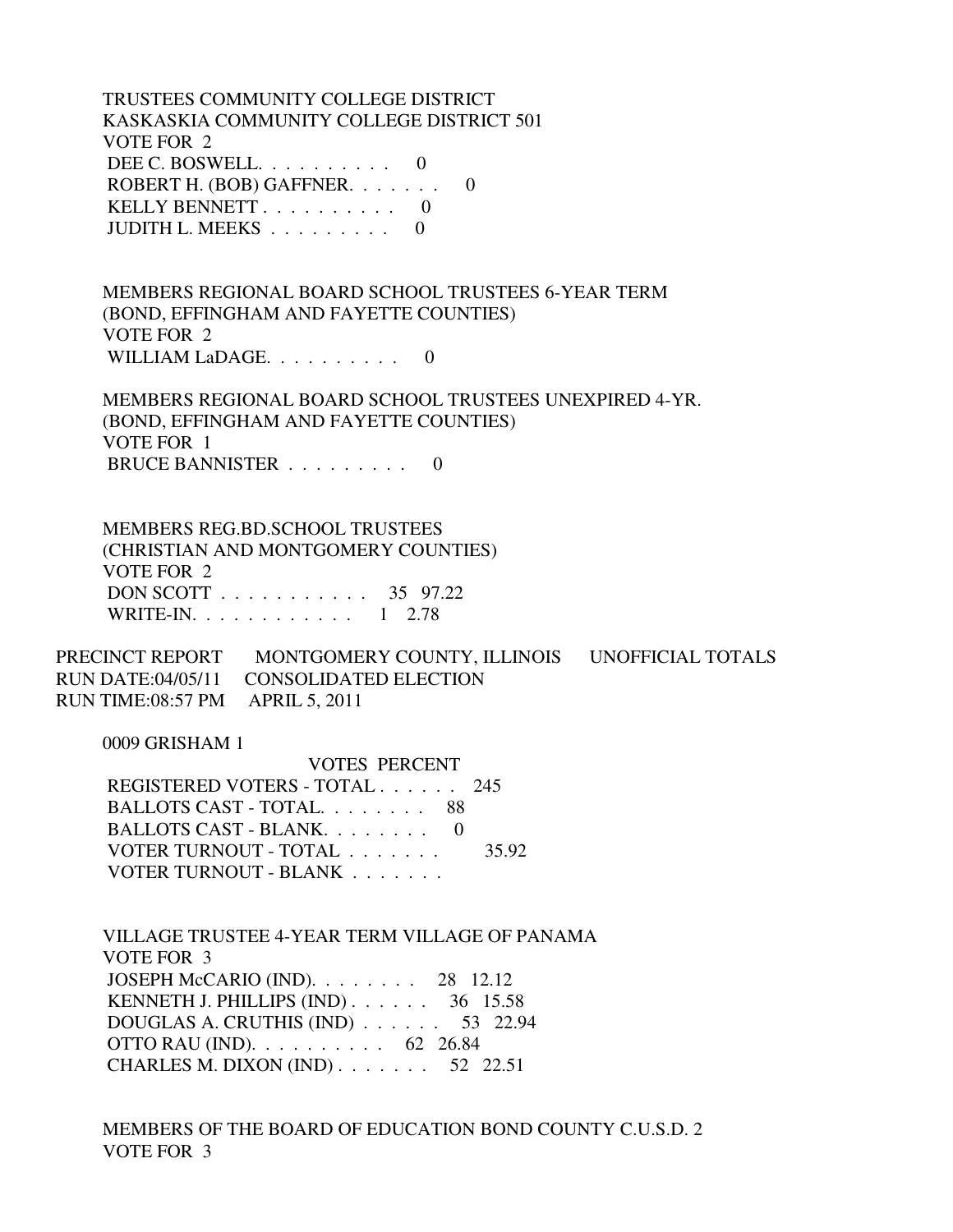| SCOTT GAFFNER $\ldots$ 0 |  |
|--------------------------|--|
| $\text{ERM HILL}$ 0      |  |
| NATHAN T. PRATER         |  |
| JAMES JACKSON $\ldots$ 0 |  |

 MEMBERS BOARD OF EDUCATION HILLSBORO C.U.S.D. 3 VOTE FOR 4 BARBARA ADAMS . . . . . . . . . . 53 47.32 VITO J. PASSARIELLO . . . . . . . . 25 22.32 THOMAS W. CLINARD. . . . . . . . . 31 27.68 WRITE-IN. . . . . . . . . . . . 3 2.68

 MEMBERS BOARD OF EDUCATION LITCHFIELD C.U.S.D. 12 VOTE FOR 4 EDDY L. HIRES . . . . . . . . . . 0 THERESA DURBIN. . . . . . . . . . 3 27.27 STEPHANIE L. BLANKENSHIP . . . . . . 2 18.18 REGGY WALDRUP . . . . . . . . . . 0 ROBERT M. NICKERSON . . . . . . . . 3 27.27 JEFF SEABAUGH . . . . . . . . . . 3 27.27

# TRUSTEES COMMUNITY COLLEGE DISTRICT KASKASKIA COMMUNITY COLLEGE DISTRICT 501 VOTE FOR 2 DEE C. BOSWELL. . . . . . . . . . 0 ROBERT H. (BOB) GAFFNER. . . . . . . 0 KELLY BENNETT . . . . . . . . . . 0 JUDITH L. MEEKS . . . . . . . . . 0

 MEMBERS REGIONAL BOARD SCHOOL TRUSTEES 6-YEAR TERM (BOND, EFFINGHAM AND FAYETTE COUNTIES) VOTE FOR 2 WILLIAM LaDAGE. . . . . . . . . . 0

 MEMBERS REGIONAL BOARD SCHOOL TRUSTEES UNEXPIRED 4-YR. (BOND, EFFINGHAM AND FAYETTE COUNTIES) VOTE FOR 1 BRUCE BANNISTER . . . . . . . . . 0

 MEMBERS REG.BD.SCHOOL TRUSTEES (CHRISTIAN AND MONTGOMERY COUNTIES) VOTE FOR 2 DON SCOTT . . . . . . . . . . . 48 92.31 WRITE-IN. . . . . . . . . . . . 4 7.69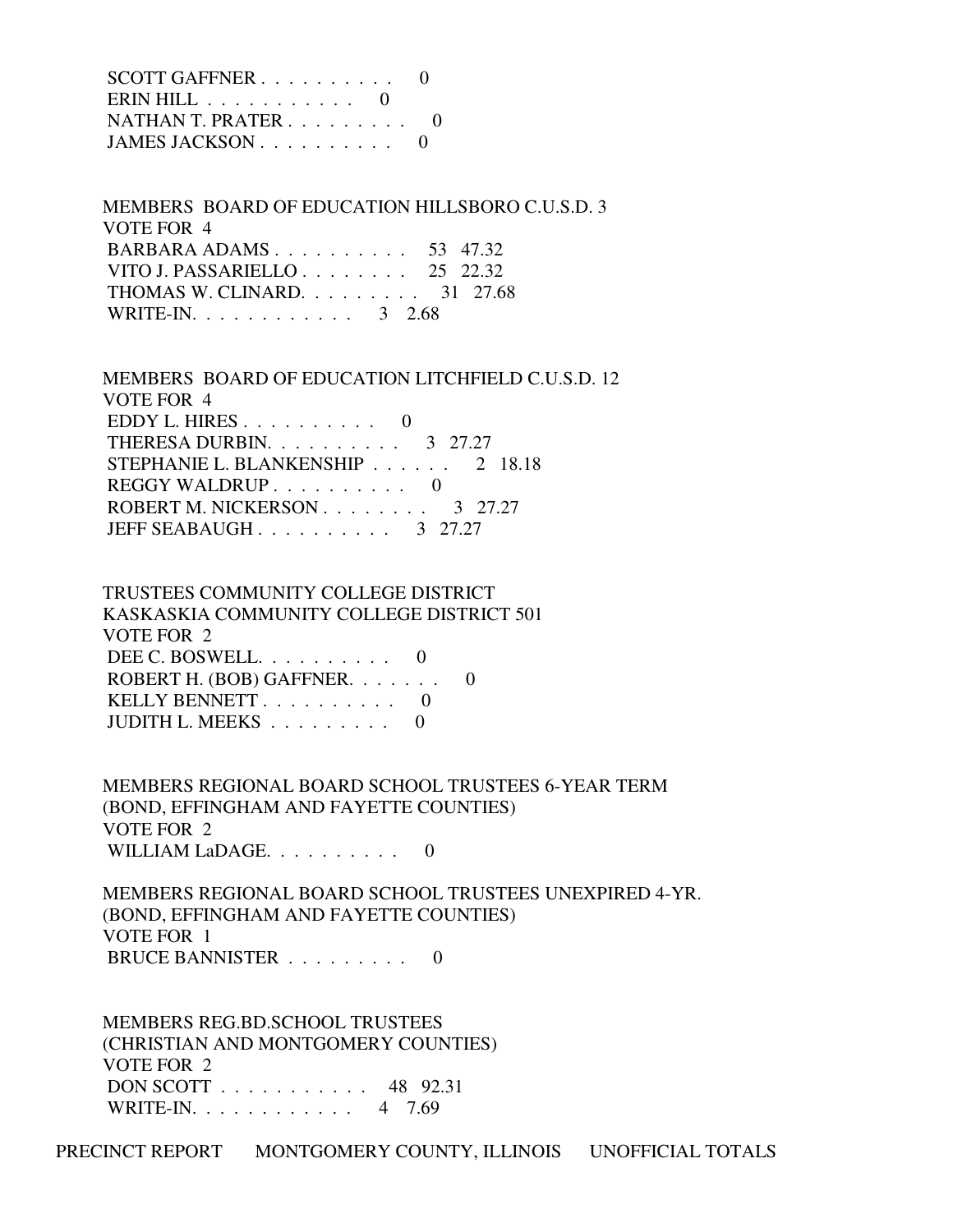RUN DATE:04/05/11 CONSOLIDATED ELECTION RUN TIME:08:57 PM APRIL 5, 2011

> 0010 GRISHAM 2 VOTES PERCENT REGISTERED VOTERS - TOTAL . . . . . . 185 BALLOTS CAST - TOTAL. . . . . . . . 48 BALLOTS CAST - BLANK. . . . . . . . 0 VOTER TURNOUT - TOTAL . . . . . . . 25.95 VOTER TURNOUT - BLANK . . . . . . .

 VILLAGE TRUSTEE 4-YEAR TERM VILLAGE OF DONNELLSON VOTE FOR 3 JO ANN JONES (IND) . . . . . . . . 22 18.49 GARY LONG (IND) . . . . . . . . . 27 22.69 MARCELLA VOLLINTINE (IND) . . . . . . 14 11.76 HERMAN KUHL (IND). . . . . . . . . 36 30.25 JEAN REEVES (IND). . . . . . . . . 20 16.81

 VILLAGE TRUSTEE UNEXPIRED 2-YR. VILLAGE OF DONNELLSON VOTE FOR 1 NED BRECKENRIDGE (IND) . . . . . . . 22 51.16 EARL VOLLINTINE (IND) . . . . . . . 15 34.88 SHARON STEWART (IND).  $\ldots \ldots \ldots$  6 13.95

 MEMBERS BOARD OF EDUCATION HILLSBORO C.U.S.D. 3 VOTE FOR 4 BARBARA ADAMS . . . . . . . . . . 37 49.33 VITO J. PASSARIELLO . . . . . . . . 16 21.33 THOMAS W. CLINARD. . . . . . . . . 18 24.00 WRITE-IN. . . . . . . . . . . . 4 5.33

 MEMBERS REG.BD.SCHOOL TRUSTEES (CHRISTIAN AND MONTGOMERY COUNTIES) VOTE FOR 2 DON SCOTT . . . . . . . . . . . 31 83.78 WRITE-IN. . . . . . . . . . . . . 6 16.22

PRECINCT REPORT MONTGOMERY COUNTY, ILLINOIS UNOFFICIAL TOTALS RUN DATE:04/05/11 CONSOLIDATED ELECTION RUN TIME:08:57 PM APRIL 5, 2011

0011 HARVEL

 VOTES PERCENT REGISTERED VOTERS - TOTAL . . . . . . 153 BALLOTS CAST - TOTAL. . . . . . . . 24 BALLOTS CAST - BLANK. . . . . . . . 0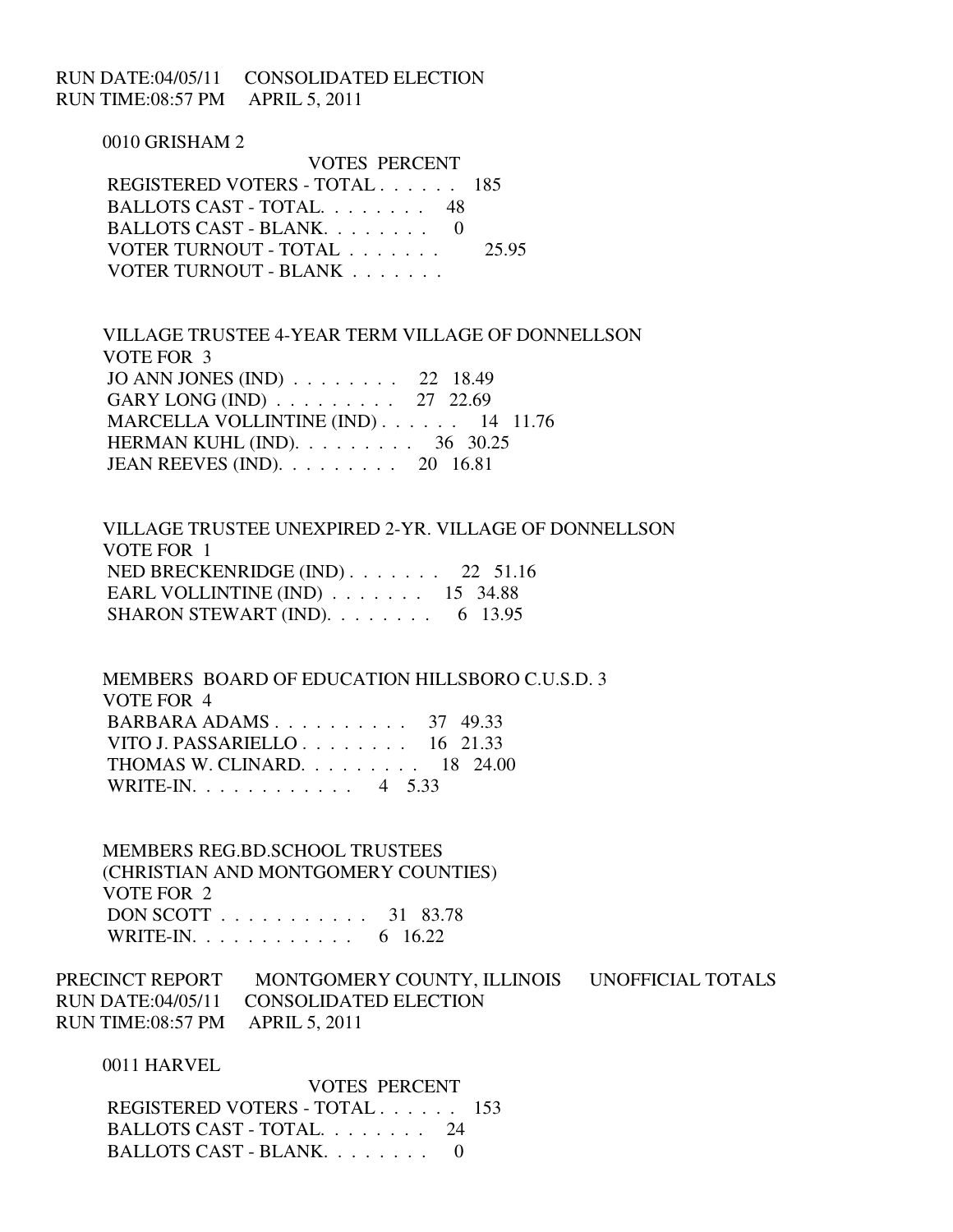VOTER TURNOUT - TOTAL . . . . . . . 15.69 VOTER TURNOUT - BLANK . . . . . . .

 VILLAGE PRESIDENT UNEXPIRED 2-YR.TERM VILLAGE OF HARVEL VOTE FOR 1 NO CANDIDATE FILED . . . . . . . . 0 WRITE-IN. . . . . . . . . . . . 15 100.00

 VILLAGE TRUSTEE 4-YEAR TERM VILLAGE OF HARVEL VOTE FOR 3 NO CANDIDATE FILED  $\ldots \ldots \ldots$ WRITE-IN. . . . . . . . . . . . 14 100.00

 LIBRARY TRUSTEE 6-YEAR TERM DOYLE PUBLIC LIBRARY DISTRICT VOTE FOR 2 SUSAN OLSON. . . . . . . . . . . 17 54.84 RITA BRUNTJEN . . . . . . . . . . 14 45.16

 LIBRARY TRUSTEES FARMERSVILLE-WAGGONER PUBLIC LIBRARY DISTRICT VOTE FOR 2 DELORES A. SEELBACH . . . . . . . . 0 BARBARA L. FARRAR. . . . . . . . . .

 LIBRARY TRUSTEES UNEXPIRED 4-YEAR TERM FARMERSVILLE-WAGGONER PUBLIC LIBRARY DISTRICT VOTE FOR 1 MELINDA A. TAYLOR. . . . . . . . . 0

 LIBRARY TRUSTEES UNEXPIRED 2-YEAR TERM FARMERSVILLE-WAGGONER PUBLIC LIBRARY DISTRICT VOTE FOR 1 NO CANDIDATE FILED . . . . . . . . 0

 MEMBERS BOARD OF EDUCATION MORRISONVILLE C.U.S.D. 1 VOTE FOR 4 DALE W. BROCKAMP . . . . . . . . . 2 33.33 GERALD M. GOEBEL . . . . . . . . . 2 33.33 WILLIAM L. HARMON. . . . . . . . . 0 ED GOEBEL . . . . . . . . . . . 2 33.33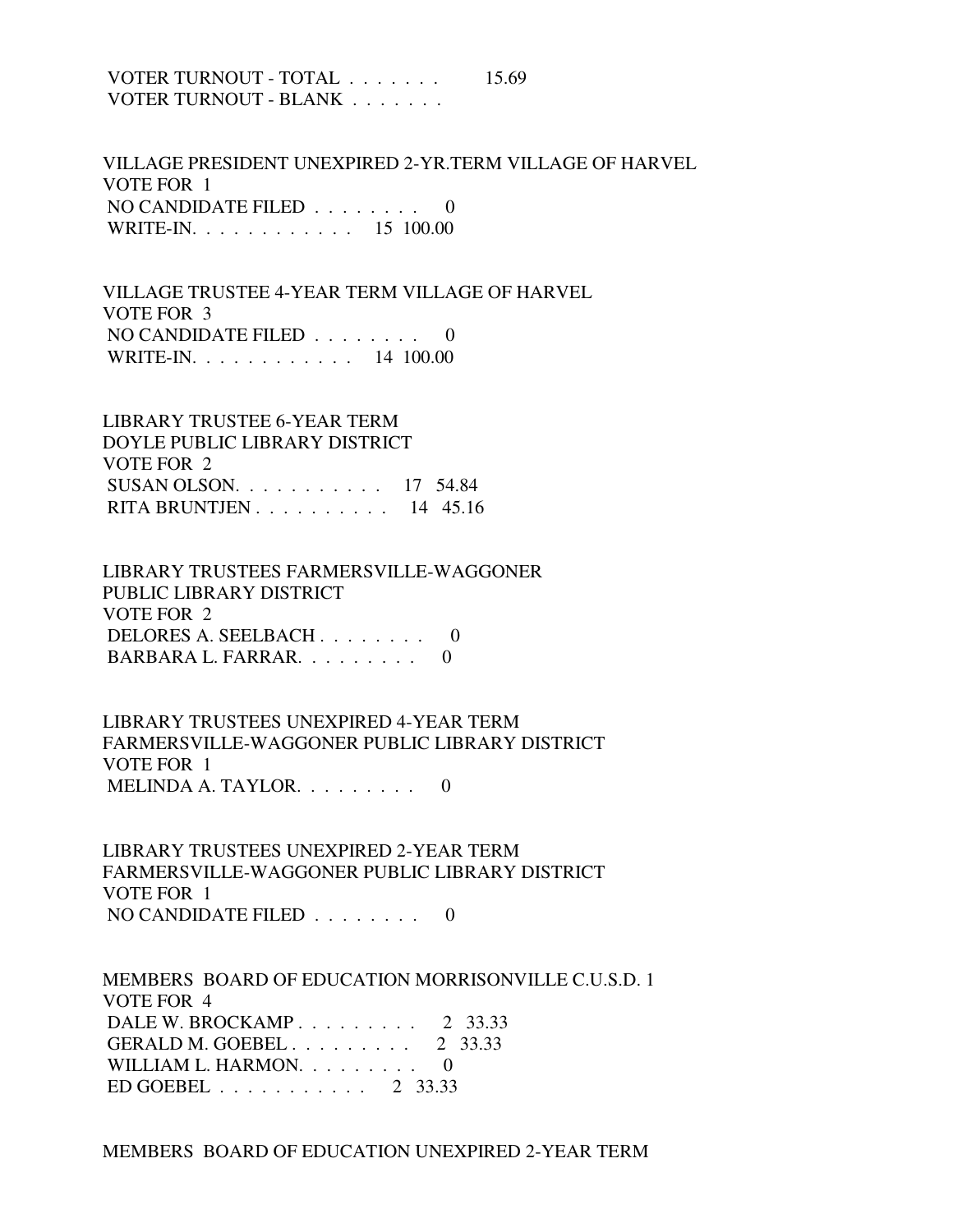PANHANDLE C.U.S.D. 2 VOTE FOR 1 NO CANDIDATE FILED . . . . . . . . 0

 MEMBERS BOARD OF EDUCATION 4-YEAR TERM PANHANDLE C.U.S.D. 2 VOTE FOR 4 MICHAEL V. MEISNER . . . . . . . . 15 25.86 DANA S. PITCHFORD. . . . . . . . . 14 24.14 TERESA N. PAYNE . . . . . . . . . 11 18.97 RICHARD BORMIDA . . . . . . . . . 7 12.07 BRETT SLIGHTOM. . . . . . . . . . 11 18.97

 MEMBERS REG.BD.SCHOOL TRUSTEES (CHRISTIAN AND MONTGOMERY COUNTIES) VOTE FOR 2 DON SCOTT . . . . . . . . . . . 13 65.00 WRITE-IN. . . . . . . . . . . . 7 35.00

PRECINCT REPORT MONTGOMERY COUNTY, ILLINOIS UNOFFICIAL TOTALS RUN DATE:04/05/11 CONSOLIDATED ELECTION RUN TIME:08:57 PM APRIL 5, 2011

0012 HILLSBORO 1

 VOTES PERCENT REGISTERED VOTERS - TOTAL . . . . . . 540 BALLOTS CAST - TOTAL. . . . . . . . 173 BALLOTS CAST - BLANK. . . . . . . . 0 VOTER TURNOUT - TOTAL . . . . . . . 32.04 VOTER TURNOUT - BLANK . . . . . . .

 MAYOR 4-YEAR TERM CITY OF HILLSBORO VOTE FOR 1 JOHN A. DOWNS . . . . . . . . . . 103 63.58 SID BLANKENSHIP . . . . . . . . . 57 35.19 WRITE-IN. . . . . . . . . . . . 2 1.23

 COMMISSIONER 4-YEAR TERM CITY OF HILLSBORO VOTE FOR 4 RICHARD N. SMALL . . . . . . . . . 73 14.07 BRUCE HOLCOMB . . . . . . . . . . 93 17.92 RUSTY KIRBY. . . . . . . . . . . 30 5.78 CHRIS SHERER . . . . . . . . . . 87 16.76 WILLIAM (BILL) KENNY.  $\ldots$  . . . . . 40 7.71 PAUL ALLEN SMITH . . . . . . . . . 68 13.10 VIRGIL B. SEAMON . . . . . . . . . 43 8.29 DANIEL T. ROBBINS. . . . . . . . . 37 7.13 GARY D. NOYES . . . . . . . . . . 48 9.25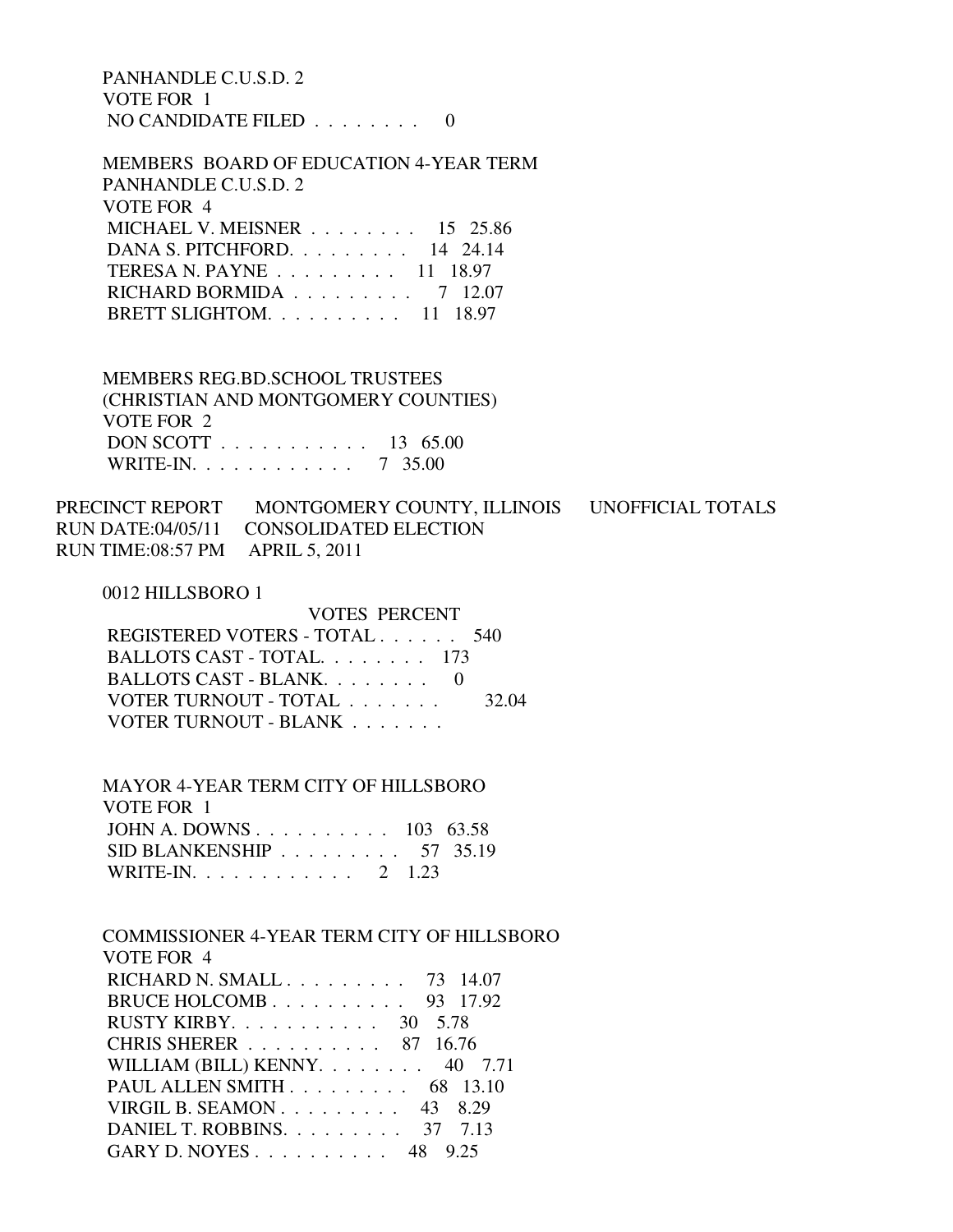MEMBERS BOARD OF EDUCATION HILLSBORO C.U.S.D. 3 VOTE FOR 4 BARBARA ADAMS . . . . . . . . . . 120 44.44 VITO J. PASSARIELLO . . . . . . . . 77 28.52 THOMAS W. CLINARD. . . . . . . . . 67 24.81 WRITE-IN. . . . . . . . . . . . . 6 2.22

 MEMBERS BOARD OF EDUCATION LITCHFIELD C.U.S.D. 12 VOTE FOR 4 EDDY L. HIRES . . . . . . . . . . 0 THERESA DURBIN. . . . . . . . . . 0 STEPHANIE L. BLANKENSHIP . . . . . . 0 REGGY WALDRUP . . . . . . . . . . 0 ROBERT M. NICKERSON . . . . . . . . 0 JEFF SEABAUGH . . . . . . . . . 0

 MEMBERS REG.BD.SCHOOL TRUSTEES (CHRISTIAN AND MONTGOMERY COUNTIES) VOTE FOR 2 DON SCOTT . . . . . . . . . . . 89 94.68 WRITE-IN. . . . . . . . . . . . 5 5.32

PRECINCT REPORT MONTGOMERY COUNTY, ILLINOIS UNOFFICIAL TOTALS RUN DATE:04/05/11 CONSOLIDATED ELECTION RUN TIME:08:57 PM APRIL 5, 2011

0013 HILLSBORO 2

| <b>VOTES PERCENT</b>          |       |
|-------------------------------|-------|
| REGISTERED VOTERS - TOTAL 395 |       |
| BALLOTS CAST - TOTAL 122      |       |
| BALLOTS CAST - BLANK $0$      |       |
| VOTER TURNOUT - TOTAL         | 30.89 |
| VOTER TURNOUT - BLANK         |       |

 MAYOR 4-YEAR TERM CITY OF HILLSBORO VOTE FOR 1 JOHN A. DOWNS . . . . . . . . . . 83 71.55 SID BLANKENSHIP . . . . . . . . . 32 27.59 WRITE-IN. . . . . . . . . . . . 1 .86

 COMMISSIONER 4-YEAR TERM CITY OF HILLSBORO VOTE FOR 4 RICHARD N. SMALL . . . . . . . . . 70 17.90 BRUCE HOLCOMB . . . . . . . . . . 76 19.44 RUSTY KIRBY. . . . . . . . . . . 19 4.86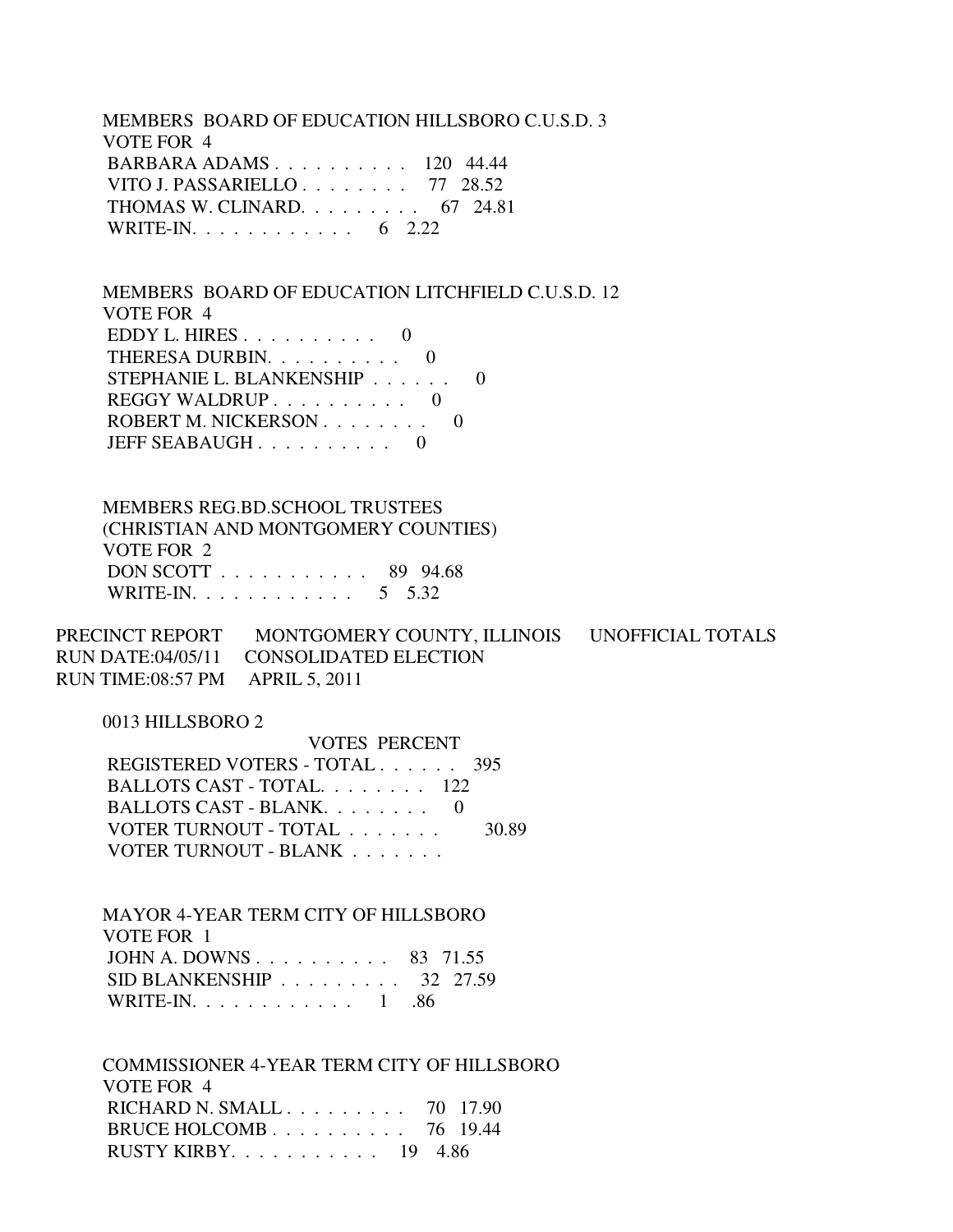| CHRIS SHERER 65 16.62                  |  |
|----------------------------------------|--|
| WILLIAM (BILL) KENNY. $\ldots$ 31 7.93 |  |
| PAUL ALLEN SMITH 33 8.44               |  |
| VIRGIL B. SEAMON $29$ 7.42             |  |
| DANIEL T. ROBBINS. $\ldots$ 30 7.67    |  |
| GARY D. NOYES 38 9.72                  |  |

 MEMBERS BOARD OF EDUCATION HILLSBORO C.U.S.D. 3 VOTE FOR 4 BARBARA ADAMS . . . . . . . . . . 85 44.27 VITO J. PASSARIELLO . . . . . . . . 47 24.48 THOMAS W. CLINARD. . . . . . . . . 53 27.60 WRITE-IN. . . . . . . . . . . . 7 3.65

 MEMBERS REG.BD.SCHOOL TRUSTEES (CHRISTIAN AND MONTGOMERY COUNTIES) VOTE FOR 2 DON SCOTT . . . . . . . . . . . 56 93.33 WRITE-IN. . . . . . . . . . . . 4 6.67

PRECINCT REPORT MONTGOMERY COUNTY, ILLINOIS UNOFFICIAL TOTALS RUN DATE:04/05/11 CONSOLIDATED ELECTION RUN TIME:08:57 PM APRIL 5, 2011

0014 HILLSBORO 3

 VOTES PERCENT REGISTERED VOTERS - TOTAL . . . . . . 748 BALLOTS CAST - TOTAL. . . . . . . . 422 BALLOTS CAST - BLANK. . . . . . . . 0 VOTER TURNOUT - TOTAL . . . . . . . 56.42 VOTER TURNOUT - BLANK . . . . . . .

 MAYOR 4-YEAR TERM CITY OF HILLSBORO VOTE FOR 1 JOHN A. DOWNS . . . . . . . . . . 257 61.34 SID BLANKENSHIP . . . . . . . . . 153 36.52 WRITE-IN. . . . . . . . . . . . 9 2.15

 COMMISSIONER 4-YEAR TERM CITY OF HILLSBORO VOTE FOR 4 RICHARD N. SMALL . . . . . . . . . 240 17.07 BRUCE HOLCOMB . . . . . . . . . . 304 21.62 RUSTY KIRBY. . . . . . . . . . . 55 3.91 CHRIS SHERER . . . . . . . . . . 217 15.43 WILLIAM (BILL) KENNY. . . . . . . . 130 9.25 PAUL ALLEN SMITH . . . . . . . . . 132 9.39 VIRGIL B. SEAMON . . . . . . . . . 90 6.40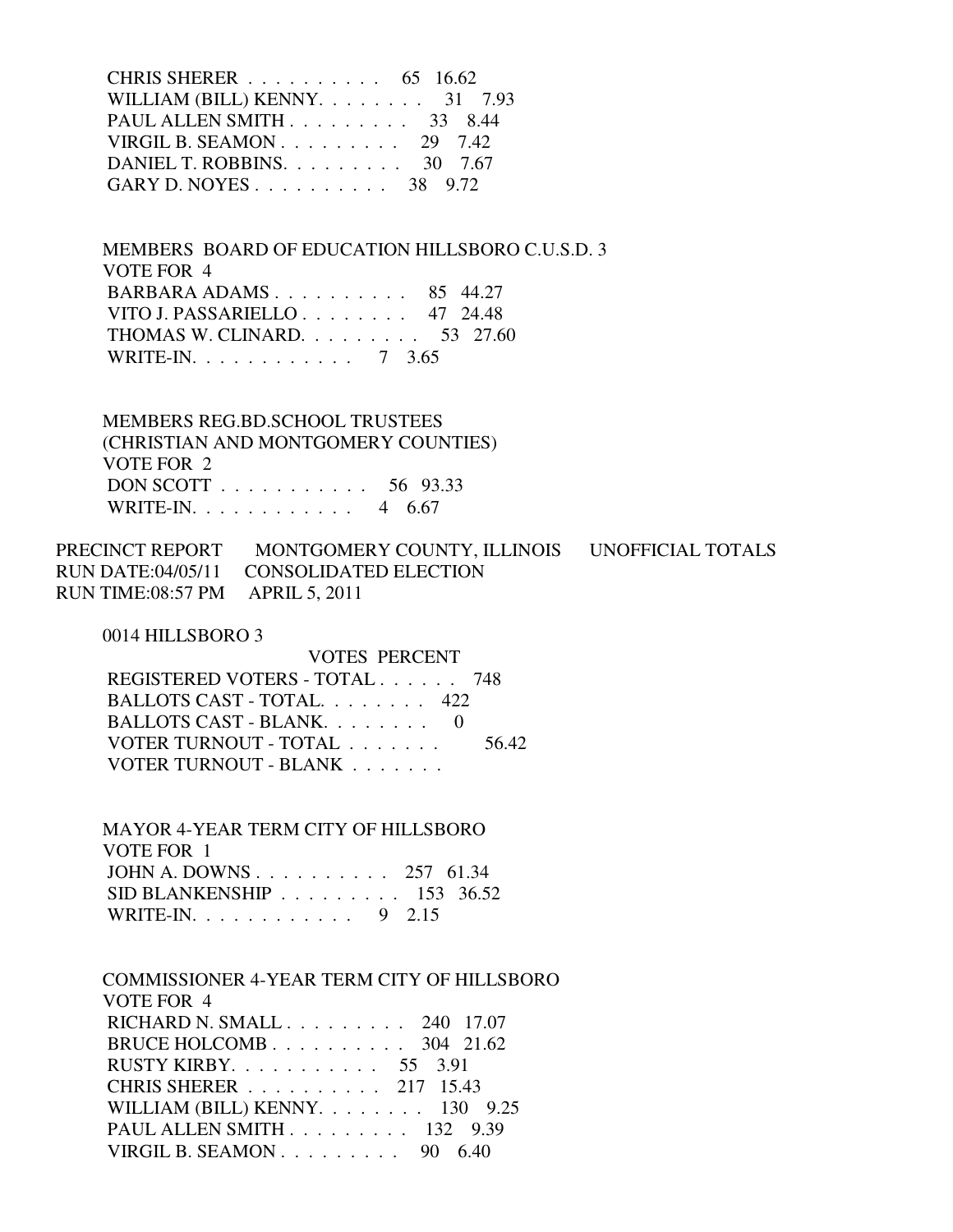DANIEL T. ROBBINS. . . . . . . . . 137 9.74 GARY D. NOYES . . . . . . . . . . 101 7.18 MEMBERS BOARD OF EDUCATION HILLSBORO C.U.S.D. 3 VOTE FOR 4 BARBARA ADAMS . . . . . . . . . . 258 42.36 VITO J. PASSARIELLO . . . . . . . . 161 26.44 THOMAS W. CLINARD. . . . . . . . . 174 28.57 WRITE-IN. . . . . . . . . . . . 16 2.63 MEMBERS REG.BD.SCHOOL TRUSTEES (CHRISTIAN AND MONTGOMERY COUNTIES) VOTE FOR 2 DON SCOTT . . . . . . . . . . . 190 91.79 WRITE-IN. . . . . . . . . . . . 17 8.21 PRECINCT REPORT MONTGOMERY COUNTY, ILLINOIS UNOFFICIAL TOTALS RUN DATE:04/05/11 CONSOLIDATED ELECTION RUN TIME:08:57 PM APRIL 5, 2011 0015 HILLSBORO 4 VOTES PERCENT REGISTERED VOTERS - TOTAL . . . . . . 383 BALLOTS CAST - TOTAL. . . . . . . . 169 BALLOTS CAST - BLANK. . . . . . . . 0 VOTER TURNOUT - TOTAL . . . . . . . 44.13 VOTER TURNOUT - BLANK . . . . . . . MAYOR 4-YEAR TERM CITY OF HILLSBORO VOTE FOR 1 JOHN A. DOWNS . . . . . . . . . . 78 46.99 SID BLANKENSHIP . . . . . . . . . 87 52.41 WRITE-IN. . . . . . . . . . . . . 1 .60 COMMISSIONER 4-YEAR TERM CITY OF HILLSBORO VOTE FOR 4 RICHARD N. SMALL . . . . . . . . . 59 10.75 BRUCE HOLCOMB . . . . . . . . . . 103 18.76 RUSTY KIRBY. . . . . . . . . . . 30 5.46 CHRIS SHERER . . . . . . . . . . 70 12.75 WILLIAM (BILL) KENNY. . . . . . . . 62 11.29 PAUL ALLEN SMITH . . . . . . . . . 74 13.48 VIRGIL B. SEAMON . . . . . . . . . 34 6.19 DANIEL T. ROBBINS. . . . . . . . . 52 9.47 GARY D. NOYES . . . . . . . . . . 65 11.84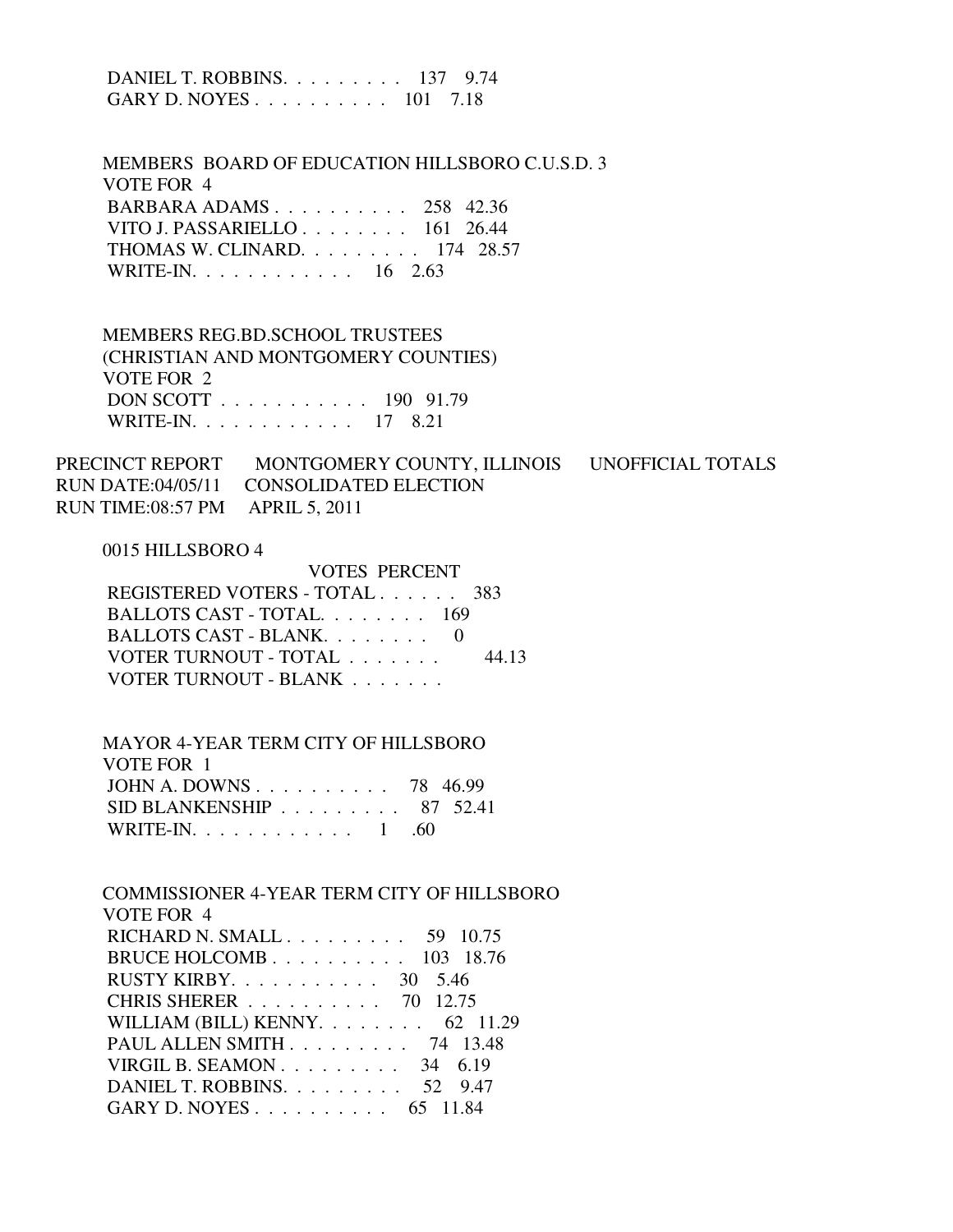MEMBERS BOARD OF EDUCATION HILLSBORO C.U.S.D. 3 VOTE FOR 4 BARBARA ADAMS . . . . . . . . . . 112 44.62 VITO J. PASSARIELLO . . . . . . . . 59 23.51 THOMAS W. CLINARD. . . . . . . . . 76 30.28 WRITE-IN. . . . . . . . . . . . 4 1.59

 MEMBERS REG.BD.SCHOOL TRUSTEES (CHRISTIAN AND MONTGOMERY COUNTIES) VOTE FOR 2 DON SCOTT . . . . . . . . . . . 86 97.73 WRITE-IN. . . . . . . . . . . . 2 2.27

PRECINCT REPORT MONTGOMERY COUNTY, ILLINOIS UNOFFICIAL TOTALS RUN DATE:04/05/11 CONSOLIDATED ELECTION RUN TIME:08:57 PM APRIL 5, 2011

#### 0016 HILLSBORO 5

| VOTES PERCENT                 |       |
|-------------------------------|-------|
| REGISTERED VOTERS - TOTAL 714 |       |
| BALLOTS CAST - TOTAL 320      |       |
| BALLOTS CAST - BLANK $1$      | -31   |
| VOTER TURNOUT - TOTAL         | 44.82 |
| VOTER TURNOUT - BLANK         | -14   |

 MAYOR 4-YEAR TERM CITY OF HILLSBORO VOTE FOR 1 JOHN A. DOWNS . . . . . . . . . . 202 66.01 SID BLANKENSHIP . . . . . . . . . 89 29.08

|  | WRITE-IN. $\ldots$ |  |  |  |  |  |  | 15 4.90 |
|--|--------------------|--|--|--|--|--|--|---------|

| COMMISSIONER 4-YEAR TERM CITY OF HILLSBORO |
|--------------------------------------------|
| VOTE FOR 4                                 |
| RICHARD N. SMALL 172 16.24                 |
| BRUCE HOLCOMB $201$ 18.98                  |
| RUSTY KIRBY. $\ldots$ 69 6.52              |
| CHRIS SHERER 183 17.28                     |
| WILLIAM (BILL) KENNY. $\ldots$ 80 7.55     |
| PAUL ALLEN SMITH 114 10.76                 |
| VIRGIL B. SEAMON $73\quad 6.89$            |
| DANIEL T. ROBBINS. $\ldots$ 76 7.18        |
| GARY D. NOYES 91 8.59                      |

 MEMBERS BOARD OF EDUCATION HILLSBORO C.U.S.D. 3 VOTE FOR 4 BARBARA ADAMS . . . . . . . . . . 217 47.59 VITO J. PASSARIELLO . . . . . . . . 117 25.66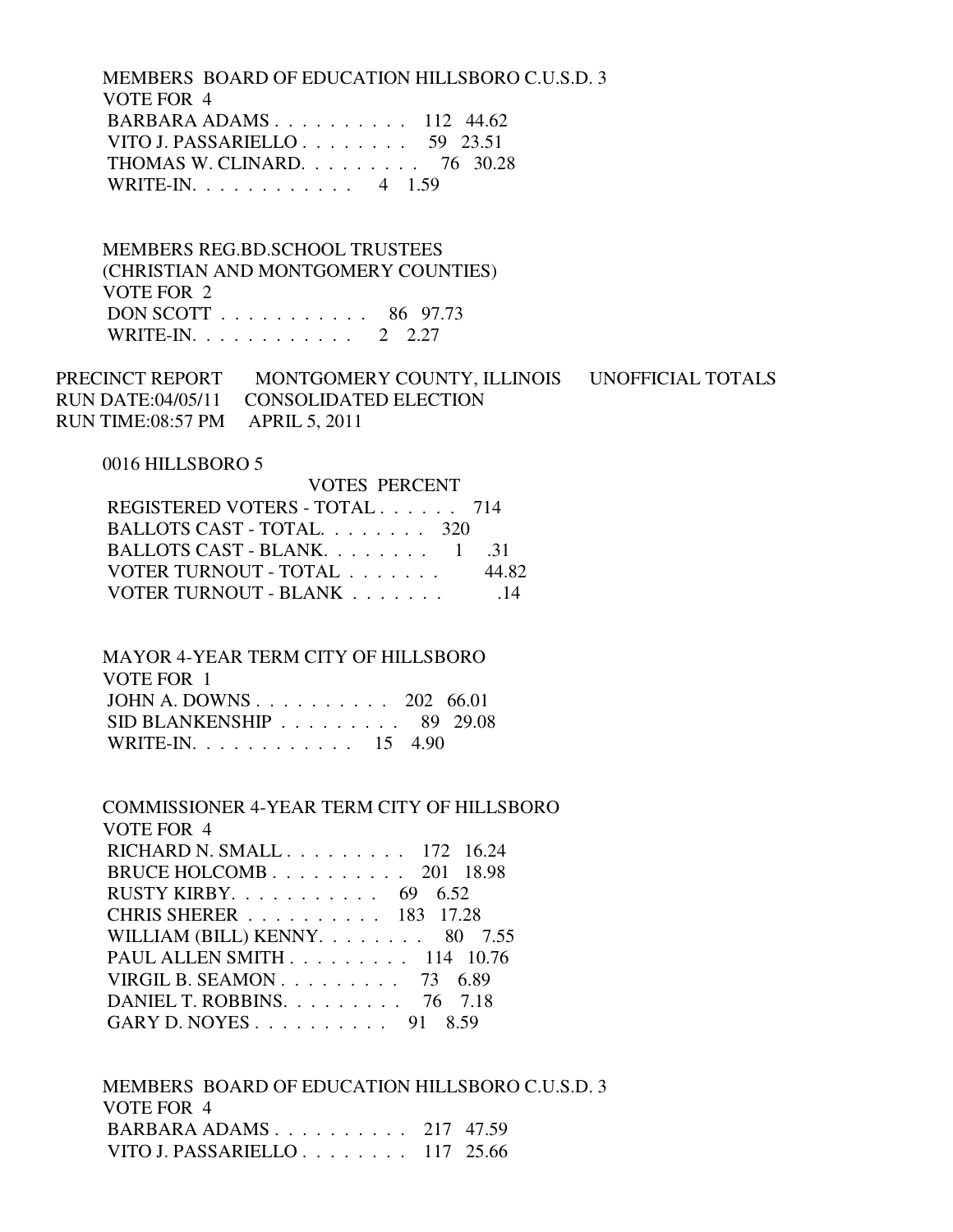| THOMAS W. CLINARD. $\ldots$ 113 24.78 |  |
|---------------------------------------|--|
| WRITE-IN. $\ldots$<br>9 1.97          |  |

 MEMBERS BOARD OF EDUCATION LITCHFIELD C.U.S.D. 12 VOTE FOR 4 EDDY L. HIRES  $\ldots$  . . . . . . . 0 THERESA DURBIN. . . . . . . . . . 3 25.00 STEPHANIE L. BLANKENSHIP . . . . . . 3 25.00 REGGY WALDRUP . . . . . . . . . . 0 ROBERT M. NICKERSON . . . . . . . . 3 25.00 JEFF SEABAUGH . . . . . . . . . . 3 25.00

 MEMBERS REG.BD.SCHOOL TRUSTEES (CHRISTIAN AND MONTGOMERY COUNTIES) VOTE FOR 2 DON SCOTT . . . . . . . . . . . 161 92.00 WRITE-IN. . . . . . . . . . . . 14 8.00

PRECINCT REPORT MONTGOMERY COUNTY, ILLINOIS UNOFFICIAL TOTALS RUN DATE:04/05/11 CONSOLIDATED ELECTION RUN TIME:08:57 PM APRIL 5, 2011

#### 0017 HILLSBORO 6

| VOTES PERCENT                 |       |
|-------------------------------|-------|
| REGISTERED VOTERS - TOTAL 711 |       |
| BALLOTS CAST - TOTAL. 213     |       |
| BALLOTS CAST - BLANK          |       |
| VOTER TURNOUT - TOTAL         | 29.96 |
| VOTER TURNOUT - BLANK         |       |

| <b>MAYOR 4-YEAR TERM CITY OF HILLSBORO</b>      |  |
|-------------------------------------------------|--|
| VOTE FOR 1                                      |  |
| JOHN A. DOWNS 44 $62.86$                        |  |
| SID BLANKENSHIP $\ldots \ldots \ldots$ 25 35.71 |  |
| WRITE-IN. 1 1.43                                |  |

 COMMISSIONER 4-YEAR TERM CITY OF HILLSBORO VOTE FOR 4 RICHARD N. SMALL . . . . . . . . . 38 15.70 BRUCE HOLCOMB . . . . . . . . . . 54 22.31 RUSTY KIRBY. . . . . . . . . . . 18 7.44 CHRIS SHERER . . . . . . . . . . 35 14.46 WILLIAM (BILL) KENNY. . . . . . . . 13 5.37 PAUL ALLEN SMITH . . . . . . . . . 20 8.26 VIRGIL B. SEAMON . . . . . . . . . 26 10.74 DANIEL T. ROBBINS. . . . . . . . . 19 7.85 GARY D. NOYES . . . . . . . . . . 19 7.85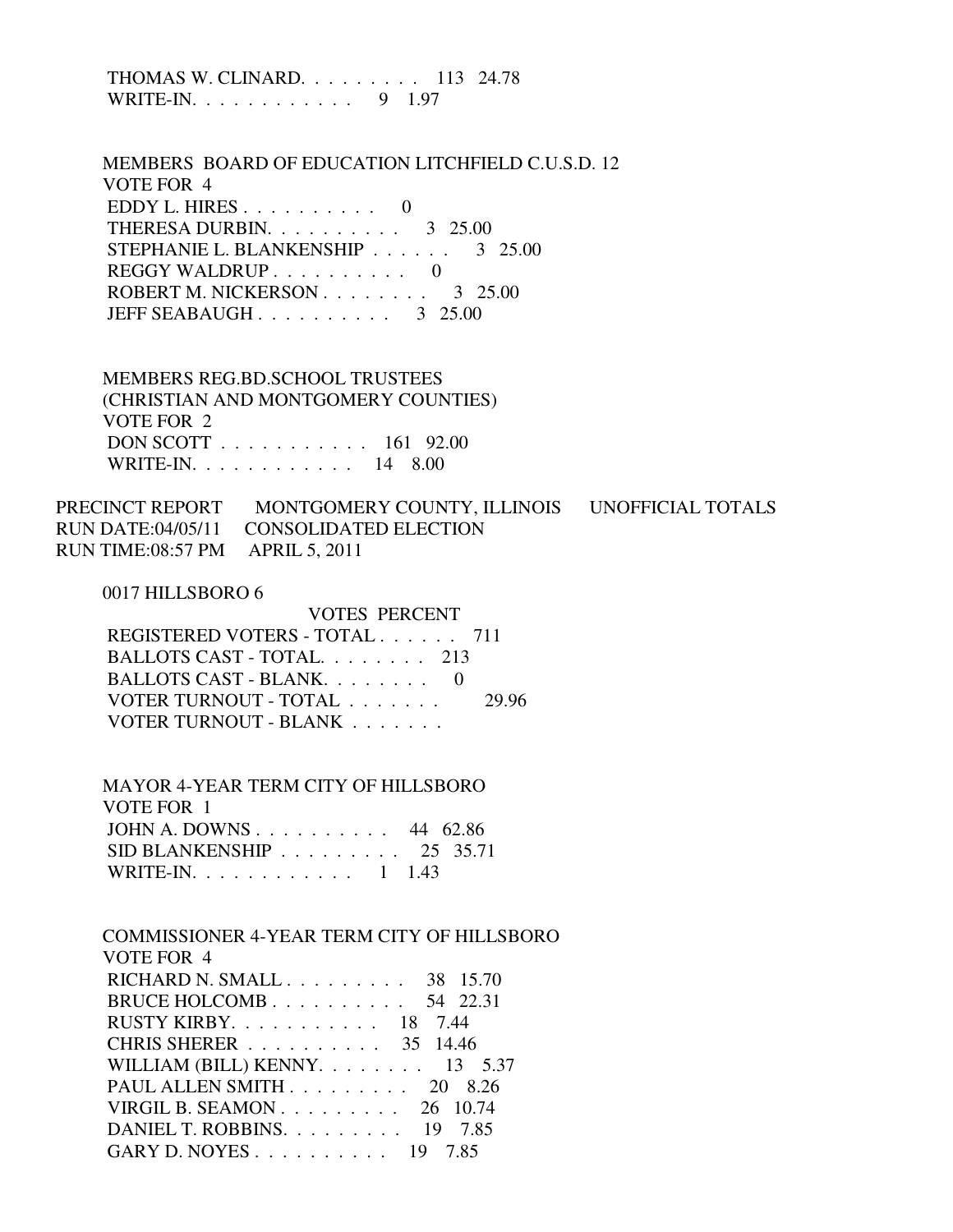VILLAGE TRUSTEE 4-YEAR TERM VILLAGE OF TAYLOR SPRINGS VOTE FOR 3 BEAU ELAM (IND) . . . . . . . . . 91 29.07 DUSTIN JONES (IND) . . . . . . . . 31 9.90 EDDIE NEELY (IND). . . . . . . . . 72 23.00 KENNY ONDREY (IND) . . . . . . . . 37 11.82 BYRON M. WITT (IND) . . . . . . . . 49 15.65 RANDY RICHARDSON (IND) . . . . . . . 33 10.54

 MEMBERS BOARD OF EDUCATION HILLSBORO C.U.S.D. 3 VOTE FOR 4 BARBARA ADAMS . . . . . . . . . . 152 45.78 VITO J. PASSARIELLO . . . . . . . . 82 24.70 THOMAS W. CLINARD. . . . . . . . . 94 28.31 WRITE-IN. . . . . . . . . . . . 4 1.20

 MEMBERS REG.BD.SCHOOL TRUSTEES (CHRISTIAN AND MONTGOMERY COUNTIES) VOTE FOR 2 DON SCOTT . . . . . . . . . . . 116 95.87 WRITE-IN. . . . . . . . . . . . . 5 4.13

PRECINCT REPORT MONTGOMERY COUNTY, ILLINOIS UNOFFICIAL TOTALS RUN DATE:04/05/11 CONSOLIDATED ELECTION RUN TIME:08:57 PM APRIL 5, 2011

VOTES PERCENT

### 0018 IRVING

| VOTES PERCENT                 |       |
|-------------------------------|-------|
| REGISTERED VOTERS - TOTAL 695 |       |
| BALLOTS CAST - TOTAL 201      |       |
| BALLOTS CAST - BLANK. 1 .50   |       |
| VOTER TURNOUT - TOTAL         | 28.92 |
| VOTER TURNOUT - BLANK         | -14   |

 MAYOR 4-YEAR TERM CITY OF HILLSBORO VOTE FOR 1 JOHN A. DOWNS . . . . . . . . . . 3 75.00 SID BLANKENSHIP . . . . . . . . . 1 25.00 WRITE-IN.  $\ldots$  . . . . . . . . . 0

 COMMISSIONER 4-YEAR TERM CITY OF HILLSBORO VOTE FOR 4 RICHARD N. SMALL  $\ldots$  . . . . . . . 1 7.69 BRUCE HOLCOMB . . . . . . . . . . 0 RUSTY KIRBY. . . . . . . . . . . 0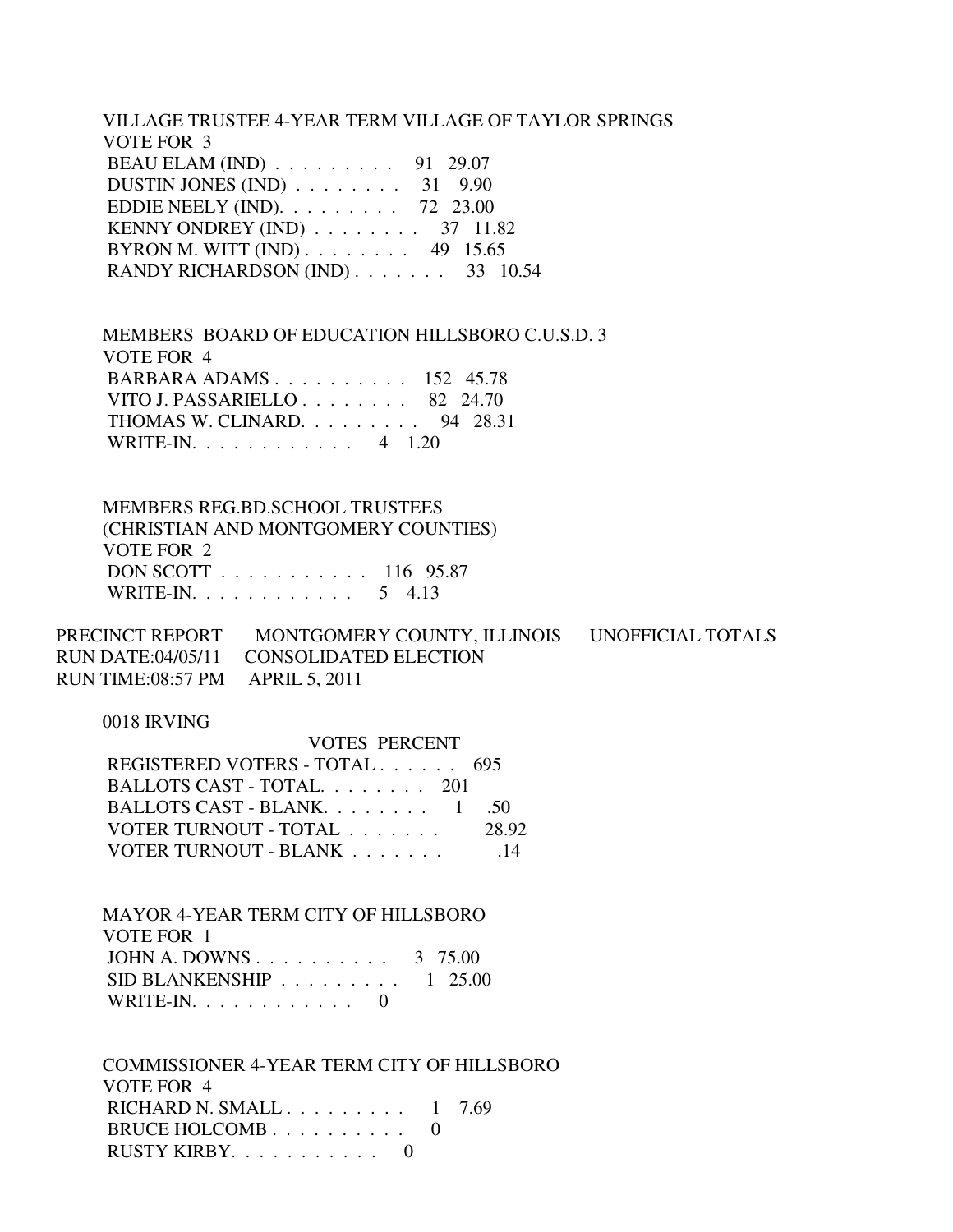CHRIS SHERER . . . . . . . . . . 2 15.38 WILLIAM (BILL) KENNY.  $\ldots$  . . . . . 3 23.08 PAUL ALLEN SMITH . . . . . . . . . 4 30.77 VIRGIL B. SEAMON . . . . . . . . . 1 7.69 DANIEL T. ROBBINS. . . . . . . . . 2 15.38 GARY D. NOYES  $\ldots$  . . . . . . . 0

 VILLAGE PRESIDENT 4-YEAR TERM VILLAGE OF IRVING VOTE FOR 1 KYLE E. SCHMEDEKE (PEO). . . . . . . 77 45.83 CATHLEEN MOREHOUSE (IND) . . . . . . 91 54.17

 VILLAGE CLERK 4-YEAR TERM VILLAGE OF IRVING VOTE FOR 1 MARILYN TAYLOR (PEO). . . . . . . . 85 51.83 CATHY KALIYAN (IND) . . . . . . . . 79 48.17

 VILLAGE TRUSTEE 4-YEAR TERM VILLAGE OF IRVING VOTE FOR 3 SHAWN A. MURRAY (PEO) . . . . . . . 112 25.99 JACQUELYN FENSKE (PEO) . . . . . . . 68 15.78 ROBERT M. CURRIE (PEO) . . . . . . . 74 17.17 WILLIAM D. JURGENA (IND) . . . . . . 92 21.35 DORIS A. BRYCE (IND). . . . . . . . 85 19.72

 MEMBERS BOARD OF EDUCATION HILLSBORO C.U.S.D. 3 VOTE FOR 4 BARBARA ADAMS . . . . . . . . . . 135 42.19 VITO J. PASSARIELLO . . . . . . . . 79 24.69 THOMAS W. CLINARD. . . . . . . . . 97 30.31 WRITE-IN. . . . . . . . . . . . 9 2.81

 MEMBERS OF THE BOARD OF EDUCATION NOKOMIS C.U.S.D. 22 VOTE FOR 3 CARL J. KETTELKAMP . . . . . . . . 0 DAVID SCHWEIZER . . . . . . . . . 0 CHAD RUPPERT . . . . . . . . . . 0 JANE A. CRESS-TUCHMANN . . . . . . . 0 DAWN ALEXANDER.  $\ldots$  . . . . . . 0

 MEMBERS BOARD OF EDUCATION UNEXPIRED 2-YEAR TERM PANHANDLE C.U.S.D. 2 VOTE FOR 1 NO CANDIDATE FILED  $\ldots \ldots \ldots$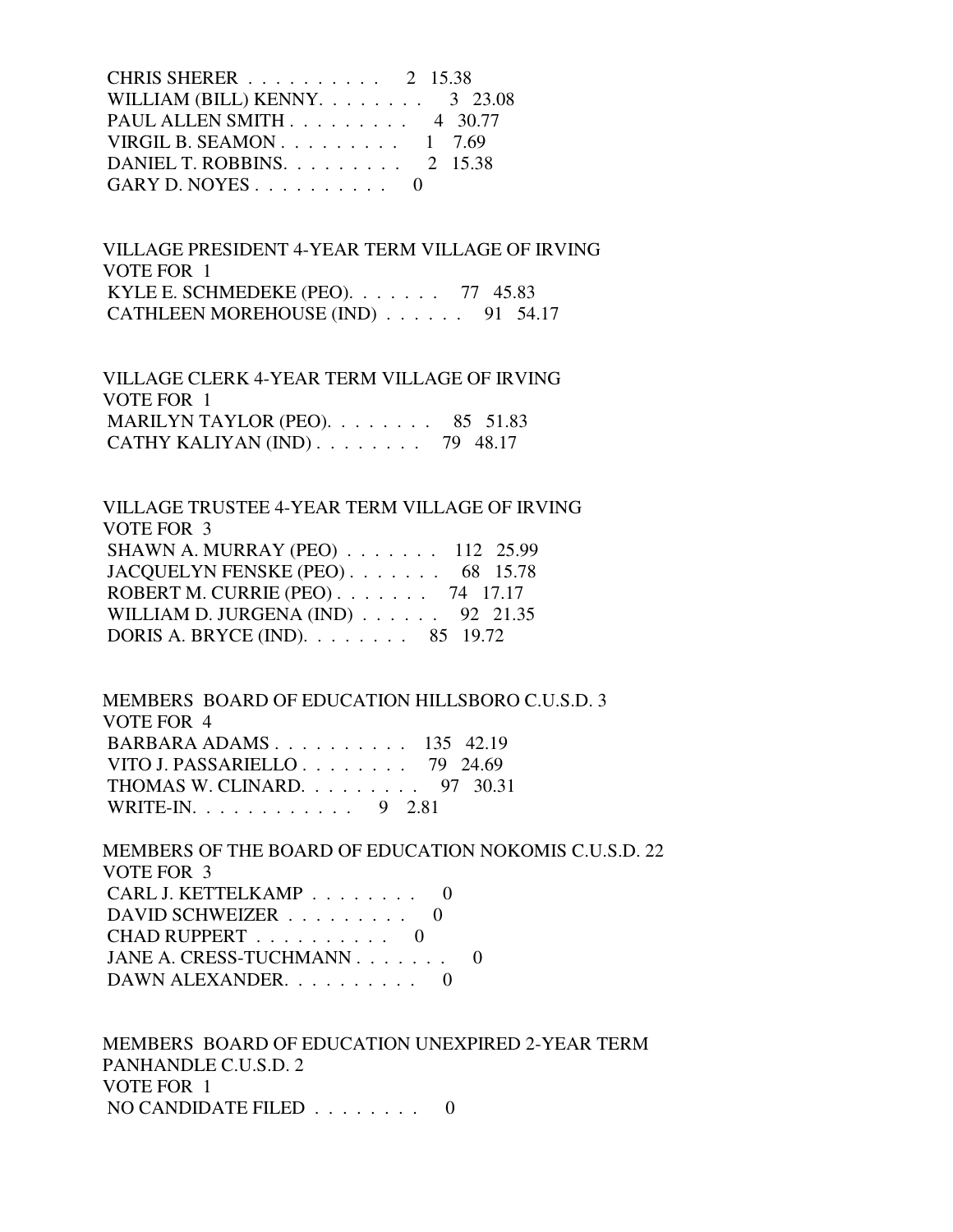MEMBERS BOARD OF EDUCATION 4-YEAR TERM PANHANDLE C.U.S.D. 2 VOTE FOR 4 MICHAEL V. MEISNER . . . . . . . . 0 DANA S. PITCHFORD. . . . . . . . . 0 TERESA N. PAYNE . . . . . . . . . 0 RICHARD BORMIDA . . . . . . . . . 0 BRETT SLIGHTOM. . . . . . . . . . 0

 MEMBERS REG.BD.SCHOOL TRUSTEES (CHRISTIAN AND MONTGOMERY COUNTIES) VOTE FOR 2 DON SCOTT . . . . . . . . . . . 119 94.44 WRITE-IN. . . . . . . . . . . . 7 5.56

PRECINCT REPORT MONTGOMERY COUNTY, ILLINOIS UNOFFICIAL TOTALS RUN DATE:04/05/11 CONSOLIDATED ELECTION RUN TIME:08:57 PM APRIL 5, 2011

0019 NOKOMIS 1

 VOTES PERCENT REGISTERED VOTERS - TOTAL . . . . . . 214 BALLOTS CAST - TOTAL. . . . . . . . 30 BALLOTS CAST - BLANK. . . . . . . . 0 VOTER TURNOUT - TOTAL . . . . . . . 14.02 VOTER TURNOUT - BLANK . . . . . . .

 VILLAGE TRUSTEE 4-YEAR TERM VILLAGE OF COALTON VOTE FOR 3 THOMAS A. DETMERS (IND). . . . . . . 20 31.25 JOHN S. KIMBRO (IND). . . . . . . . 19 29.69 PATRICK JACHINO (IND) . . . . . . . 25 39.06

 VILLAGE TRUSTEE UNEXPIRED 2-YEAR TERM VILLAGE OF COALTON VOTE FOR 2 MARY P. SPEIER (IND). . . . . . . . 16 43.24 MIKE A. HAVERA (IND). . . . . . . . 21 56.76

 PARK COMMISSIONER 4-YEAR TERM NOKOMIS COMMUNITY MEMORIAL PARK DISTRICT VOTE FOR 2 BRAD JANSSEN . . . . . . . . . . 19 44.19 DENNIS O'MALLEY JR. . . . . . . . . 24 55.81

 LIBRARY TRUSTEE 6-YEAR TERM NOKOMIS TOWNSHIP LIBRARY VOTE FOR 2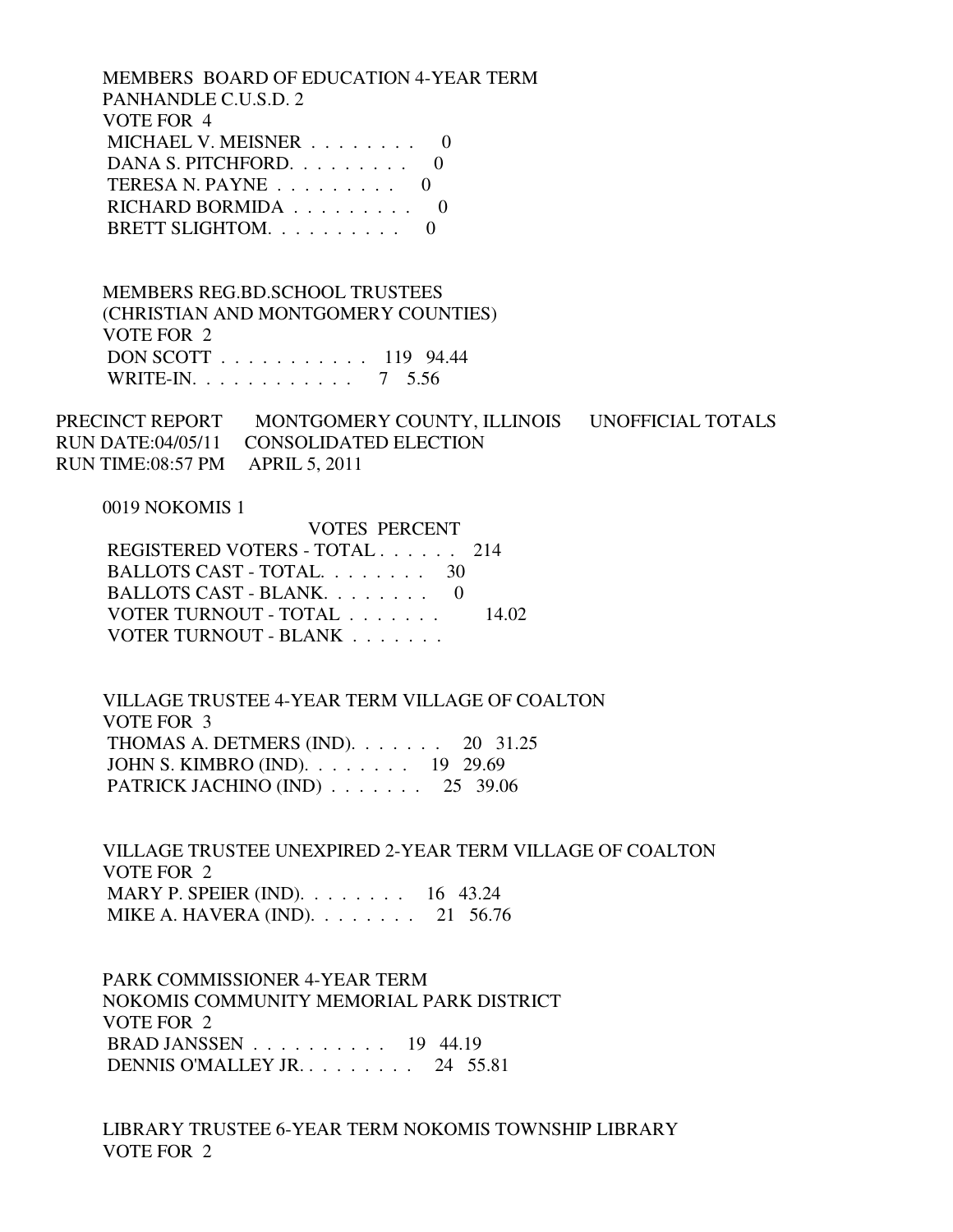DEBORAH DAWSON. . . . . . . . . . 27 100.00

 LIBRARY TRUSTEE UNEXPIRED 2-YEAR TERM NOKOMIS TOWNSHIP LIBRARY VOTE FOR 1 NO CANDIDATE FILED . . . . . . . . 0

 MEMBERS BOARD OF EDUCATION HILLSBORO C.U.S.D. 3 VOTE FOR 4 BARBARA ADAMS . . . . . . . . . . 1 33.33 VITO J. PASSARIELLO  $\ldots$  . . . . . . 1 33.33 THOMAS W. CLINARD.  $\ldots$  . . . . . . 1 33.33 WRITE-IN.  $\ldots \ldots \ldots \ldots 0$ 

 MEMBERS OF THE BOARD OF EDUCATION NOKOMIS C.U.S.D. 22 VOTE FOR 3 CARL J. KETTELKAMP . . . . . . . . 21 26.25 DAVID SCHWEIZER . . . . . . . . . 7 8.75 CHAD RUPPERT . . . . . . . . . . 22 27.50 JANE A. CRESS-TUCHMANN . . . . . . . 9 11.25 DAWN ALEXANDER. . . . . . . . . . 21 26.25

 MEMBERS REG.BD.SCHOOL TRUSTEES (CHRISTIAN AND MONTGOMERY COUNTIES) VOTE FOR 2 DON SCOTT . . . . . . . . . . . 20 95.24 WRITE-IN. . . . . . . . . . . . 1 4.76

PRECINCT REPORT MONTGOMERY COUNTY, ILLINOIS UNOFFICIAL TOTALS RUN DATE:04/05/11 CONSOLIDATED ELECTION RUN TIME:08:57 PM APRIL 5, 2011

0020 NOKOMIS 2

 VOTES PERCENT REGISTERED VOTERS - TOTAL . . . . . . 401 BALLOTS CAST - TOTAL. . . . . . . . 96 BALLOTS CAST - BLANK. . . . . . . . 0 VOTER TURNOUT - TOTAL . . . . . . . 23.94 VOTER TURNOUT - BLANK . . . . . . .

 MAYOR 4-YEAR TERM CITY OF NOKOMIS VOTE FOR 1 KEITH E. HANCOCK . . . . . . . . . . 54 66.67 CARL RHODES. . . . . . . . . . . 27 33.33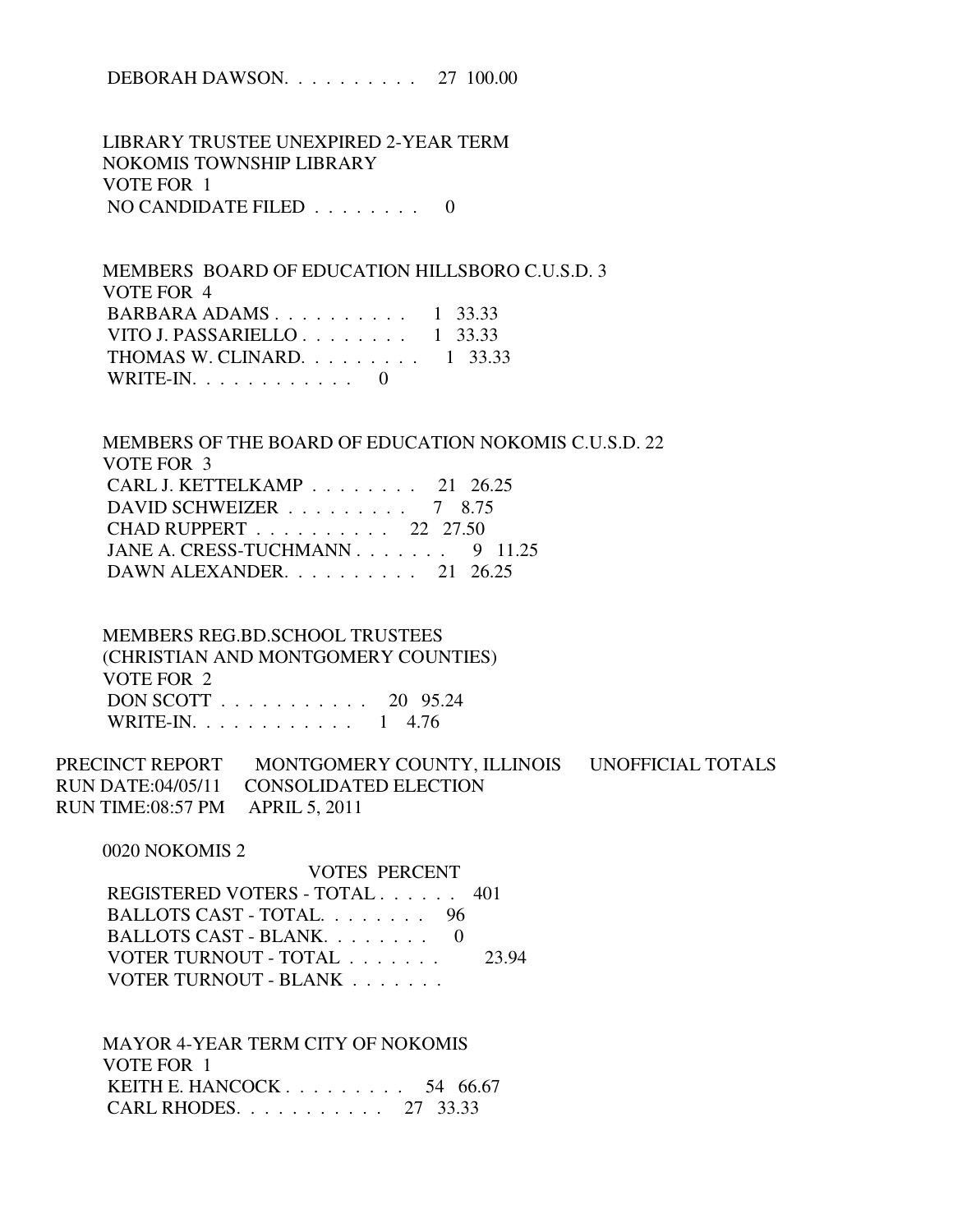COMMISSIONER 4-YEAR TERM CITY OF NOKOMIS VOTE FOR 4 TERRY HILL . . . . . . . . . . . 67 22.87 JOHN MICHAEL STOMBAUGH . . . . . . . 51 17.41 LESLY K. SCHOO. . . . . . . . . . 20 6.83 TIMOTHY J. BROOKSHIRE . . . . . . . 29 9.90 LANCE L. LEHNEN . . . . . . . . . 59 20.14 MICHAEL J. GUIDISH . . . . . . . . 67 22.87

 TREASURER UNEXPIRED 2-YEAR TERM CITY OF WITT VOTE FOR 1 NO CANDIDATE FILED  $\ldots \ldots \ldots$ 

 ALDERMAN 4-YEAR TERM WITT WARD 3 VOTE FOR 1 NO CANDIDATE FILED  $\ldots \ldots \ldots$ 

 VILLAGE TRUSTEE 4-YEAR TERM VILLAGE OF WENONAH VOTE FOR 3 HAROLD BEAMAN (IND)  $\ldots \ldots \ldots$  0 AARON JOHNSTON (IND). . . . . . . . 0 TWILA PRESNELL  $(IND)$ . . . . . . . . 0

 PARK COMMISSIONER 4-YEAR TERM NOKOMIS COMMUNITY MEMORIAL PARK DISTRICT VOTE FOR 2 BRAD JANSSEN . . . . . . . . . . 81 56.64 DENNIS O'MALLEY JR. . . . . . . . . 62 43.36

 LIBRARY TRUSTEE 6-YEAR TERM NOKOMIS TOWNSHIP LIBRARY VOTE FOR 2 DEBORAH DAWSON. . . . . . . . . . 86 100.00

 LIBRARY TRUSTEE UNEXPIRED 2-YEAR TERM NOKOMIS TOWNSHIP LIBRARY VOTE FOR 1 NO CANDIDATE FILED . . . . . . . . 0

 MEMBERS BOARD OF EDUCATION HILLSBORO C.U.S.D. 3 VOTE FOR 4 BARBARA ADAMS . . . . . . . . . . 0 VITO J. PASSARIELLO . . . . . . . . 0 THOMAS W. CLINARD. . . . . . . . . 1 100.00 WRITE-IN.  $\ldots$  . . . . . . . . . 0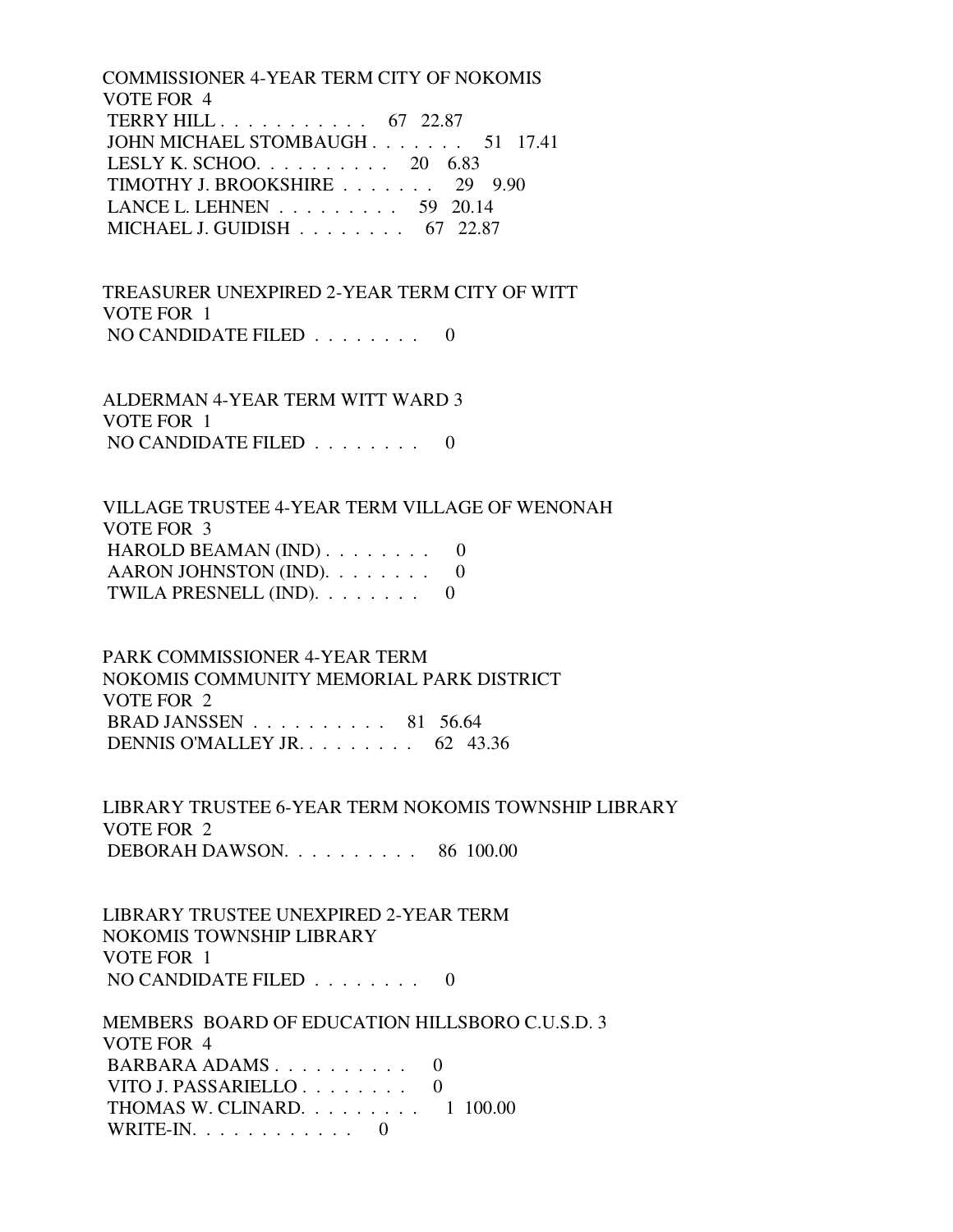MEMBERS OF THE BOARD OF EDUCATION NOKOMIS C.U.S.D. 22 VOTE FOR 3 CARL J. KETTELKAMP . . . . . . . . 64 24.90 DAVID SCHWEIZER . . . . . . . . . 51 19.84 CHAD RUPPERT . . . . . . . . . . 59 22.96 JANE A. CRESS-TUCHMANN . . . . . . . 29 11.28 DAWN ALEXANDER. . . . . . . . . . 54 21.01

 MEMBERS REG.BD.SCHOOL TRUSTEES (CHRISTIAN AND MONTGOMERY COUNTIES) VOTE FOR 2 DON SCOTT . . . . . . . . . . . 75 97.40 WRITE-IN. . . . . . . . . . . . 2 2.60

PRECINCT REPORT MONTGOMERY COUNTY, ILLINOIS UNOFFICIAL TOTALS RUN DATE:04/05/11 CONSOLIDATED ELECTION RUN TIME:08:57 PM APRIL 5, 2011

0021 NOKOMIS 3

|                               | <b>VOTES PERCENT</b> |  |  |  |
|-------------------------------|----------------------|--|--|--|
| REGISTERED VOTERS - TOTAL 429 |                      |  |  |  |
| BALLOTS CAST - TOTAL 124      |                      |  |  |  |
| BALLOTS CAST - BLANK $0$      |                      |  |  |  |
| VOTER TURNOUT - TOTAL         | 28.90                |  |  |  |
| VOTER TURNOUT - BLANK         |                      |  |  |  |

 MAYOR 4-YEAR TERM CITY OF NOKOMIS VOTE FOR 1 KEITH E. HANCOCK . . . . . . . . . 51 43.59 CARL RHODES. . . . . . . . . . . 66 56.41

 COMMISSIONER 4-YEAR TERM CITY OF NOKOMIS VOTE FOR 4 TERRY HILL . . . . . . . . . . . 90 21.53 JOHN MICHAEL STOMBAUGH . . . . . . . 65 15.55 LESLY K. SCHOO. . . . . . . . . . 39 9.33 TIMOTHY J. BROOKSHIRE . . . . . . . 45 10.77 LANCE L. LEHNEN . . . . . . . . . 91 21.77 MICHAEL J. GUIDISH . . . . . . . . 88 21.05

 PARK COMMISSIONER 4-YEAR TERM NOKOMIS COMMUNITY MEMORIAL PARK DISTRICT VOTE FOR 2 BRAD JANSSEN . . . . . . . . . . 82 47.67 DENNIS O'MALLEY JR. . . . . . . . . 90 52.33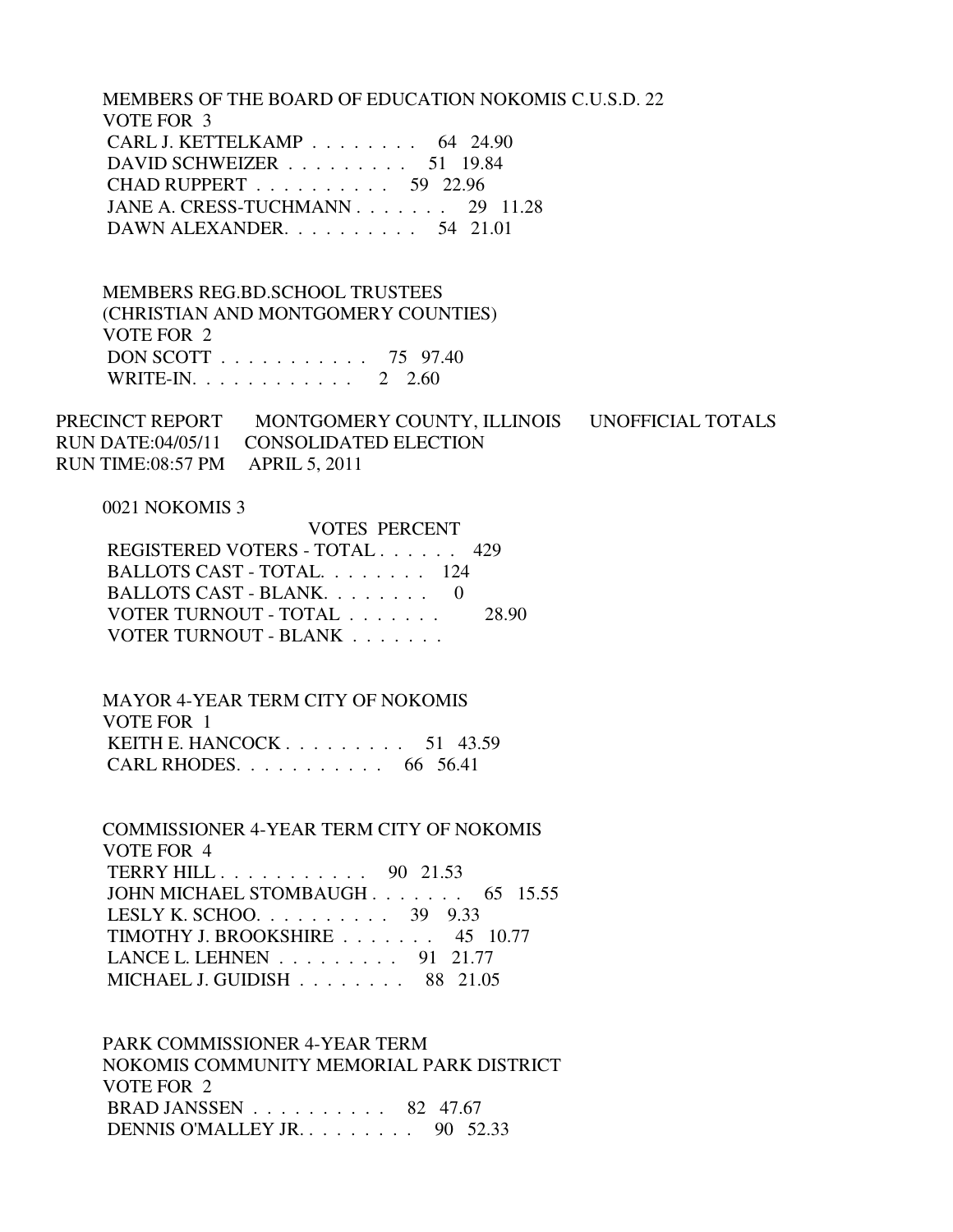LIBRARY TRUSTEE 6-YEAR TERM NOKOMIS TOWNSHIP LIBRARY VOTE FOR 2 DEBORAH DAWSON. . . . . . . . . . 101 100.00

 LIBRARY TRUSTEE UNEXPIRED 2-YEAR TERM NOKOMIS TOWNSHIP LIBRARY VOTE FOR 1 NO CANDIDATE FILED . . . . . . . . 0

 MEMBERS OF THE BOARD OF EDUCATION NOKOMIS C.U.S.D. 22 VOTE FOR 3 CARL J. KETTELKAMP . . . . . . . . 74 23.34 DAVID SCHWEIZER . . . . . . . . . 72 22.71 CHAD RUPPERT . . . . . . . . . . 71 22.40 JANE A. CRESS-TUCHMANN . . . . . . . 29 9.15 DAWN ALEXANDER. . . . . . . . . . 71 22.40

 MEMBERS REG.BD.SCHOOL TRUSTEES (CHRISTIAN AND MONTGOMERY COUNTIES) VOTE FOR 2 DON SCOTT . . . . . . . . . . . 74 98.67 WRITE-IN. . . . . . . . . . . . 1 1.33

PRECINCT REPORT MONTGOMERY COUNTY, ILLINOIS UNOFFICIAL TOTALS RUN DATE:04/05/11 CONSOLIDATED ELECTION RUN TIME:08:57 PM APRIL 5, 2011

0022 NOKOMIS 4

 VOTES PERCENT REGISTERED VOTERS - TOTAL . . . . . . 271 BALLOTS CAST - TOTAL. . . . . . . . 75 BALLOTS CAST - BLANK. . . . . . . . 0 VOTER TURNOUT - TOTAL . . . . . . . 27.68 VOTER TURNOUT - BLANK . . . . . . .

 MAYOR 4-YEAR TERM CITY OF NOKOMIS VOTE FOR 1 KEITH E. HANCOCK . . . . . . . . . 35 56.45 CARL RHODES. . . . . . . . . . . 27 43.55

 COMMISSIONER 4-YEAR TERM CITY OF NOKOMIS VOTE FOR 4 TERRY HILL . . . . . . . . . . . 40 18.26 JOHN MICHAEL STOMBAUGH . . . . . . . 41 18.72 LESLY K. SCHOO. . . . . . . . . . 25 11.42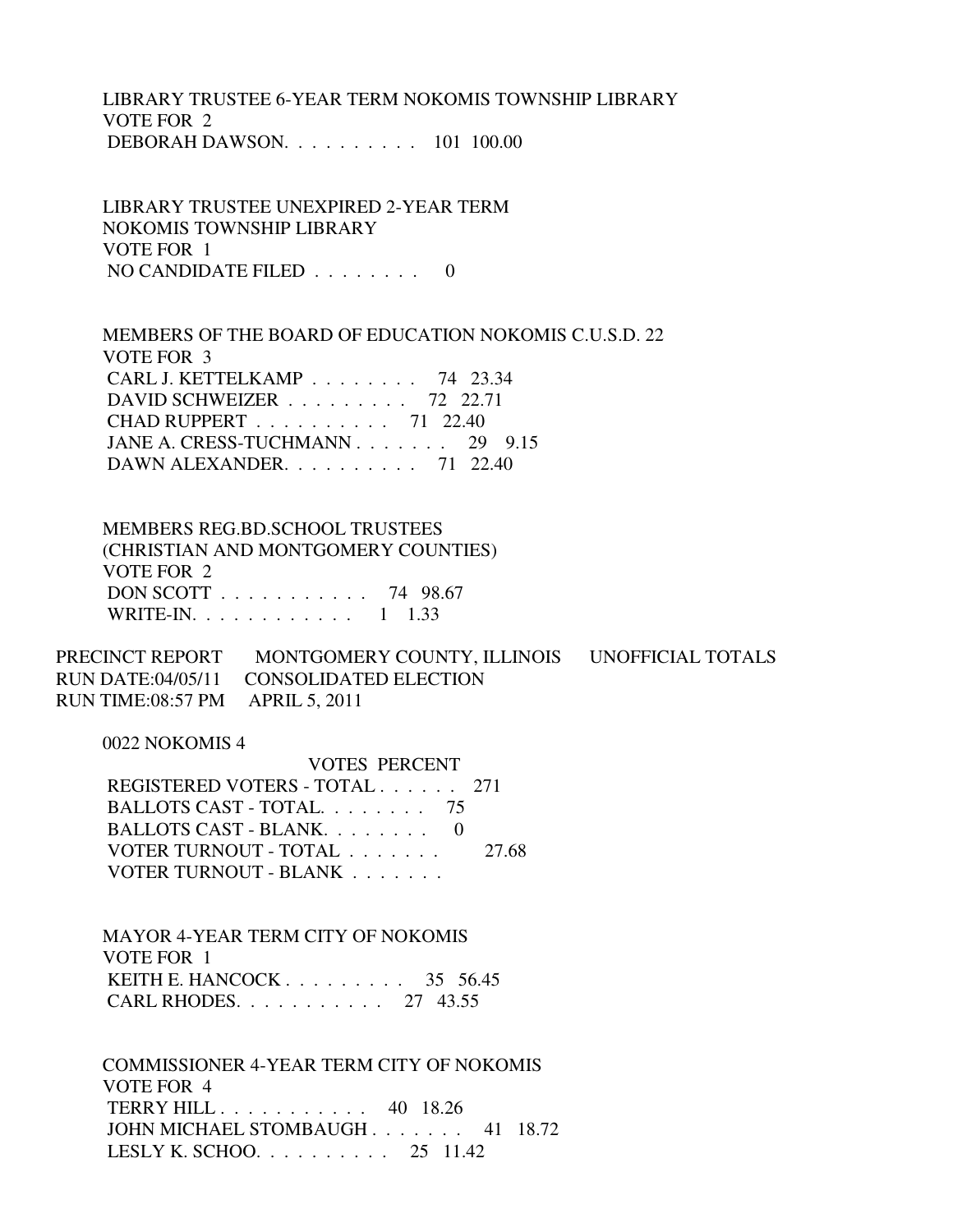TIMOTHY J. BROOKSHIRE . . . . . . . 18 8.22 LANCE L. LEHNEN . . . . . . . . . 50 22.83 MICHAEL J. GUIDISH . . . . . . . . 45 20.55

 VILLAGE TRUSTEE 4-YEAR TERM VILLAGE OF WENONAH VOTE FOR 3 HAROLD BEAMAN (IND)  $\ldots$  . . . . . . 4 36.36 AARON JOHNSTON (IND).  $\ldots$  . . . . . 4 36.36 TWILA PRESNELL (IND).  $\ldots$  . . . . . . 3 27.27

 PARK COMMISSIONER 4-YEAR TERM NOKOMIS COMMUNITY MEMORIAL PARK DISTRICT VOTE FOR 2 BRAD JANSSEN . . . . . . . . . . 60 53.57 DENNIS O'MALLEY JR. . . . . . . . . 52 46.43

 LIBRARY TRUSTEE 6-YEAR TERM NOKOMIS TOWNSHIP LIBRARY VOTE FOR 2 DEBORAH DAWSON. . . . . . . . . . 66 100.00

 LIBRARY TRUSTEE UNEXPIRED 2-YEAR TERM NOKOMIS TOWNSHIP LIBRARY VOTE FOR 1 NO CANDIDATE FILED . . . . . . . . 0

 MEMBERS OF THE BOARD OF EDUCATION NOKOMIS C.U.S.D. 22 VOTE FOR 3 CARL J. KETTELKAMP . . . . . . . . 48 24.24 DAVID SCHWEIZER . . . . . . . . . 49 24.75 CHAD RUPPERT . . . . . . . . . . 48 24.24 JANE A. CRESS-TUCHMANN . . . . . . . 11 5.56 DAWN ALEXANDER. . . . . . . . . . 42 21.21

 MEMBERS REG.BD.SCHOOL TRUSTEES (CHRISTIAN AND MONTGOMERY COUNTIES) VOTE FOR 2 DON SCOTT . . . . . . . . . . . 48 94.12 WRITE-IN. . . . . . . . . . . . . 3 5.88

PRECINCT REPORT MONTGOMERY COUNTY, ILLINOIS UNOFFICIAL TOTALS RUN DATE:04/05/11 CONSOLIDATED ELECTION RUN TIME:08:57 PM APRIL 5, 2011

0023 NOKOMIS 5

 VOTES PERCENT REGISTERED VOTERS - TOTAL . . . . . . 480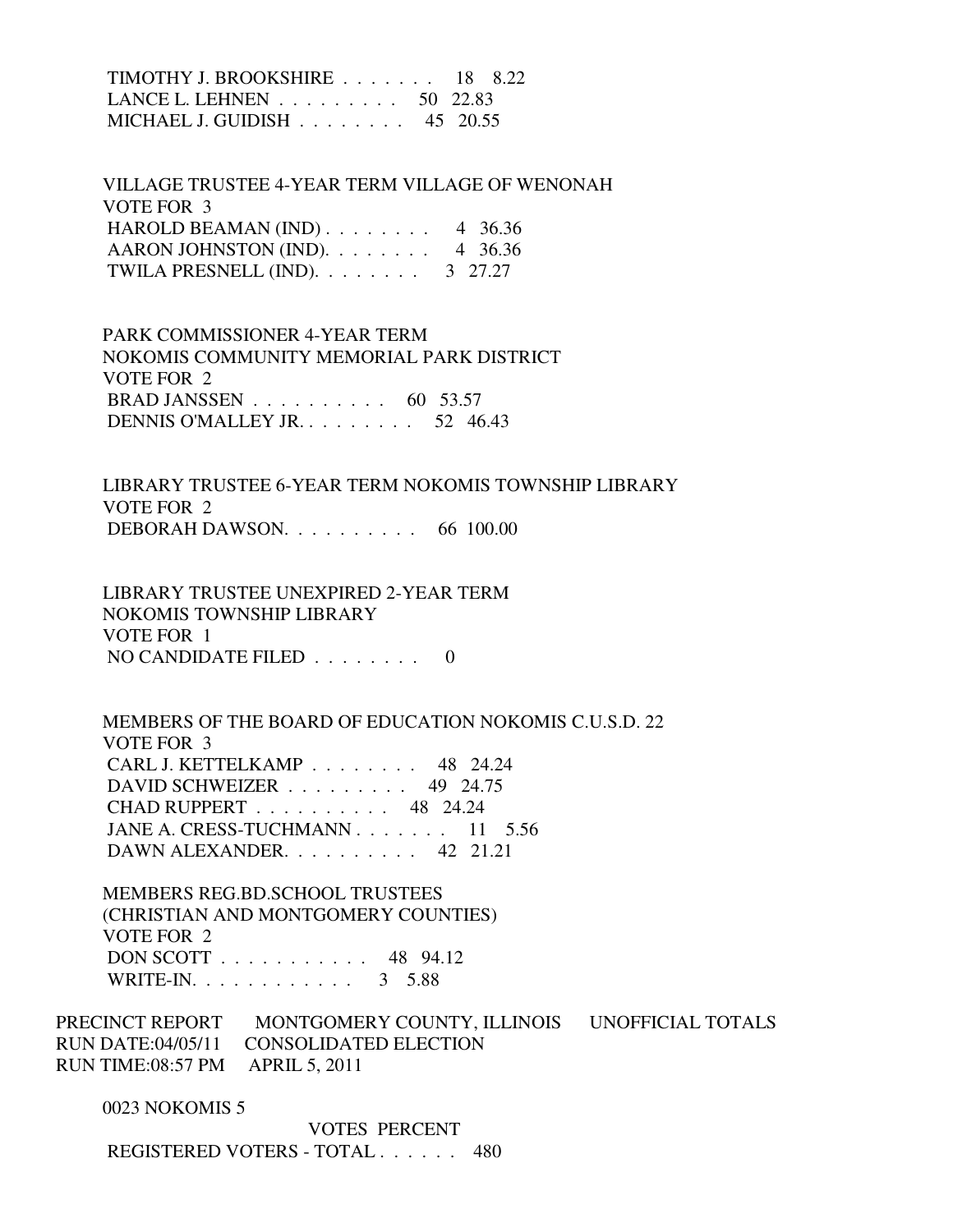BALLOTS CAST - TOTAL. . . . . . . . 135 BALLOTS CAST - BLANK. . . . . . . . 0 VOTER TURNOUT - TOTAL . . . . . . . 28.13 VOTER TURNOUT - BLANK . . . . . . .

 MAYOR 4-YEAR TERM CITY OF NOKOMIS VOTE FOR 1 KEITH E. HANCOCK . . . . . . . . . 73 60.33 CARL RHODES. . . . . . . . . . . 48 39.67

 COMMISSIONER 4-YEAR TERM CITY OF NOKOMIS VOTE FOR 4 TERRY HILL . . . . . . . . . . . 84 20.74 JOHN MICHAEL STOMBAUGH . . . . . . . 60 14.81 LESLY K. SCHOO. . . . . . . . . . 40 9.88 TIMOTHY J. BROOKSHIRE . . . . . . . 33 8.15 LANCE L. LEHNEN . . . . . . . . . 89 21.98 MICHAEL J. GUIDISH . . . . . . . . 99 24.44

 PARK COMMISSIONER 4-YEAR TERM NOKOMIS COMMUNITY MEMORIAL PARK DISTRICT VOTE FOR 2 BRAD JANSSEN . . . . . . . . . . 103 51.50 DENNIS O'MALLEY JR. . . . . . . . . 97 48.50

 LIBRARY TRUSTEE 6-YEAR TERM NOKOMIS TOWNSHIP LIBRARY VOTE FOR 2 DEBORAH DAWSON. . . . . . . . . . 116 100.00

 LIBRARY TRUSTEE UNEXPIRED 2-YEAR TERM NOKOMIS TOWNSHIP LIBRARY VOTE FOR 1 NO CANDIDATE FILED . . . . . . . . 0

 MEMBERS OF THE BOARD OF EDUCATION NOKOMIS C.U.S.D. 22 VOTE FOR 3 CARL J. KETTELKAMP . . . . . . . . 90 26.63 DAVID SCHWEIZER . . . . . . . . . 72 21.30 CHAD RUPPERT . . . . . . . . . . 90 26.63 JANE A. CRESS-TUCHMANN . . . . . . . 26 7.69 DAWN ALEXANDER. . . . . . . . . . 60 17.75

 MEMBERS REG.BD.SCHOOL TRUSTEES (CHRISTIAN AND MONTGOMERY COUNTIES)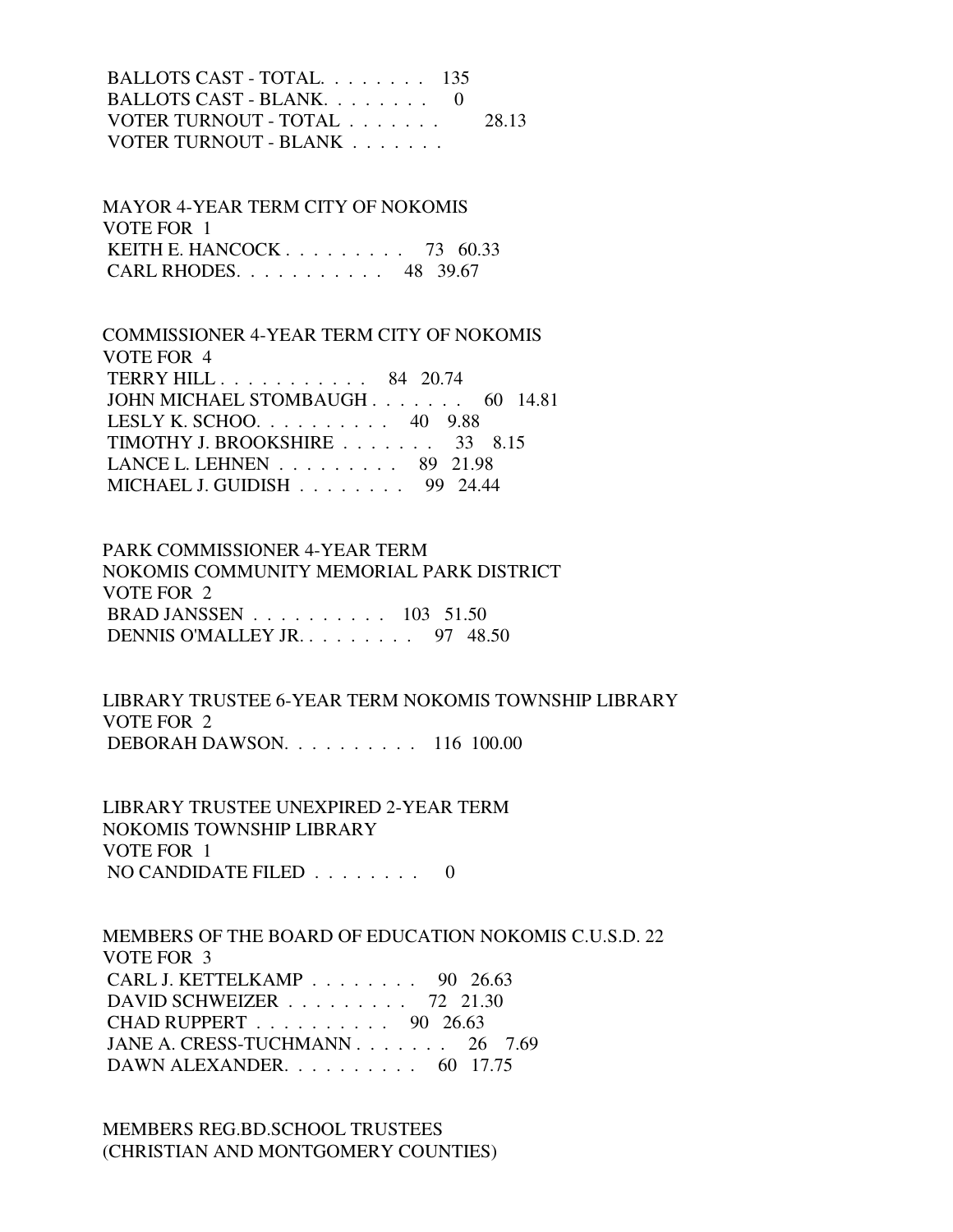VOTE FOR 2 DON SCOTT . . . . . . . . . . . 82 96.47 WRITE-IN. . . . . . . . . . . . . 3 3.53

PRECINCT REPORT MONTGOMERY COUNTY, ILLINOIS UNOFFICIAL TOTALS RUN DATE:04/05/11 CONSOLIDATED ELECTION RUN TIME:08:57 PM APRIL 5, 2011

 0024 NORTH LITCHFIELD 1 VOTES PERCENT REGISTERED VOTERS - TOTAL . . . . . . 706 BALLOTS CAST - TOTAL. . . . . . . . 114 BALLOTS CAST - BLANK. . . . . . . . 0 VOTER TURNOUT - TOTAL . . . . . . . 16.15 VOTER TURNOUT - BLANK . . . . . . .

 ALDERMAN 4-YEAR TERM LITCHFIELD WARD 2 VOTE FOR 1 MONTE GOVAIA (IND) . . . . . . . . 10 33.33 DONNA K. HEMKEN (IND)  $\ldots$  . . . . . 0 BRANDEN VEGA (IND)  $\ldots \ldots \ldots$  0 DAVID L. HOLLO (IND). . . . . . . . 20 66.67

 ALDERMAN 4-YEAR TERM LITCHFIELD WARD 3 VOTE FOR 1 TIM HANCOCK (REP). . . . . . . . . 20 52.63 DAVID W. SUMPTER (IND) . . . . . . . 18 47.37

 ALDERMAN 4-YEAR TERM LITCHFIELD WARD 4 VOTE FOR 1 PAM ARNETT-VOYLES (IND). . . . . . . 1 20.00 WOODROW STREET (IND).  $\ldots \ldots \ldots$  4 80.00

 PARK COMMISSIONER 4-YEAR TERM LITCHFIELD PARK DISTRICT VOTE FOR 3 PEGGY HIMSTEDT. . . . . . . . . . 40 43.48 STEVE BATES. . . . . . . . . . . 52 56.52

 LIBRARY TRUSTEES 6-YEAR TERM LITCHFIELD PUBLIC LIBRARY DISTRICT VOTE FOR 2 EVELYN LANTER . . . . . . . . . . 48 47.52 NANCY DRESSEN-KREFFT. . . . . . . . 53 52.48

MEMBERS BOARD OF EDUCATION LITCHFIELD C.U.S.D. 12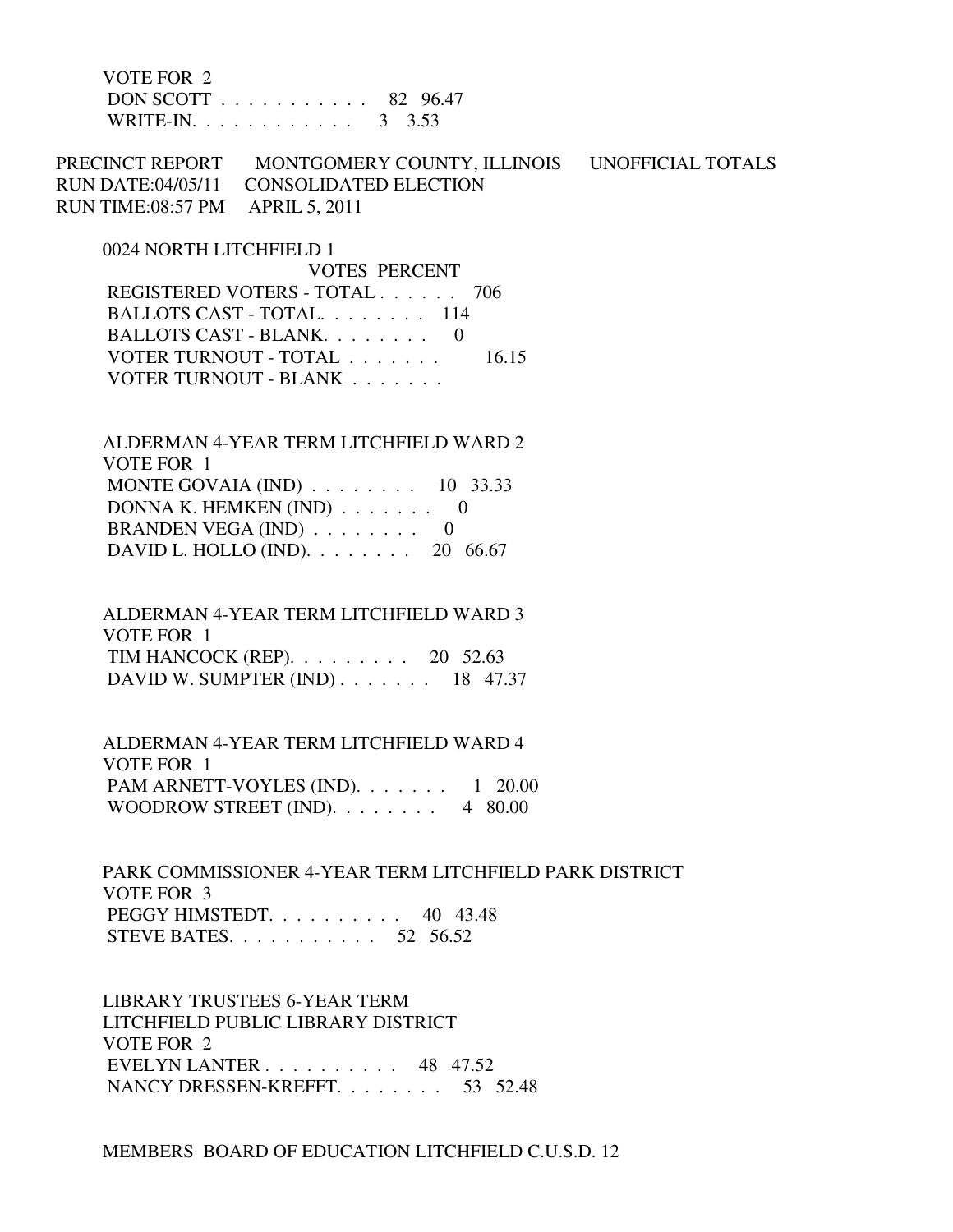VOTE FOR 4 EDDY L. HIRES . . . . . . . . . . 42 11.60 THERESA DURBIN. . . . . . . . . . 65 17.96 STEPHANIE L. BLANKENSHIP . . . . . . 81 22.38 REGGY WALDRUP . . . . . . . . . . 57 15.75 ROBERT M. NICKERSON . . . . . . . . . 66 18.23 JEFF SEABAUGH . . . . . . . . . . 51 14.09

 MEMBERS REG.BD.SCHOOL TRUSTEES (CHRISTIAN AND MONTGOMERY COUNTIES) VOTE FOR 2 DON SCOTT . . . . . . . . . . . 68 98.55 WRITE-IN. . . . . . . . . . . . 1 1.45

PRECINCT REPORT MONTGOMERY COUNTY, ILLINOIS UNOFFICIAL TOTALS RUN DATE:04/05/11 CONSOLIDATED ELECTION RUN TIME:08:57 PM APRIL 5, 2011

 0025 NORTH LITCHFIELD 2 VOTES PERCENT REGISTERED VOTERS - TOTAL . . . . . . 559 BALLOTS CAST - TOTAL. . . . . . . . 153 BALLOTS CAST - BLANK. . . . . . . . 0

VOTER TURNOUT - TOTAL . . . . . . . 27.37 VOTER TURNOUT - BLANK . . . . . . .

 ALDERMAN 4-YEAR TERM LITCHFIELD WARD 3 VOTE FOR 1 TIM HANCOCK (REP). . . . . . . . . 73 48.99 DAVID W. SUMPTER (IND) . . . . . . . 76 51.01

 PARK COMMISSIONER 4-YEAR TERM LITCHFIELD PARK DISTRICT VOTE FOR 3 PEGGY HIMSTEDT. . . . . . . . . . . . . . . . 94 47.24 STEVE BATES. . . . . . . . . . . 105 52.76

 LIBRARY TRUSTEES 6-YEAR TERM LITCHFIELD PUBLIC LIBRARY DISTRICT VOTE FOR 2 EVELYN LANTER . . . . . . . . . . 103 49.28 NANCY DRESSEN-KREFFT. . . . . . . . 106 50.72

 MEMBERS BOARD OF EDUCATION LITCHFIELD C.U.S.D. 12 VOTE FOR 4 EDDY L. HIRES . . . . . . . . . . 69 14.74 THERESA DURBIN. . . . . . . . . . 94 20.09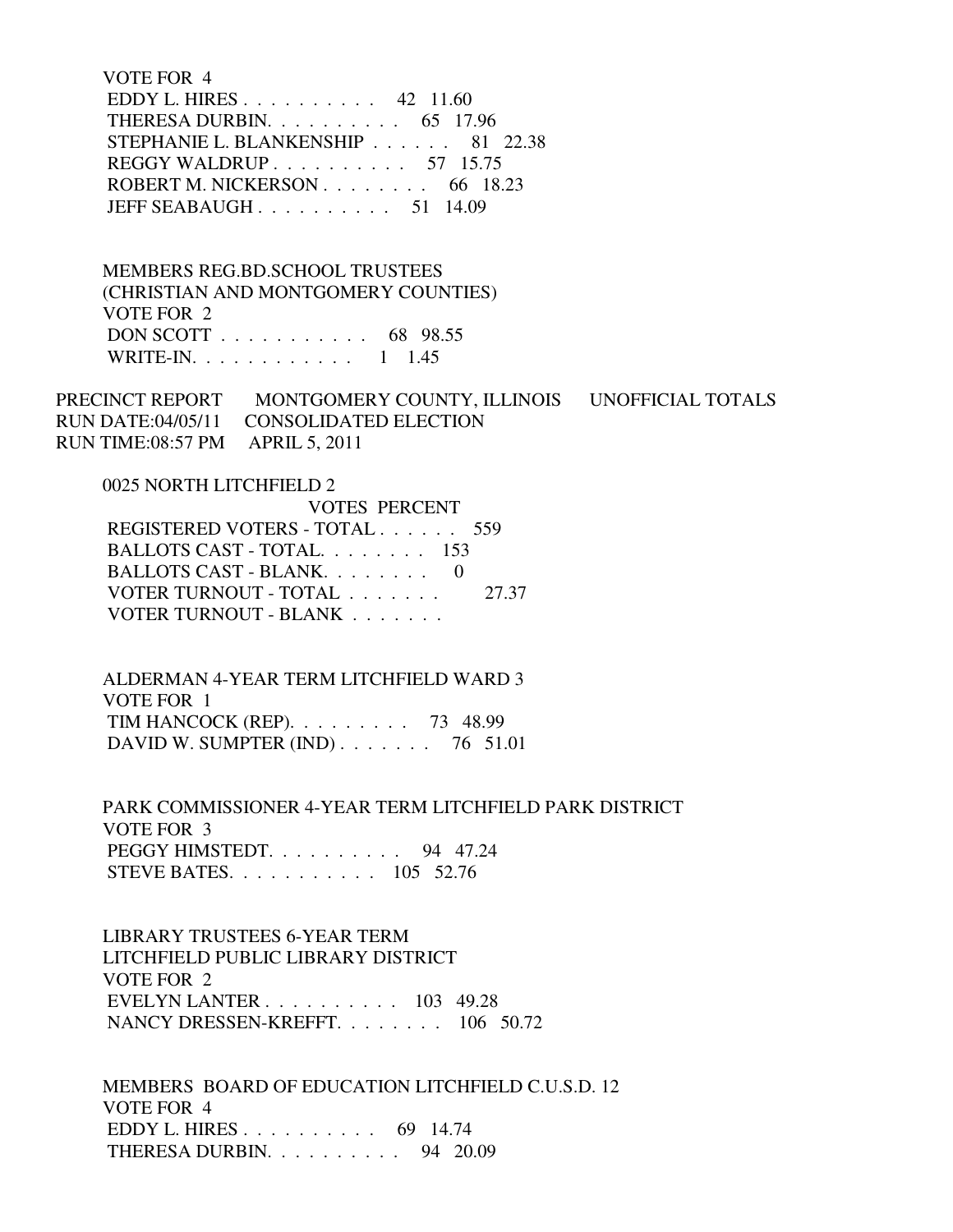STEPHANIE L. BLANKENSHIP . . . . . . 86 18.38 REGGY WALDRUP . . . . . . . . . . 86 18.38 ROBERT M. NICKERSON . . . . . . . . 61 13.03 JEFF SEABAUGH . . . . . . . . . . 72 15.38

 MEMBERS REG.BD.SCHOOL TRUSTEES (CHRISTIAN AND MONTGOMERY COUNTIES) VOTE FOR 2 DON SCOTT . . . . . . . . . . . 106 92.98 WRITE-IN. . . . . . . . . . . . 8 7.02

PRECINCT REPORT MONTGOMERY COUNTY, ILLINOIS UNOFFICIAL TOTALS RUN DATE:04/05/11 CONSOLIDATED ELECTION RUN TIME:08:57 PM APRIL 5, 2011

0026 NORTH LITCHFIELD 3

 VOTES PERCENT REGISTERED VOTERS - TOTAL . . . . . . 467 BALLOTS CAST - TOTAL. . . . . . . . 187 BALLOTS CAST - BLANK. . . . . . . . 0 VOTER TURNOUT - TOTAL . . . . . . . 40.04 VOTER TURNOUT - BLANK

 ALDERMAN 4-YEAR TERM LITCHFIELD WARD 3 VOTE FOR 1 TIM HANCOCK (REP). . . . . . . . . 41 56.16 DAVID W. SUMPTER (IND) . . . . . . . 32 43.84

 ALDERMAN 4-YEAR TERM LITCHFIELD WARD 4 VOTE FOR 1 PAM ARNETT-VOYLES (IND). . . . . . . 50 44.25 WOODROW STREET (IND).  $\ldots$  . . . . . . 63 55.75

 PARK COMMISSIONER 4-YEAR TERM LITCHFIELD PARK DISTRICT VOTE FOR 3 PEGGY HIMSTEDT. . . . . . . . . . 99 44.39 STEVE BATES. . . . . . . . . . . 124 55.61

 LIBRARY TRUSTEES 6-YEAR TERM LITCHFIELD PUBLIC LIBRARY DISTRICT VOTE FOR 2 EVELYN LANTER . . . . . . . . . . 112 46.86 NANCY DRESSEN-KREFFT. . . . . . . . 127 53.14

MEMBERS BOARD OF EDUCATION LITCHFIELD C.U.S.D. 12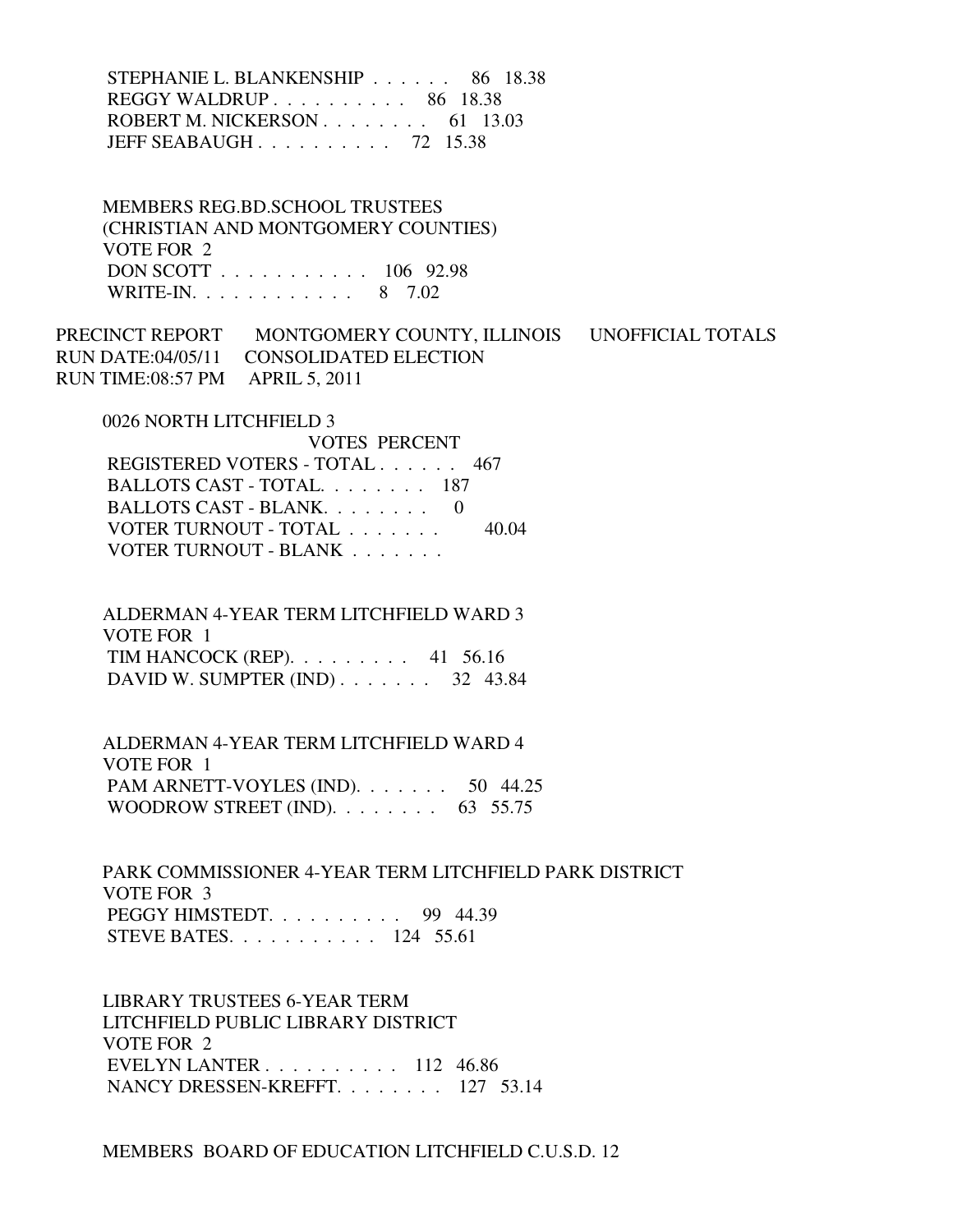VOTE FOR 4 EDDY L. HIRES . . . . . . . . . . 84 15.79 THERESA DURBIN. . . . . . . . . . 102 19.17 STEPHANIE L. BLANKENSHIP . . . . . . 97 18.23 REGGY WALDRUP . . . . . . . . . . 81 15.23 ROBERT M. NICKERSON . . . . . . . . 104 19.55 JEFF SEABAUGH . . . . . . . . . . 64 12.03

 MEMBERS REG.BD.SCHOOL TRUSTEES (CHRISTIAN AND MONTGOMERY COUNTIES) VOTE FOR 2 DON SCOTT . . . . . . . . . . . 116 96.67 WRITE-IN. . . . . . . . . . . . 4 3.33

PRECINCT REPORT MONTGOMERY COUNTY, ILLINOIS UNOFFICIAL TOTALS RUN DATE:04/05/11 CONSOLIDATED ELECTION RUN TIME:08:57 PM APRIL 5, 2011

0027 NORTH LITCHFIELD 4

| <b>VOTES PERCENT</b>          |       |
|-------------------------------|-------|
| REGISTERED VOTERS - TOTAL 410 |       |
| BALLOTS CAST - TOTAL 86       |       |
| BALLOTS CAST - BLANK. 0       |       |
| VOTER TURNOUT - TOTAL         | 20.98 |
| VOTER TURNOUT - BLANK         |       |

 ALDERMAN 4-YEAR TERM LITCHFIELD WARD 2 VOTE FOR 1 MONTE GOVAIA (IND) . . . . . . . . 29 38.16 DONNA K. HEMKEN (IND)  $\ldots \ldots \ldots$  2 2.63 BRANDEN VEGA (IND) . . . . . . . . 0 DAVID L. HOLLO (IND). . . . . . . . 45 59.21

 ALDERMAN 4-YEAR TERM LITCHFIELD WARD 3 VOTE FOR 1 TIM HANCOCK (REP). . . . . . . . . 1 100.00 DAVID W. SUMPTER  $(IND)$ ....... 0

 PARK COMMISSIONER 4-YEAR TERM LITCHFIELD PARK DISTRICT VOTE FOR 3 PEGGY HIMSTEDT. . . . . . . . . . 44 44.44 STEVE BATES. . . . . . . . . . . 55 55.56

 LIBRARY TRUSTEES 6-YEAR TERM LITCHFIELD PUBLIC LIBRARY DISTRICT VOTE FOR 2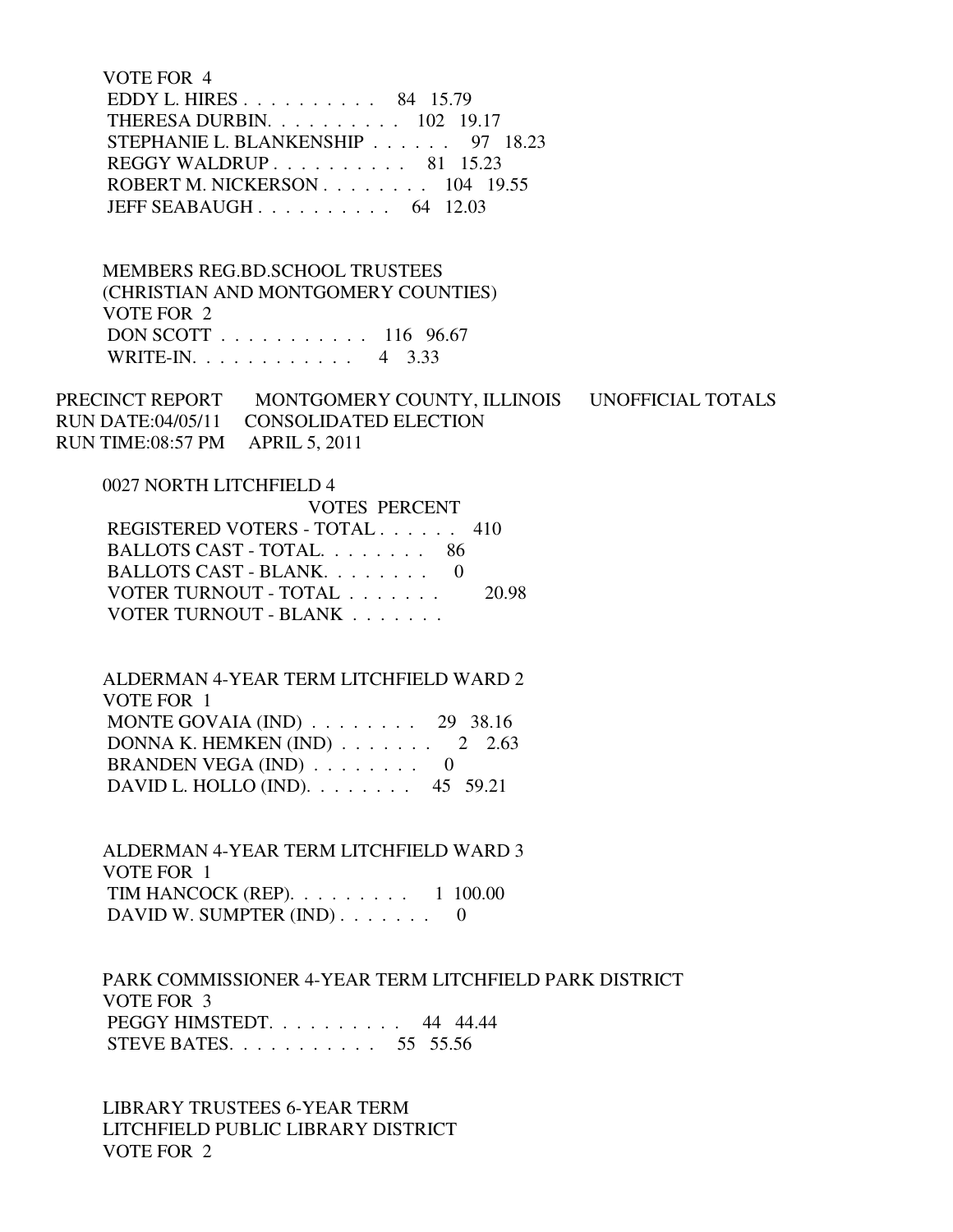| EVELYN LANTER $\ldots$ 55 54.46<br>NANCY DRESSEN-KREFFT. 46 45.54                                                                                                                                                                                         |
|-----------------------------------------------------------------------------------------------------------------------------------------------------------------------------------------------------------------------------------------------------------|
| MEMBERS BOARD OF EDUCATION LITCHFIELD C.U.S.D. 12<br>VOTE FOR 4<br>EDDY L. HIRES 41 16.47<br>THERESA DURBIN. $\ldots$ 55 22.09<br>STEPHANIE L. BLANKENSHIP 44 17.67<br>REGGY WALDRUP 44 17.67<br>ROBERT M. NICKERSON 34 13.65<br>JEFF SEABAUGH $31$ 12.45 |
| <b>MEMBERS REG.BD.SCHOOL TRUSTEES</b><br>(CHRISTIAN AND MONTGOMERY COUNTIES)<br>VOTE FOR 2<br>DON SCOTT 59 95.16<br>WRITE-IN. 3 4.84                                                                                                                      |
| PRECINCT REPORT MONTGOMERY COUNTY, ILLINOIS UNOFFICIAL TOTALS<br>RUN DATE:04/05/11 CONSOLIDATED ELECTION<br>RUN TIME:08:57 PM APRIL 5, 2011                                                                                                               |
| 0028 NORTH LITCHFIELD 5<br><b>VOTES PERCENT</b><br>REGISTERED VOTERS - TOTAL 401<br>BALLOTS CAST - TOTAL. 119<br>BALLOTS CAST - BLANK. 0<br>VOTER TURNOUT - TOTAL<br>29.68<br>VOTER TURNOUT - BLANK                                                       |
| ALDERMAN 4-YEAR TERM LITCHFIELD WARD 3<br>VOTE FOR 1<br>TIM HANCOCK (REP). $\ldots$ 17 40.48<br>DAVID W. SUMPTER (IND) $\ldots$ 25 59.52                                                                                                                  |
| ALDERMAN 4-YEAR TERM LITCHFIELD WARD 4<br>VOTE FOR 1<br>PAM ARNETT-VOYLES (IND). $\ldots$ 44 57.89<br>WOODROW STREET (IND). $\ldots \ldots \ldots$ 32 42.11                                                                                               |
| PARK COMMISSIONER 4-YEAR TERM LITCHFIELD PARK DISTRICT<br>VOTE FOR 3<br>PEGGY HIMSTEDT. $\ldots$ 63 45.32<br>STEVE BATES. $\ldots$ 76 54.68                                                                                                               |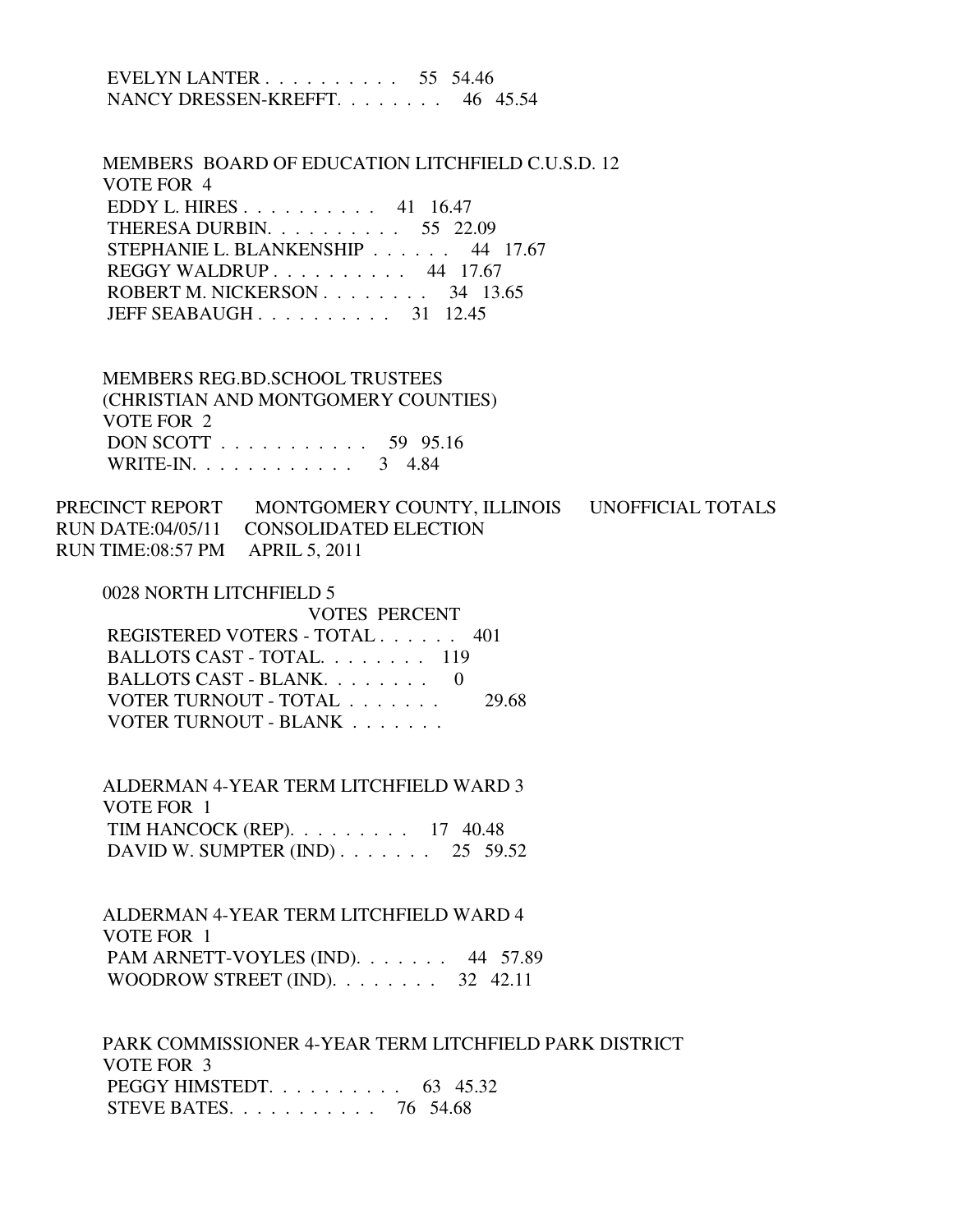LIBRARY TRUSTEES 6-YEAR TERM LITCHFIELD PUBLIC LIBRARY DISTRICT VOTE FOR 2 EVELYN LANTER . . . . . . . . . . 82 51.90 NANCY DRESSEN-KREFFT. . . . . . . . 76 48.10

 MEMBERS BOARD OF EDUCATION LITCHFIELD C.U.S.D. 12 VOTE FOR 4 EDDY L. HIRES . . . . . . . . . . 44 13.58 THERESA DURBIN. . . . . . . . . . 71 21.91 STEPHANIE L. BLANKENSHIP . . . . . . 55 16.98 REGGY WALDRUP . . . . . . . . . . 53 16.36 ROBERT M. NICKERSON . . . . . . . . 50 15.43 JEFF SEABAUGH . . . . . . . . . . 51 15.74

 MEMBERS REG.BD.SCHOOL TRUSTEES (CHRISTIAN AND MONTGOMERY COUNTIES) VOTE FOR 2 DON SCOTT . . . . . . . . . . . 65 95.59 WRITE-IN. . . . . . . . . . . . 3 4.41

PRECINCT REPORT MONTGOMERY COUNTY, ILLINOIS UNOFFICIAL TOTALS RUN DATE:04/05/11 CONSOLIDATED ELECTION RUN TIME:08:57 PM APRIL 5, 2011

 0029 NORTH LITCHFIELD 6 VOTES PERCENT REGISTERED VOTERS - TOTAL . . . . . . 817 BALLOTS CAST - TOTAL. . . . . . . . 275 BALLOTS CAST - BLANK. . . . . . . . . 1 . . 36 VOTER TURNOUT - TOTAL . . . . . . . 33.66 VOTER TURNOUT - BLANK . . . . . . . . . . 12

 ALDERMAN 4-YEAR TERM LITCHFIELD WARD 4 VOTE FOR 1 PAM ARNETT-VOYLES (IND). . . . . . . 102 39.23 WOODROW STREET (IND). . . . . . . . 158 60.77

 PARK COMMISSIONER 4-YEAR TERM LITCHFIELD PARK DISTRICT VOTE FOR 3 PEGGY HIMSTEDT. . . . . . . . . . 144 48.16 STEVE BATES. . . . . . . . . . . 155 51.84

 LIBRARY TRUSTEES 6-YEAR TERM LITCHFIELD PUBLIC LIBRARY DISTRICT VOTE FOR 2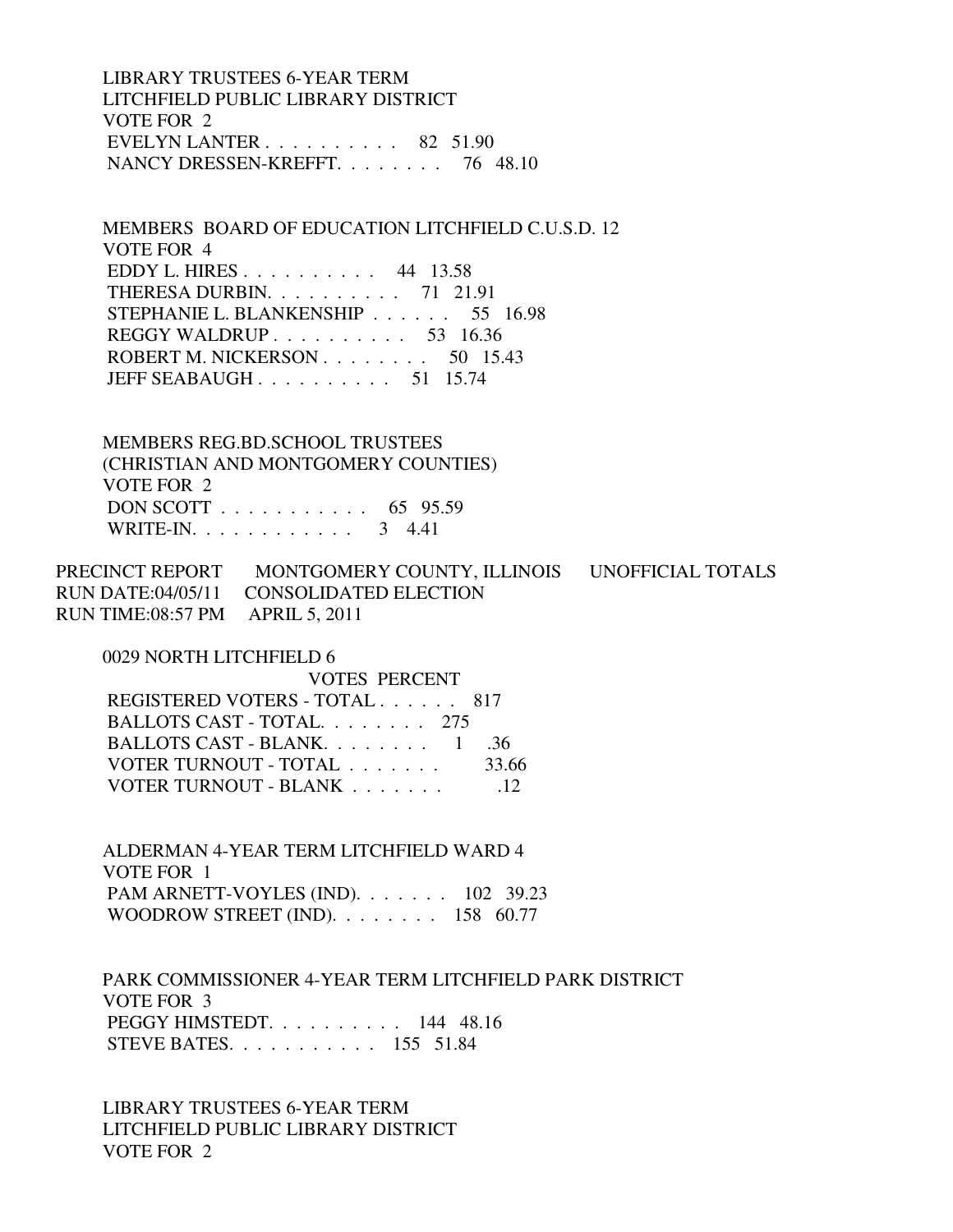| EVELYN LANTER $\ldots$ 170 49.42<br>NANCY DRESSEN-KREFFT. 174 50.58                                                                                                                                                                                |  |
|----------------------------------------------------------------------------------------------------------------------------------------------------------------------------------------------------------------------------------------------------|--|
| MEMBERS BOARD OF EDUCATION LITCHFIELD C.U.S.D. 12<br>VOTE FOR 4<br>EDDY L. HIRES 95 12.58<br>THERESA DURBIN. 153 20.26<br>STEPHANIE L. BLANKENSHIP 159 21.06<br>REGGY WALDRUP 111 14.70<br>ROBERT M. NICKERSON 139 18.41<br>JEFF SEABAUGH 98 12.98 |  |
| <b>MEMBERS REG.BD.SCHOOL TRUSTEES</b><br>(CHRISTIAN AND MONTGOMERY COUNTIES)<br><b>VOTE FOR 2</b><br>DON SCOTT 167 98.24<br>WRITE-IN. 3 1.76                                                                                                       |  |
| PRECINCT REPORT MONTGOMERY COUNTY, ILLINOIS UNOFFICIAL TOTALS<br>RUN DATE:04/05/11 CONSOLIDATED ELECTION<br>RUN TIME:08:57 PM APRIL 5, 2011                                                                                                        |  |
| 0030 PITMAN<br><b>VOTES PERCENT</b><br>REGISTERED VOTERS - TOTAL 318<br>BALLOTS CAST - TOTAL. 56<br>BALLOTS CAST - BLANK.<br>$\Omega$<br>VOTER TURNOUT - TOTAL<br>17.61<br>VOTER TURNOUT - BLANK                                                   |  |
| VILLAGE TRUSTEE 4-YEAR TERM VILLAGE OF WAGGONER<br>VOTE FOR 3<br>DAVID A. POPE 24 36.36<br>JOHN GORMAN. 23 34.85<br>CONNIE HASLETT. $\ldots$ 19 28.79                                                                                              |  |

 VILLAGE TRUSTEE UNEXPIRED 2-YR.TERM VILLAGE OF WAGGONER VOTE FOR 1 BILLIE ROBINETTE . . . . . . . . . 18 69.23 ROBERT "BOB" HEFLEY . . . . . . . . 8 30.77

 PARK COMMISSIONER 6-YEAR TERM PITMAN TOWNSHIP PARK DISTRICT VOTE FOR 2 DAVID WAGGONER. . . . . . . . . . 43 51.19 ALLAN WEITEKAMP . . . . . . . . . 41 48.81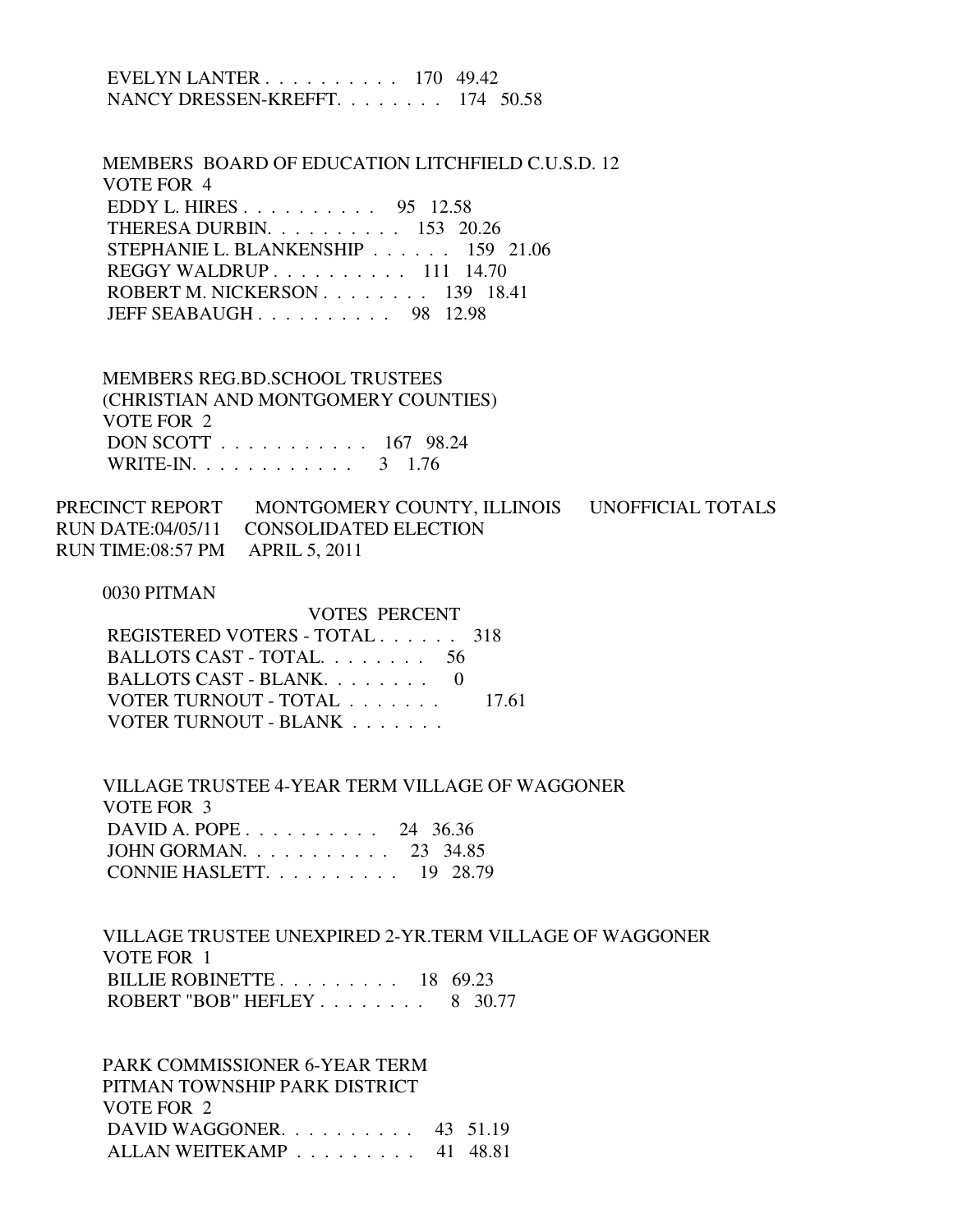LIBRARY TRUSTEE 6-YEAR TERM DOYLE PUBLIC LIBRARY DISTRICT VOTE FOR 2 SUSAN OLSON.  $\ldots$  . . . . . . . . 1 50.00 RITA BRUNTJEN . . . . . . . . . . 1 50.00

 LIBRARY TRUSTEES FARMERSVILLE-WAGGONER PUBLIC LIBRARY DISTRICT VOTE FOR 2 DELORES A. SEELBACH . . . . . . . . 44 51.76 BARBARA L. FARRAR. . . . . . . . . 41 48.24

 LIBRARY TRUSTEES UNEXPIRED 4-YEAR TERM FARMERSVILLE-WAGGONER PUBLIC LIBRARY DISTRICT VOTE FOR 1 MELINDA A. TAYLOR. . . . . . . . . 42 100.00

 LIBRARY TRUSTEES UNEXPIRED 2-YEAR TERM FARMERSVILLE-WAGGONER PUBLIC LIBRARY DISTRICT VOTE FOR 1 NO CANDIDATE FILED . . . . . . . . 0

 MEMBERS BOARD OF EDUCATION UNEXPIRED 2-YEAR TERM PANHANDLE C.U.S.D. 2 VOTE FOR 1 NO CANDIDATE FILED  $\ldots$ , . . . . . 0

 MEMBERS BOARD OF EDUCATION 4-YEAR TERM PANHANDLE C.U.S.D. 2 VOTE FOR 4 MICHAEL V. MEISNER . . . . . . . . 39 21.55 DANA S. PITCHFORD. . . . . . . . . 30 16.57 TERESA N. PAYNE . . . . . . . . . 30 16.57 RICHARD BORMIDA . . . . . . . . . . 30 16.57 BRETT SLIGHTOM. . . . . . . . . . 52 28.73

 MEMBERS REG.BD.SCHOOL TRUSTEES (CHRISTIAN AND MONTGOMERY COUNTIES) VOTE FOR 2 DON SCOTT . . . . . . . . . . . 38 90.48 WRITE-IN. . . . . . . . . . . . 4 9.52

PRECINCT REPORT MONTGOMERY COUNTY, ILLINOIS UNOFFICIAL TOTALS RUN DATE:04/05/11 CONSOLIDATED ELECTION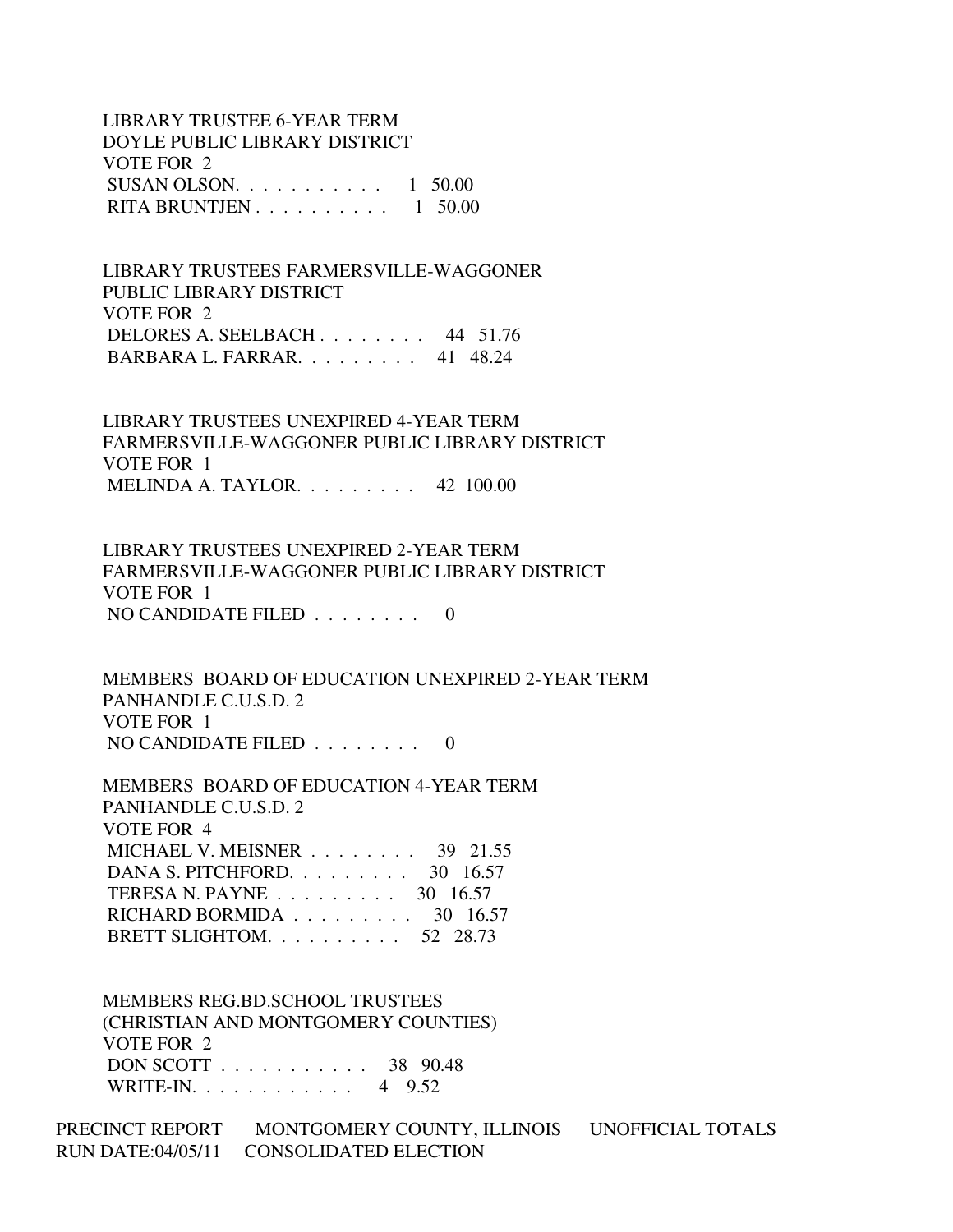RUN TIME:08:57 PM APRIL 5, 2011

0031 RAYMOND

| <b>VOTES PERCENT</b>          |       |
|-------------------------------|-------|
| REGISTERED VOTERS - TOTAL 788 |       |
| BALLOTS CAST - TOTAL 191      |       |
| BALLOTS CAST - BLANK $0$      |       |
| VOTER TURNOUT - TOTAL         | 24 24 |
| VOTER TURNOUT - BLANK         |       |

 VILLAGE TRUSTEE 4-YEAR TERM VILLAGE OF RAYMOND VOTE FOR 3 KATHY SUMMERS (IND) . . . . . . . . 116 24.68 JOE MARTIN (IND) . . . . . . . . . 121 25.74 SCOTT PINKSTON (IND). . . . . . . . 100 21.28 BOB PENNOCK (IND). . . . . . . . . 88 18.72 ARWIN VOSS (IND) . . . . . . . . . 45 9.57

 PARK COMMISSIONER 6-YEAR TERM RAYMOND PARK DISTRICT VOTE FOR 2 KENT SORRELLS . . . . . . . . . . 136 46.42 TERRY TODT . . . . . . . . . . . 157 53.58

 LIBRARY TRUSTEE 6-YEAR TERM DOYLE PUBLIC LIBRARY DISTRICT VOTE FOR 2 SUSAN OLSON. . . . . . . . . . . 154 50.66 RITA BRUNTJEN . . . . . . . . . . 150 49.34

 MEMBERS BOARD OF EDUCATION UNEXPIRED 2-YEAR TERM PANHANDLE C.U.S.D. 2 VOTE FOR 1 NO CANDIDATE FILED  $\ldots$ , . . . . . 0

 MEMBERS BOARD OF EDUCATION 4-YEAR TERM PANHANDLE C.U.S.D. 2 VOTE FOR 4 MICHAEL V. MEISNER . . . . . . . . 159 27.46 DANA S. PITCHFORD. . . . . . . . . 162 27.98 TERESA N. PAYNE . . . . . . . . . 94 16.23 RICHARD BORMIDA . . . . . . . . . 64 11.05 BRETT SLIGHTOM. . . . . . . . . . 100 17.27

 MEMBERS REG.BD.SCHOOL TRUSTEES (CHRISTIAN AND MONTGOMERY COUNTIES)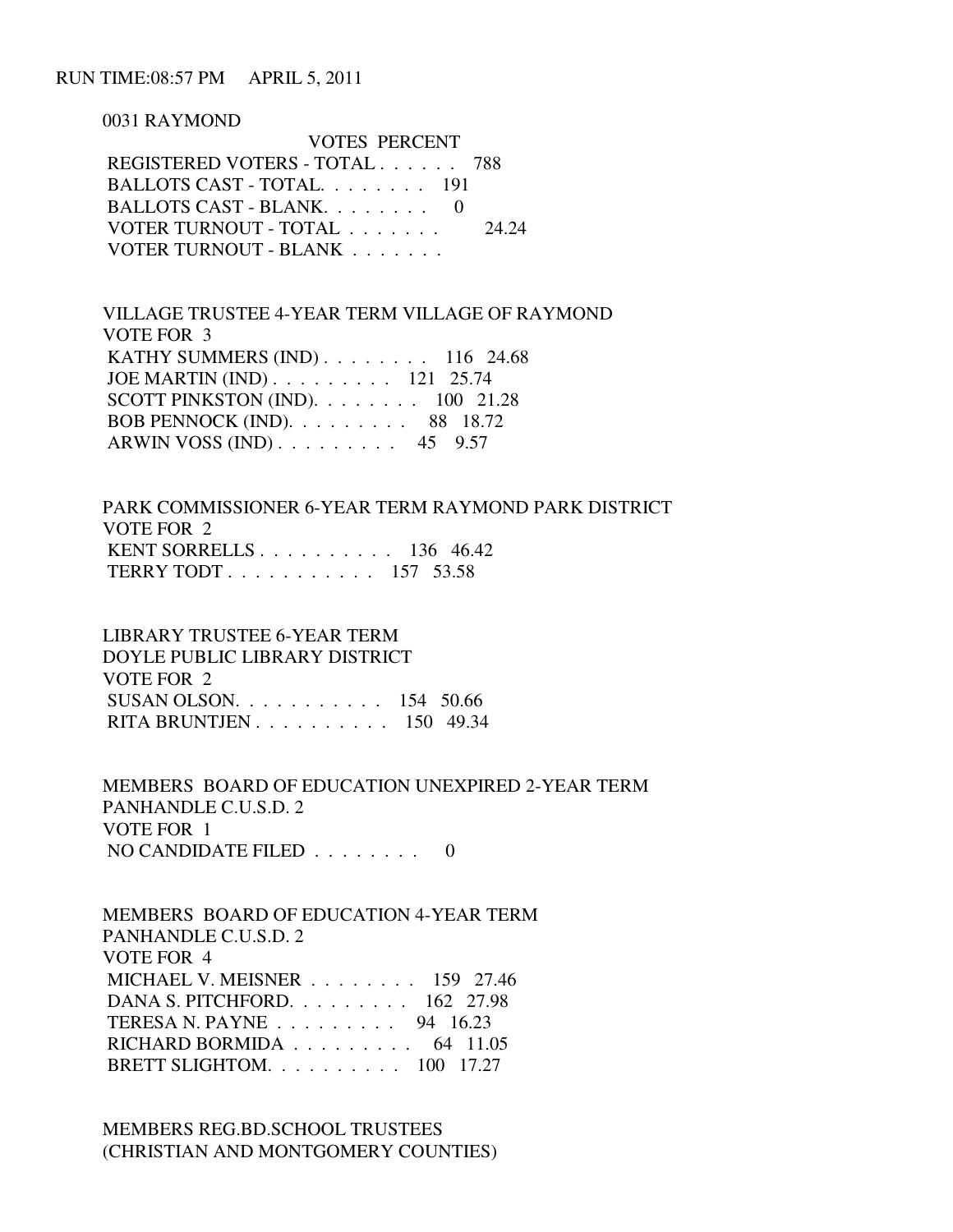VOTE FOR 2 DON SCOTT . . . . . . . . . . . 110 96.49 WRITE-IN. . . . . . . . . . . . 4 3.51

PRECINCT REPORT MONTGOMERY COUNTY, ILLINOIS UNOFFICIAL TOTALS RUN DATE:04/05/11 CONSOLIDATED ELECTION RUN TIME:08:57 PM APRIL 5, 2011

#### 0032 ROUNTREE

 VOTES PERCENT REGISTERED VOTERS - TOTAL . . . . . . 172 BALLOTS CAST - TOTAL. . . . . . . . 47 BALLOTS CAST - BLANK. . . . . . . . 0 VOTER TURNOUT - TOTAL . . . . . . . 27.33 VOTER TURNOUT - BLANK . . . . . . .

 LIBRARY TRUSTEE 6-YEAR TERM DOYLE PUBLIC LIBRARY DISTRICT VOTE FOR 2 SUSAN OLSON.  $\ldots$  . . . . . . . . 4 50.00 RITA BRUNTJEN . . . . . . . . . . 4 50.00

 MEMBERS BOARD OF EDUCATION HILLSBORO C.U.S.D. 3 VOTE FOR 4 BARBARA ADAMS . . . . . . . . . . 0 VITO J. PASSARIELLO . . . . . . . . 0 THOMAS W. CLINARD. . . . . . . . . 2 100.00 WRITE-IN.  $\ldots$  . . . . . . . . 0

 MEMBERS BOARD OF EDUCATION MORRISONVILLE C.U.S.D. 1 VOTE FOR 4 DALE W. BROCKAMP . . . . . . . . . 0 GERALD M. GOEBEL . . . . . . . . . 0 WILLIAM L. HARMON. . . . . . . . . 0 ED GOEBEL  $\ldots \ldots \ldots \ldots 0$ 

 MEMBERS OF THE BOARD OF EDUCATION NOKOMIS C.U.S.D. 22 VOTE FOR 3 CARL J. KETTELKAMP . . . . . . . . 28 25.69 DAVID SCHWEIZER . . . . . . . . . 31 28.44 CHAD RUPPERT . . . . . . . . . . 29 26.61 JANE A. CRESS-TUCHMANN . . . . . . . 1 .92 DAWN ALEXANDER. . . . . . . . . . 20 18.35

 MEMBERS BOARD OF EDUCATION UNEXPIRED 2-YEAR TERM PANHANDLE C.U.S.D. 2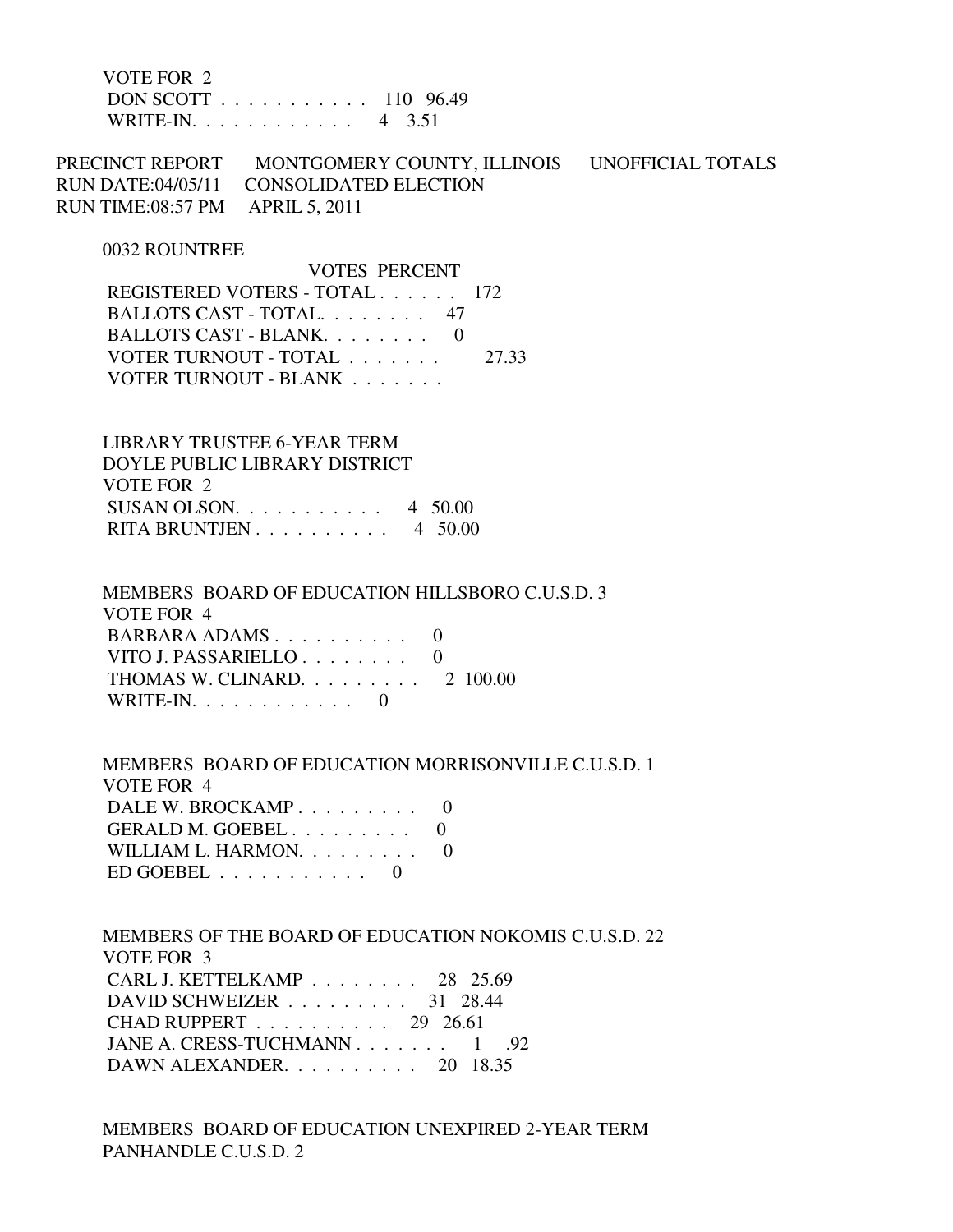| VOTE FOR 1                         |  |  |  |  |  |
|------------------------------------|--|--|--|--|--|
| NO CANDIDATE FILED $\ldots \ldots$ |  |  |  |  |  |

 MEMBERS BOARD OF EDUCATION 4-YEAR TERM PANHANDLE C.U.S.D. 2 VOTE FOR 4 MICHAEL V. MEISNER . . . . . . . . 6 27.27 DANA S. PITCHFORD. . . . . . . . . . 6 27.27 TERESA N. PAYNE . . . . . . . . . 5 22.73 RICHARD BORMIDA . . . . . . . . . 2 9.09 BRETT SLIGHTOM. . . . . . . . . . 3 13.64

 MEMBERS REG.BD.SCHOOL TRUSTEES (CHRISTIAN AND MONTGOMERY COUNTIES) VOTE FOR 2 DON SCOTT . . . . . . . . . . . 26 89.66 WRITE-IN. . . . . . . . . . . . 3 10.34

PRECINCT REPORT MONTGOMERY COUNTY, ILLINOIS UNOFFICIAL TOTALS RUN DATE:04/05/11 CONSOLIDATED ELECTION RUN TIME:08:57 PM APRIL 5, 2011

0033 SOUTH FILLMORE

| ,,,,,,,,,,,,,,,,,,,,,,,,,,,,,,, |      |
|---------------------------------|------|
| <b>VOTES PERCENT</b>            |      |
| REGISTERED VOTERS - TOTAL 158   |      |
| BALLOTS CAST - TOTAL. 14        |      |
| BALLOTS CAST - BLANK. 0         |      |
| VOTER TURNOUT - TOTAL           | 8.86 |
| VOTER TURNOUT - BLANK           |      |
|                                 |      |

 MEMBERS BOARD OF EDUCATION HILLSBORO C.U.S.D. 3 VOTE FOR 4 BARBARA ADAMS . . . . . . . . . . 1 25.00 VITO J. PASSARIELLO . . . . . . . . 0 THOMAS W. CLINARD. . . . . . . . . 2 50.00 WRITE-IN. . . . . . . . . . . . . 1 25.00

 MEMBERS BOARD OF EDUCATION UNEXPIRED 2-YEAR TERM VANDALIA C.U.S.D. 203 VOTE FOR 1 CONNIE GOLDSMITH . . . . . . . . . 10 100.00

 MEMBERS OF THE BOARD OF EDUCATION 4-YEAR TERM VANDALIA C.U.S.D. 203 VOTE FOR 3 JUDY WASMUTH . . . . . . . . . . 7 29.17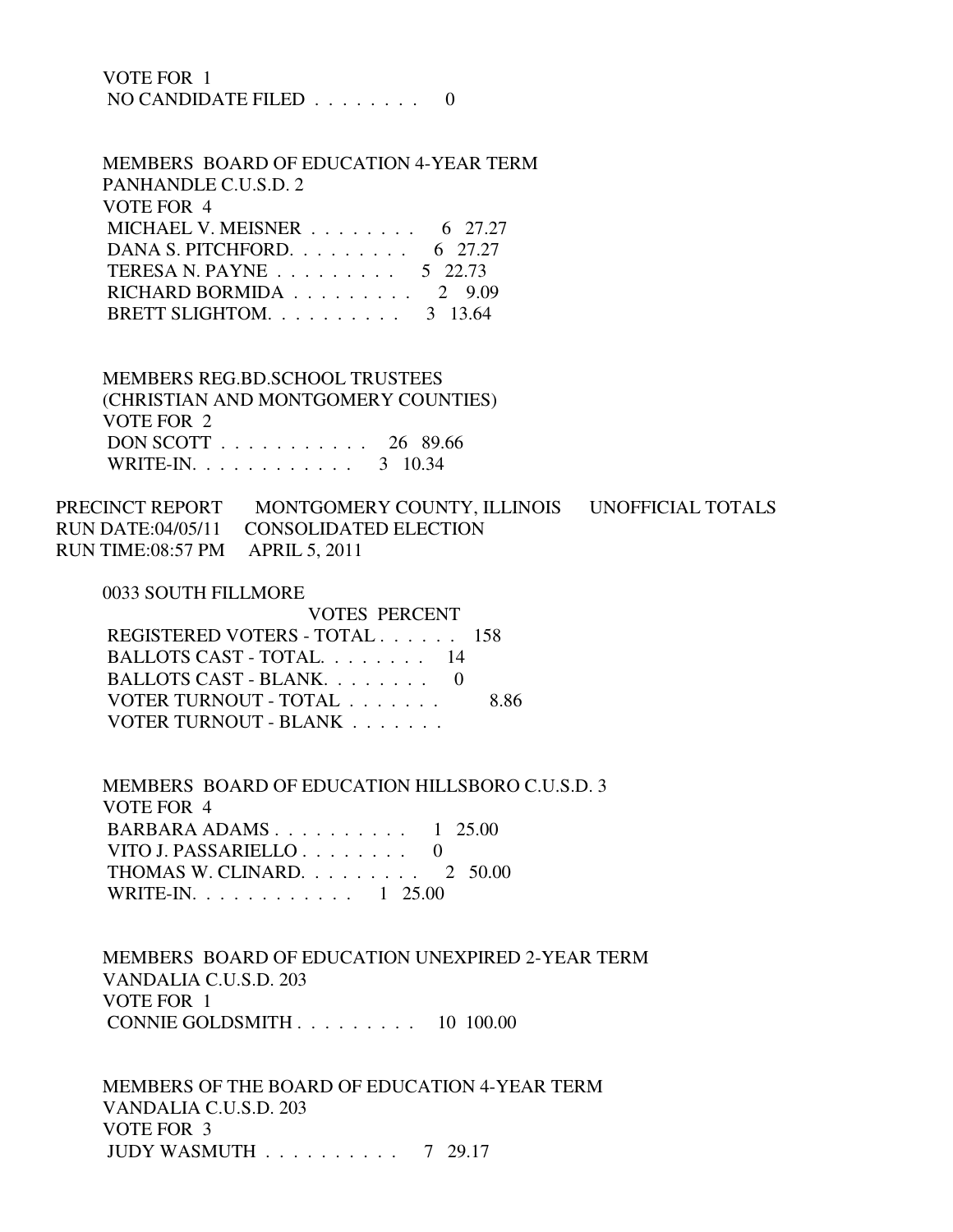| JAY G. SMITH 8 33.33<br>MATT HALL 9 37.50                                                                                                                                                                                                                            |
|----------------------------------------------------------------------------------------------------------------------------------------------------------------------------------------------------------------------------------------------------------------------|
| TRUSTEES COMMUNITY COLLEGE DISTRICT<br>KASKASKIA COMMUNITY COLLEGE DISTRICT 501<br><b>VOTE FOR 2</b><br>DEE C. BOSWELL. $\ldots$ 2 10.00<br>ROBERT H. (BOB) GAFFNER.<br>9 45.00<br>KELLY BENNETT. $\ldots$ 5 25.00<br>JUDITH L. MEEKS $\ldots \ldots \ldots$ 4 20.00 |
| MEMBERS REGIONAL BOARD SCHOOL TRUSTEES 6-YEAR TERM<br>(BOND, EFFINGHAM AND FAYETTE COUNTIES)<br><b>VOTE FOR 2</b><br>WILLIAM LaDAGE. 10 100.00                                                                                                                       |
| MEMBERS REGIONAL BOARD SCHOOL TRUSTEES UNEXPIRED 4-YR.<br>(BOND, EFFINGHAM AND FAYETTE COUNTIES)<br>VOTE FOR 1<br>BRUCE BANNISTER 9 100.00                                                                                                                           |
| <b>MEMBERS REG.BD.SCHOOL TRUSTEES</b><br>(CHRISTIAN AND MONTGOMERY COUNTIES)<br><b>VOTE FOR 2</b><br>DON SCOTT $\ldots \ldots \ldots \ldots 0$<br>WRITE-IN. 1 100.00                                                                                                 |
| PRECINCT REPORT MONTGOMERY COUNTY, ILLINOIS UNOFFICIAL TOTALS<br><b>RUN DATE:04/05/11</b><br><b>CONSOLIDATED ELECTION</b><br><b>APRIL 5, 2011</b><br>RUN TIME:08:57 PM                                                                                               |
| 0034 SOUTH LITCHFIELD 1<br><b>VOTES PERCENT</b><br>REGISTERED VOTERS - TOTAL 551<br>BALLOTS CAST - TOTAL. 163<br>BALLOTS CAST - BLANK. 0<br>VOTER TURNOUT - TOTAL<br>29.58<br>VOTER TURNOUT - BLANK                                                                  |
| ALDERMAN 4-YEAR TERM LITCHFIELD WARD 1<br>VOTE FOR 1<br>GARY WISE (IND) 33 37.93<br>DWAYNE GERL (IND). $\ldots \ldots \ldots$ 54 62.07                                                                                                                               |

ALDERMAN 4-YEAR TERM LITCHFIELD WARD 2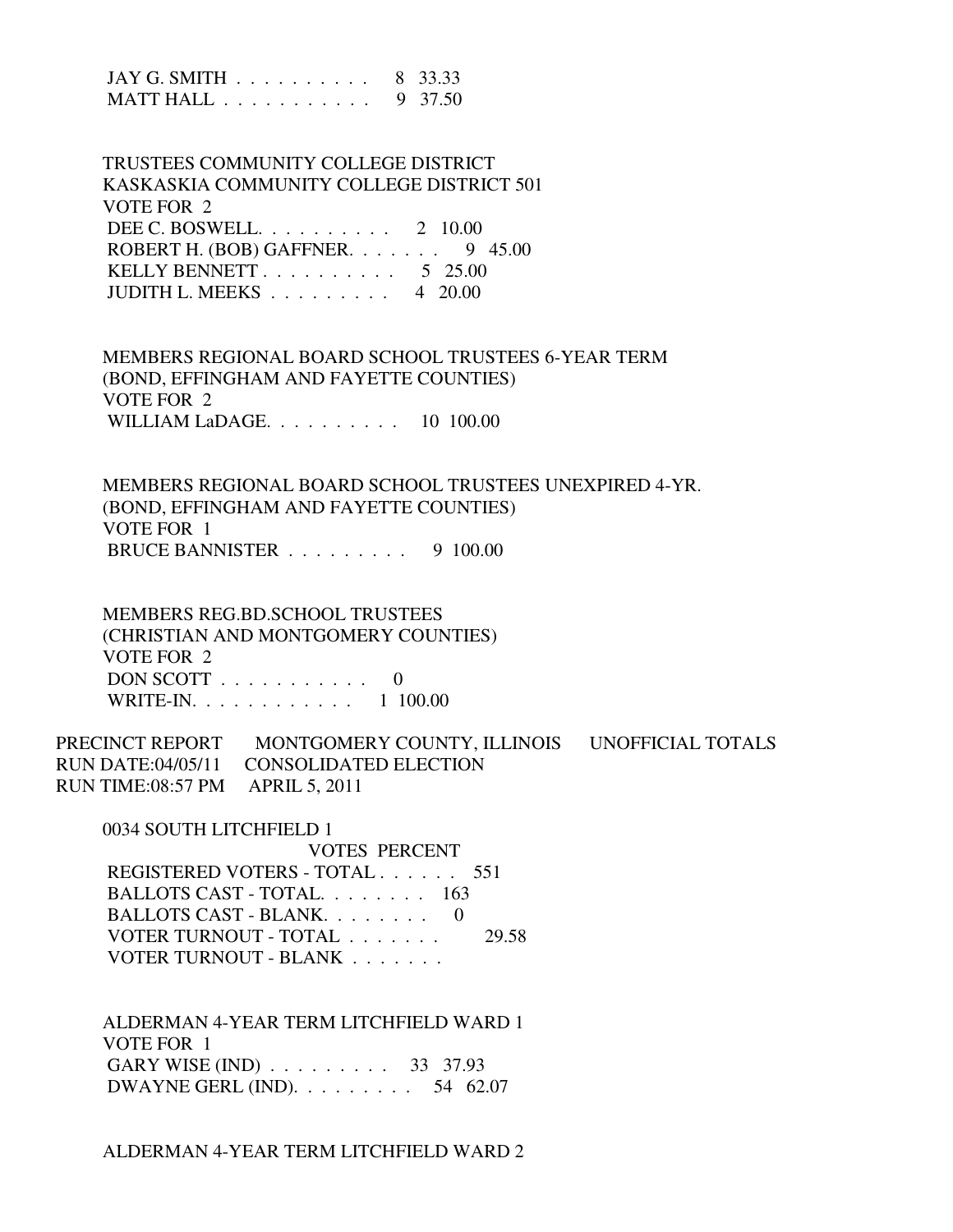VOTE FOR 1 MONTE GOVAIA (IND) . . . . . . . . 24 42.11 DONNA K. HEMKEN (IND) . . . . . . . 2 3.51 BRANDEN VEGA (IND) . . . . . . . . 2 3.51 DAVID L. HOLLO (IND). . . . . . . . 29 50.88

 PARK COMMISSIONER 4-YEAR TERM LITCHFIELD PARK DISTRICT VOTE FOR 3 PEGGY HIMSTEDT. . . . . . . . . . 80 46.78 STEVE BATES. . . . . . . . . . . 91 53.22

 LIBRARY TRUSTEES 6-YEAR TERM LITCHFIELD PUBLIC LIBRARY DISTRICT VOTE FOR 2 EVELYN LANTER . . . . . . . . . . 111 61.33 NANCY DRESSEN-KREFFT. . . . . . . . 70 38.67

 MEMBERS BOARD OF EDUCATION LITCHFIELD C.U.S.D. 12 VOTE FOR 4 EDDY L. HIRES . . . . . . . . . . 80 18.48 THERESA DURBIN. . . . . . . . . . 97 22.40 STEPHANIE L. BLANKENSHIP . . . . . . 75 17.32 REGGY WALDRUP . . . . . . . . . . . 64 14.78 ROBERT M. NICKERSON . . . . . . . . 60 13.86 JEFF SEABAUGH . . . . . . . . . . 57 13.16

 MEMBERS BOARD OF EDUCATION MT. OLIVE C.U.S.D. 5 VOTE FOR 4 DAVID BRUNNWORTH . . . . . . . . . 3 37.50 LUTHER P. THIMSEN. . . . . . . . . 0 DEBRA J. HEEREN . . . . . . . . . 3 37.50 JOHN M. SKERTICH . . . . . . . . . 1 12.50 DAVID V. KERNICH . . . . . . . . . . 1 12.50

 MEMBERS REG.BD.SCHOOL TRUSTEES (CALHOUN, GREENE, JERSEY & MACOUPIN) VOTE FOR 2 MARK S. PROSE . . . . . . . . . . 0

 MEMBERS REG.BD.SCHOOL TRUSTEES (CHRISTIAN AND MONTGOMERY COUNTIES) VOTE FOR 2 DON SCOTT . . . . . . . . . . . 96 96.97 WRITE-IN. . . . . . . . . . . . . 3 3.03

PRECINCT REPORT MONTGOMERY COUNTY, ILLINOIS UNOFFICIAL TOTALS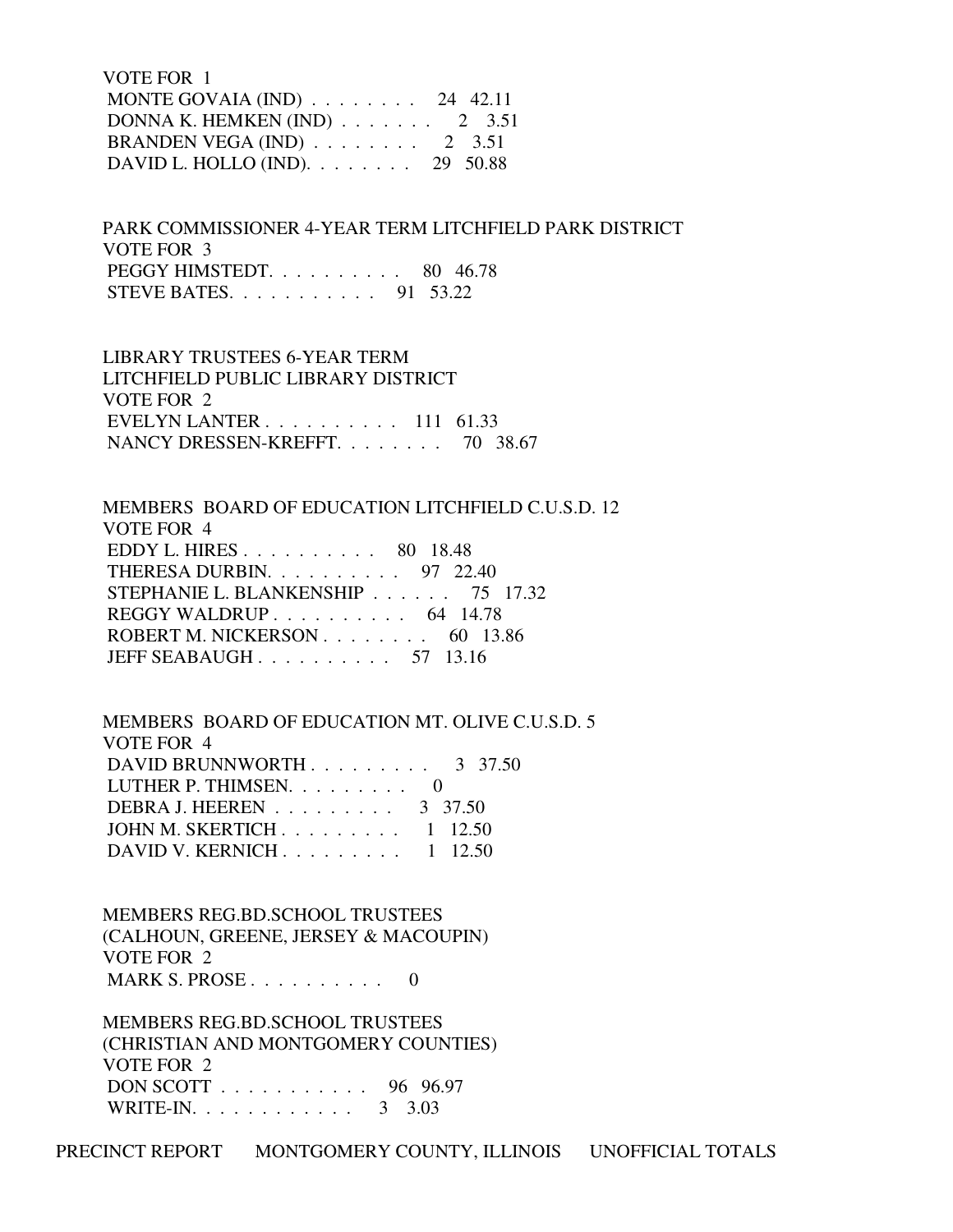# RUN DATE:04/05/11 CONSOLIDATED ELECTION RUN TIME:08:57 PM APRIL 5, 2011

## 0035 SOUTH LITCHFIELD 2

| <b>VOTES PERCENT</b>                               |                 |  |  |  |
|----------------------------------------------------|-----------------|--|--|--|
| REGISTERED VOTERS - TOTAL 733                      |                 |  |  |  |
| BALLOTS CAST - TOTAL 175                           |                 |  |  |  |
| BALLOTS CAST - BLANK. $\ldots \ldots \ldots 1$ .57 |                 |  |  |  |
| VOTER TURNOUT - TOTAL                              | 23.87           |  |  |  |
| VOTER TURNOUT - BLANK                              | $\overline{14}$ |  |  |  |

 ALDERMAN 4-YEAR TERM LITCHFIELD WARD 1 VOTE FOR 1 GARY WISE (IND) . . . . . . . . . 36 25.17 DWAYNE GERL (IND). . . . . . . . . 107 74.83

 ALDERMAN 4-YEAR TERM LITCHFIELD WARD 2 VOTE FOR 1 MONTE GOVAIA (IND)  $\ldots \ldots \ldots$  8 32.00 DONNA K. HEMKEN (IND)  $\ldots \ldots$  0 BRANDEN VEGA (IND)  $\ldots \ldots \ldots 1$  4.00 DAVID L. HOLLO (IND). . . . . . . . 16 64.00

 PARK COMMISSIONER 4-YEAR TERM LITCHFIELD PARK DISTRICT VOTE FOR 3 PEGGY HIMSTEDT. . . . . . . . . . 93 50.82 STEVE BATES. . . . . . . . . . . 90 49.18

 LIBRARY TRUSTEES 6-YEAR TERM LITCHFIELD PUBLIC LIBRARY DISTRICT VOTE FOR 2 EVELYN LANTER . . . . . . . . . . 106 54.08 NANCY DRESSEN-KREFFT. . . . . . . . 90 45.92

 MEMBERS BOARD OF EDUCATION HILLSBORO C.U.S.D. 3 VOTE FOR 4 BARBARA ADAMS . . . . . . . . . . 0 VITO J. PASSARIELLO . . . . . . . . 0 THOMAS W. CLINARD. . . . . . . . . 0 WRITE-IN.  $\ldots$  . . . . . . . . 0

 MEMBERS BOARD OF EDUCATION LITCHFIELD C.U.S.D. 12 VOTE FOR 4 EDDY L. HIRES . . . . . . . . . . 104 20.88 THERESA DURBIN. . . . . . . . . . 106 21.29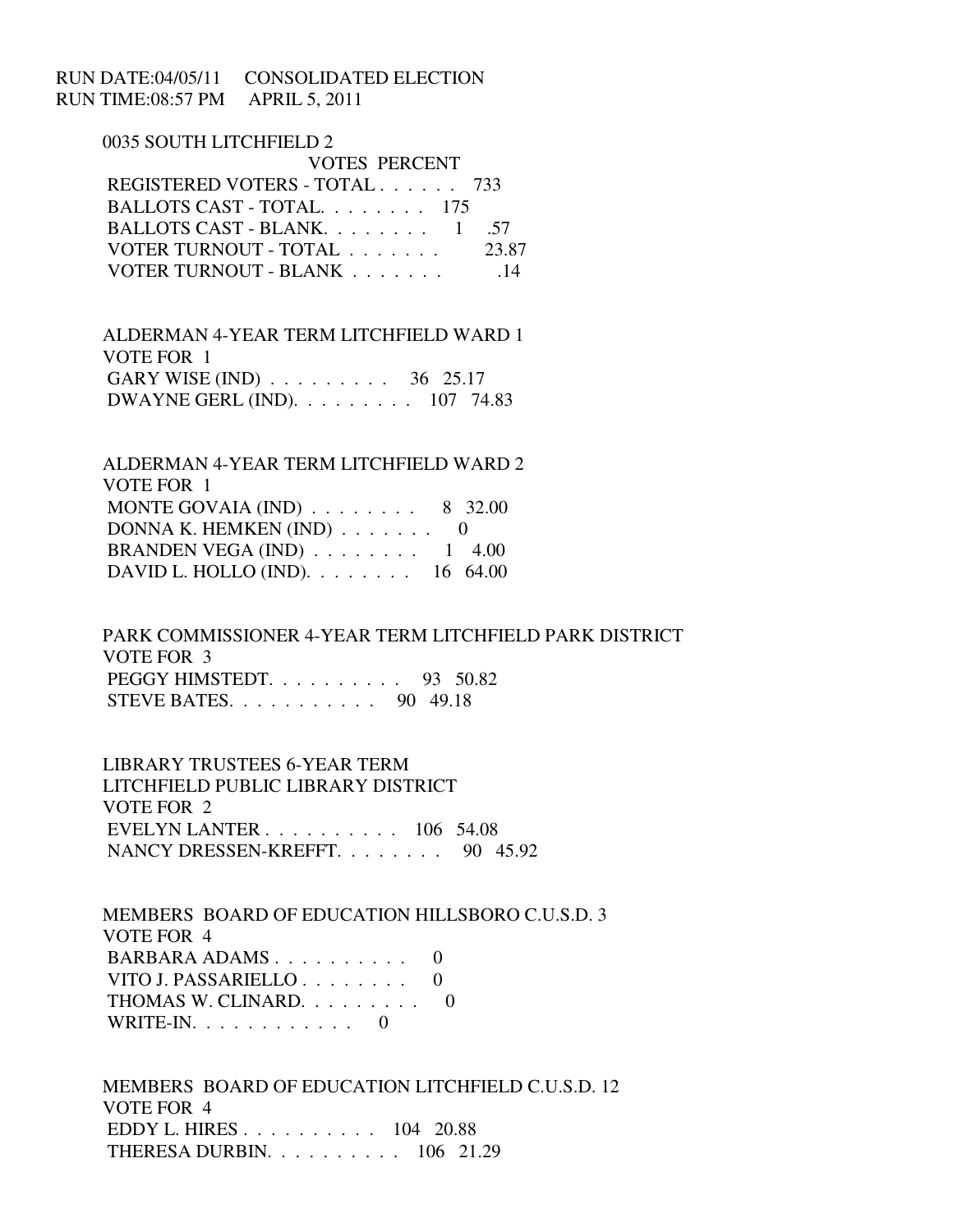STEPHANIE L. BLANKENSHIP . . . . . . 90 18.07 REGGY WALDRUP . . . . . . . . . . 73 14.66 ROBERT M. NICKERSON . . . . . . . . . 59 11.85 JEFF SEABAUGH . . . . . . . . . . 66 13.25

 MEMBERS REG.BD.SCHOOL TRUSTEES (CHRISTIAN AND MONTGOMERY COUNTIES) VOTE FOR 2 DON SCOTT . . . . . . . . . . . 119 95.20 WRITE-IN. . . . . . . . . . . . 6 4.80

PRECINCT REPORT MONTGOMERY COUNTY, ILLINOIS UNOFFICIAL TOTALS RUN DATE:04/05/11 CONSOLIDATED ELECTION RUN TIME:08:57 PM APRIL 5, 2011

0036 SOUTH LITCHFIELD 3

 VOTES PERCENT REGISTERED VOTERS - TOTAL . . . . . . 378 BALLOTS CAST - TOTAL. . . . . . . . 100 BALLOTS CAST - BLANK. . . . . . . . 0 VOTER TURNOUT - TOTAL . . . . . . . 26.46 VOTER TURNOUT - BLANK . . . . . . .

 ALDERMAN 4-YEAR TERM LITCHFIELD WARD 2 VOTE FOR 1 MONTE GOVAIA (IND)  $\ldots \ldots \ldots$  45 45.00 DONNA K. HEMKEN (IND) . . . . . . . 10 10.00 BRANDEN VEGA (IND)  $\ldots \ldots \ldots$  0 DAVID L. HOLLO (IND). . . . . . . . 45 45.00

 PARK COMMISSIONER 4-YEAR TERM LITCHFIELD PARK DISTRICT VOTE FOR 3 PEGGY HIMSTEDT. . . . . . . . . . 44 40.00 STEVE BATES. . . . . . . . . . . 66 60.00

 LIBRARY TRUSTEES 6-YEAR TERM LITCHFIELD PUBLIC LIBRARY DISTRICT VOTE FOR 2 EVELYN LANTER  $\ldots$  . . . . . . . . 65 52.85 NANCY DRESSEN-KREFFT. . . . . . . . 58 47.15

 MEMBERS BOARD OF EDUCATION LITCHFIELD C.U.S.D. 12 VOTE FOR 4 EDDY L. HIRES . . . . . . . . . . 66 24.44 THERESA DURBIN. . . . . . . . . . 55 20.37 STEPHANIE L. BLANKENSHIP . . . . . . 49 18.15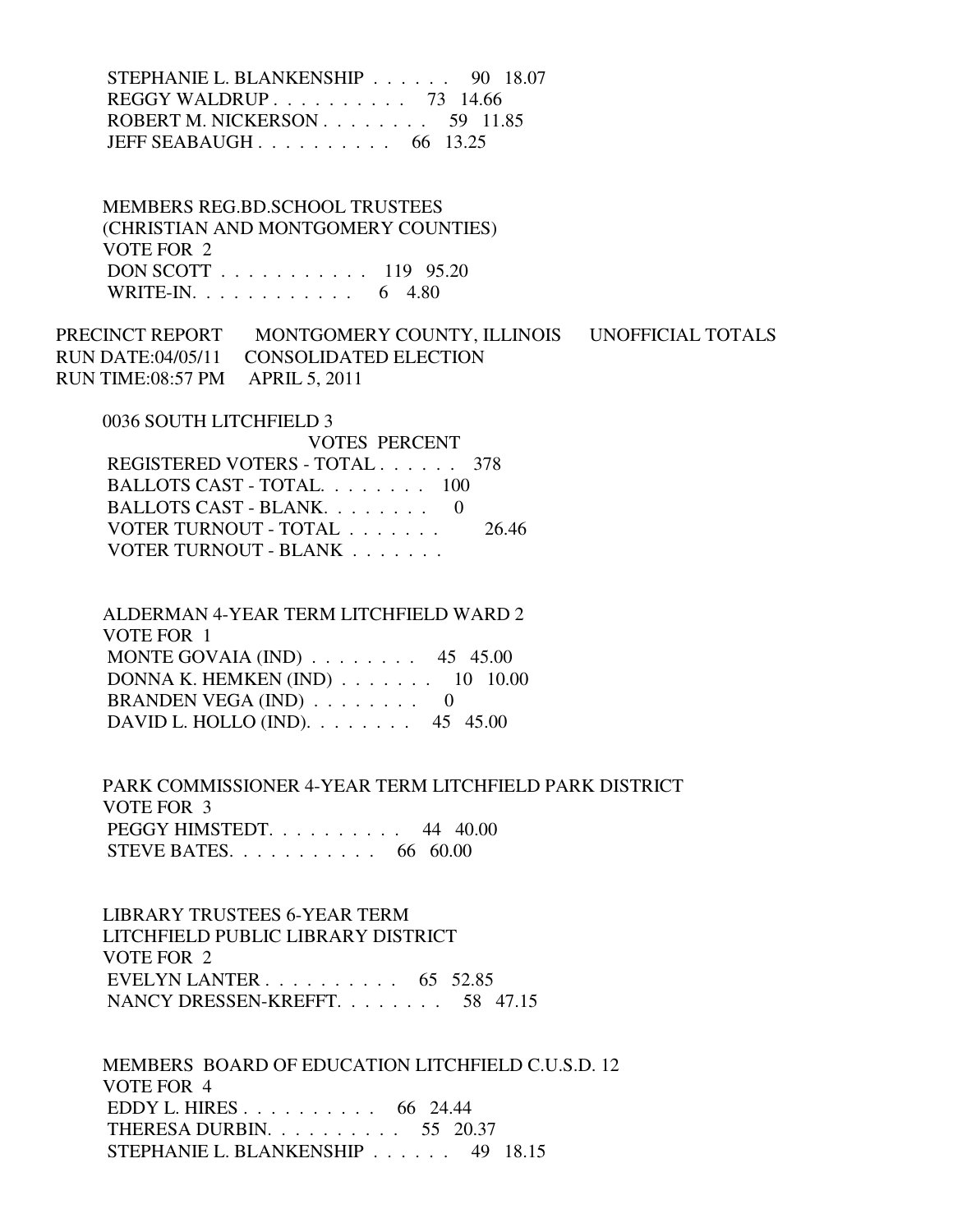# REGGY WALDRUP . . . . . . . . . . 36 13.33 ROBERT M. NICKERSON . . . . . . . . 31 11.48 JEFF SEABAUGH . . . . . . . . . . 33 12.22

 MEMBERS REG.BD.SCHOOL TRUSTEES (CHRISTIAN AND MONTGOMERY COUNTIES) VOTE FOR 2 DON SCOTT . . . . . . . . . . . 59 98.33 WRITE-IN. . . . . . . . . . . . 1 1.67

PRECINCT REPORT MONTGOMERY COUNTY, ILLINOIS UNOFFICIAL TOTALS RUN DATE:04/05/11 CONSOLIDATED ELECTION RUN TIME:08:57 PM APRIL 5, 2011

0037 SOUTH LITCHFIELD 4

| VOTES PERCENT                 |       |
|-------------------------------|-------|
| REGISTERED VOTERS - TOTAL 507 |       |
| BALLOTS CAST - TOTAL 80       |       |
| BALLOTS CAST - BLANK $0$      |       |
| VOTER TURNOUT - TOTAL         | 15.78 |
| VOTER TURNOUT - BLANK         |       |

 ALDERMAN 4-YEAR TERM LITCHFIELD WARD 1 VOTE FOR 1 GARY WISE (IND) . . . . . . . . . 18 26.47 DWAYNE GERL (IND). . . . . . . . . 50 73.53

 PARK COMMISSIONER 4-YEAR TERM LITCHFIELD PARK DISTRICT VOTE FOR 3 PEGGY HIMSTEDT. . . . . . . . . . 36 48.65 STEVE BATES. . . . . . . . . . . 38 51.35

 LIBRARY TRUSTEES 6-YEAR TERM LITCHFIELD PUBLIC LIBRARY DISTRICT VOTE FOR 2 EVELYN LANTER . . . . . . . . . . 41 54.67 NANCY DRESSEN-KREFFT. . . . . . . . 34 45.33

 MEMBERS BOARD OF EDUCATION LITCHFIELD C.U.S.D. 12 VOTE FOR 4 EDDY L. HIRES . . . . . . . . . . 47 21.36 THERESA DURBIN. . . . . . . . . . 48 21.82 STEPHANIE L. BLANKENSHIP . . . . . . 35 15.91 REGGY WALDRUP . . . . . . . . . . 33 15.00 ROBERT M. NICKERSON . . . . . . . . . 30 13.64 JEFF SEABAUGH . . . . . . . . . . 27 12.27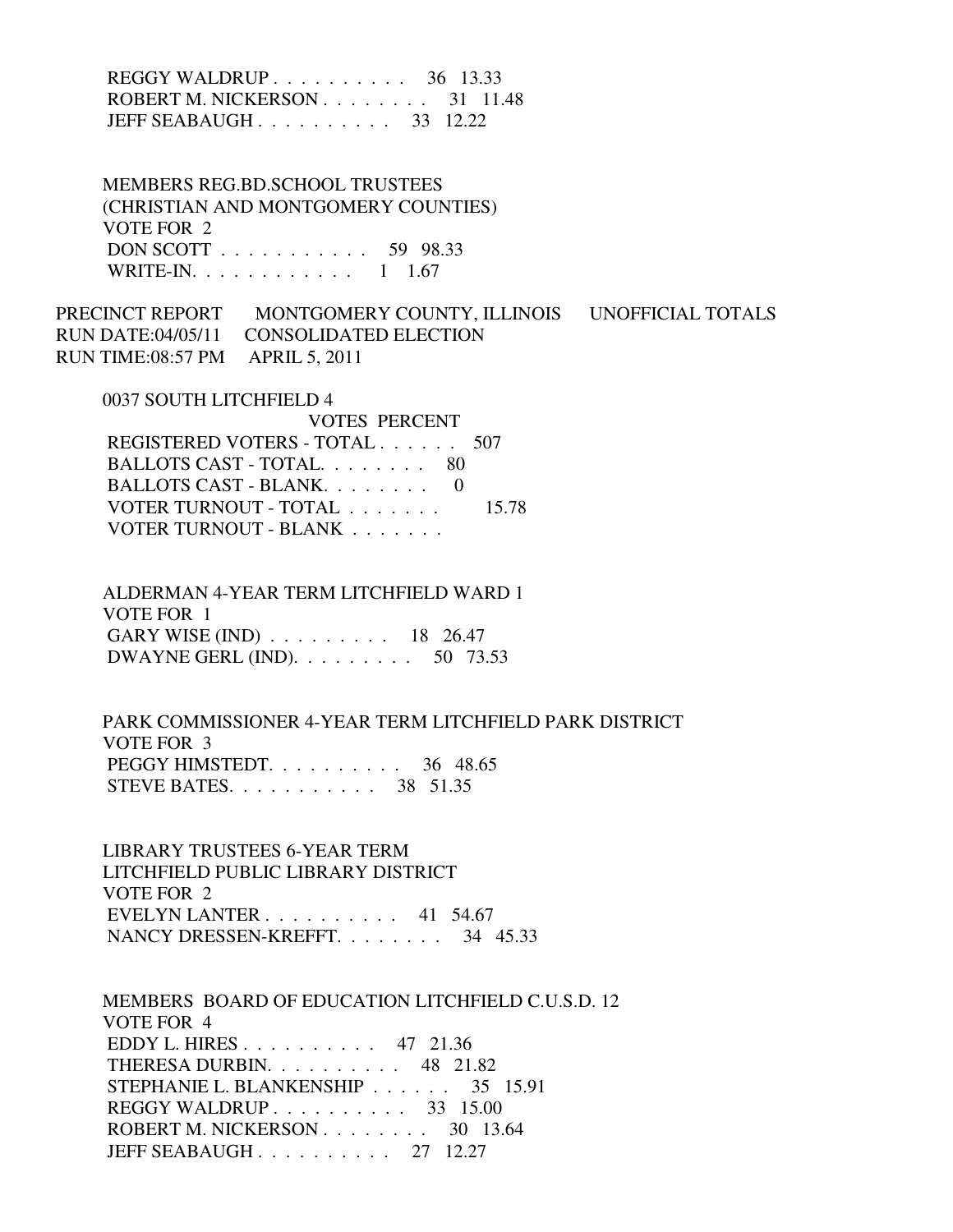MEMBERS REG.BD.SCHOOL TRUSTEES (CHRISTIAN AND MONTGOMERY COUNTIES) VOTE FOR 2 DON SCOTT . . . . . . . . . . . 52 100.00 WRITE-IN.  $\ldots$  . . . . . . . . 0

PRECINCT REPORT MONTGOMERY COUNTY, ILLINOIS UNOFFICIAL TOTALS RUN DATE:04/05/11 CONSOLIDATED ELECTION RUN TIME:08:57 PM APRIL 5, 2011

VOTES PERCENT

#### 0038 WALSHVILLE

| VOLES PERCENT                 |      |
|-------------------------------|------|
| REGISTERED VOTERS - TOTAL 220 |      |
| BALLOTS CAST - TOTAL 21       |      |
| BALLOTS CAST - BLANK. 0       |      |
| VOTER TURNOUT - TOTAL         | 9.55 |
| VOTER TURNOUT - BLANK         |      |
|                               |      |

 VILLAGE TRUSTEE 4-YEAR TERM VILLAGE OF WALSHVILLE VOTE FOR 3 RONALD HEMKEN (IND) . . . . . . . . 2 33.33 DARLA SYKES (IND). . . . . . . . . 2 33.33 ROBERT HEMKEN (IND) . . . . . . . . 2 33.33

 MEMBERS OF THE BOARD OF EDUCATION BOND COUNTY C.U.S.D. 2 VOTE FOR 3 SCOTT GAFFNER . . . . . . . . . . 0 ERIN HILL  $\ldots$  . . . . . . . . 0 NATHAN T. PRATER . . . . . . . . . 0 JAMES JACKSON . . . . . . . . . . 0

 MEMBERS OF THE BOARD OF EDUCATION HIGHLAND C.U.S.D. 5 VOTE FOR 3 JOYCE A. ZERBAN  $\ldots$  . . . . . . . 0 GREGORY S. BASLER. . . . . . . . . 0 JONATHAN C. BASDEN . . . . . . . . 0

 MEMBERS BOARD OF EDUCATION LITCHFIELD C.U.S.D. 12 VOTE FOR 4 EDDY L. HIRES . . . . . . . . . . 2 12.50 THERESA DURBIN.  $\ldots$  . . . . . . . . 6 37.50 STEPHANIE L. BLANKENSHIP . . . . . . 3 18.75 REGGY WALDRUP . . . . . . . . . . 1 6.25 ROBERT M. NICKERSON . . . . . . . . . 3 18.75 JEFF SEABAUGH  $\ldots$  . . . . . . . . 1 6.25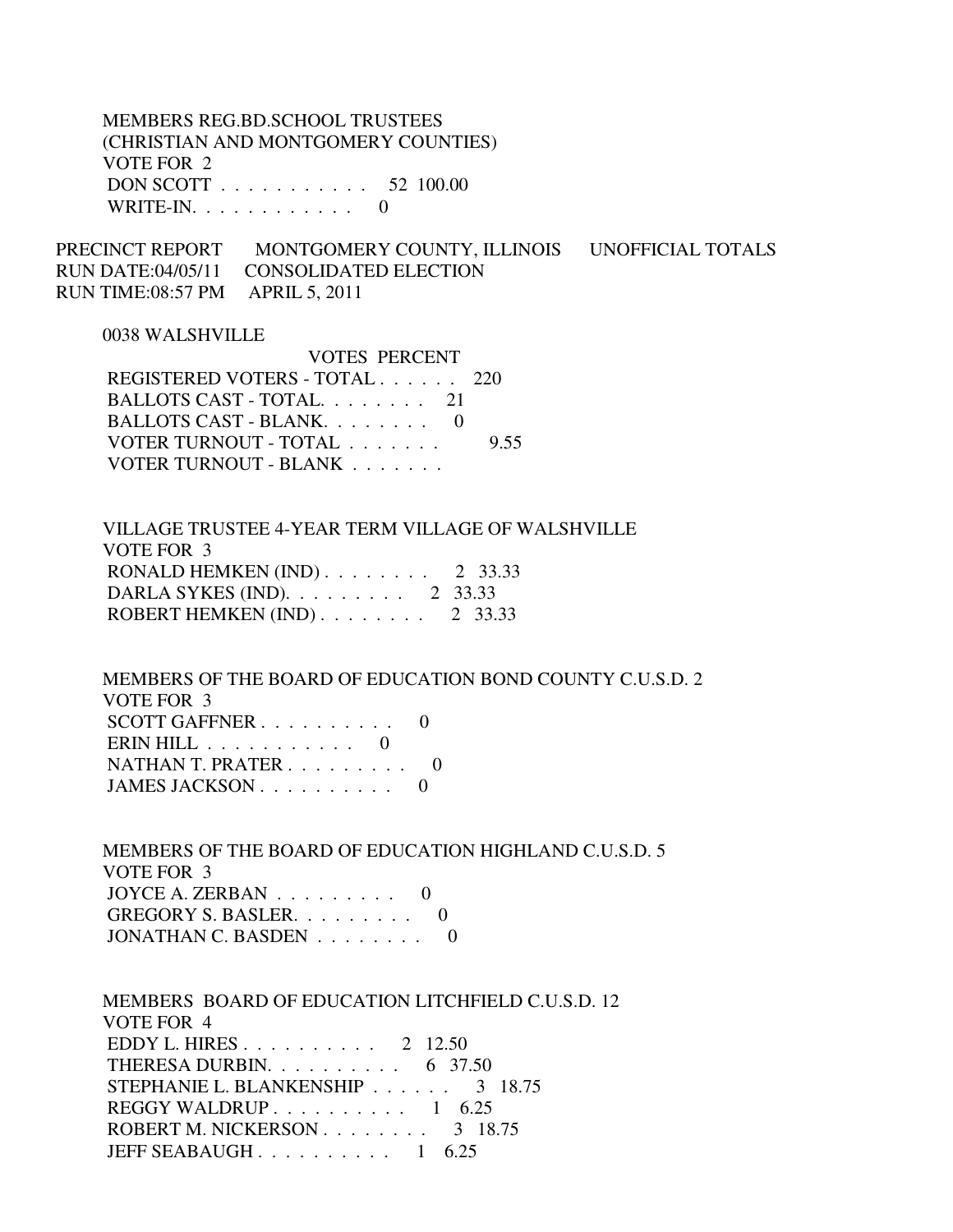MEMBERS BOARD OF EDUCATION MT. OLIVE C.U.S.D. 5 VOTE FOR 4 DAVID BRUNNWORTH . . . . . . . . . 12 25.53 LUTHER P. THIMSEN. . . . . . . . . 11 23.40 DEBRA J. HEEREN . . . . . . . . . 7 14.89 JOHN M. SKERTICH . . . . . . . . . 7 14.89 DAVID V. KERNICH . . . . . . . . . 10 21.28

 TRUSTEES COMMUNITY COLLEGE DISTRICT KASKASKIA COMMUNITY COLLEGE DISTRICT 501 VOTE FOR 2 DEE C. BOSWELL. . . . . . . . . . 0 ROBERT H. (BOB) GAFFNER. . . . . . . 0 KELLY BENNETT . . . . . . . . . . 0 JUDITH L. MEEKS . . . . . . . . . 0

 MEMBERS REGIONAL BOARD SCHOOL TRUSTEES 6-YEAR TERM (BOND, EFFINGHAM AND FAYETTE COUNTIES) VOTE FOR 2 WILLIAM LaDAGE. . . . . . . . . . 0

 MEMBERS REGIONAL BOARD SCHOOL TRUSTEES UNEXPIRED 4-YR. (BOND, EFFINGHAM AND FAYETTE COUNTIES) VOTE FOR 1 BRUCE BANNISTER . . . . . . . . . 0

 MEMBERS REG.BD.SCHOOL TRUSTEES (CALHOUN, GREENE, JERSEY & MACOUPIN) VOTE FOR 2 MARK S. PROSE . . . . . . . . . . 11 100.00

 MEMBERS REG.BD.SCHOOL TRUSTEES (CHRISTIAN AND MONTGOMERY COUNTIES) VOTE FOR 2 DON SCOTT . . . . . . . . . . . 3 100.00 WRITE-IN.  $\ldots$  . . . . . . . . 0

 MEMBER REG.BD.SCHOOL TRUSTEES (MADISON COUNTY) VOTE FOR 2 LAWRENCE J. CURRY.  $\ldots$  . . . . . . 0 THOMAS TRITSCH. . . . . . . . . . 0

PRECINCT REPORT MONTGOMERY COUNTY, ILLINOIS UNOFFICIAL TOTALS RUN DATE:04/05/11 CONSOLIDATED ELECTION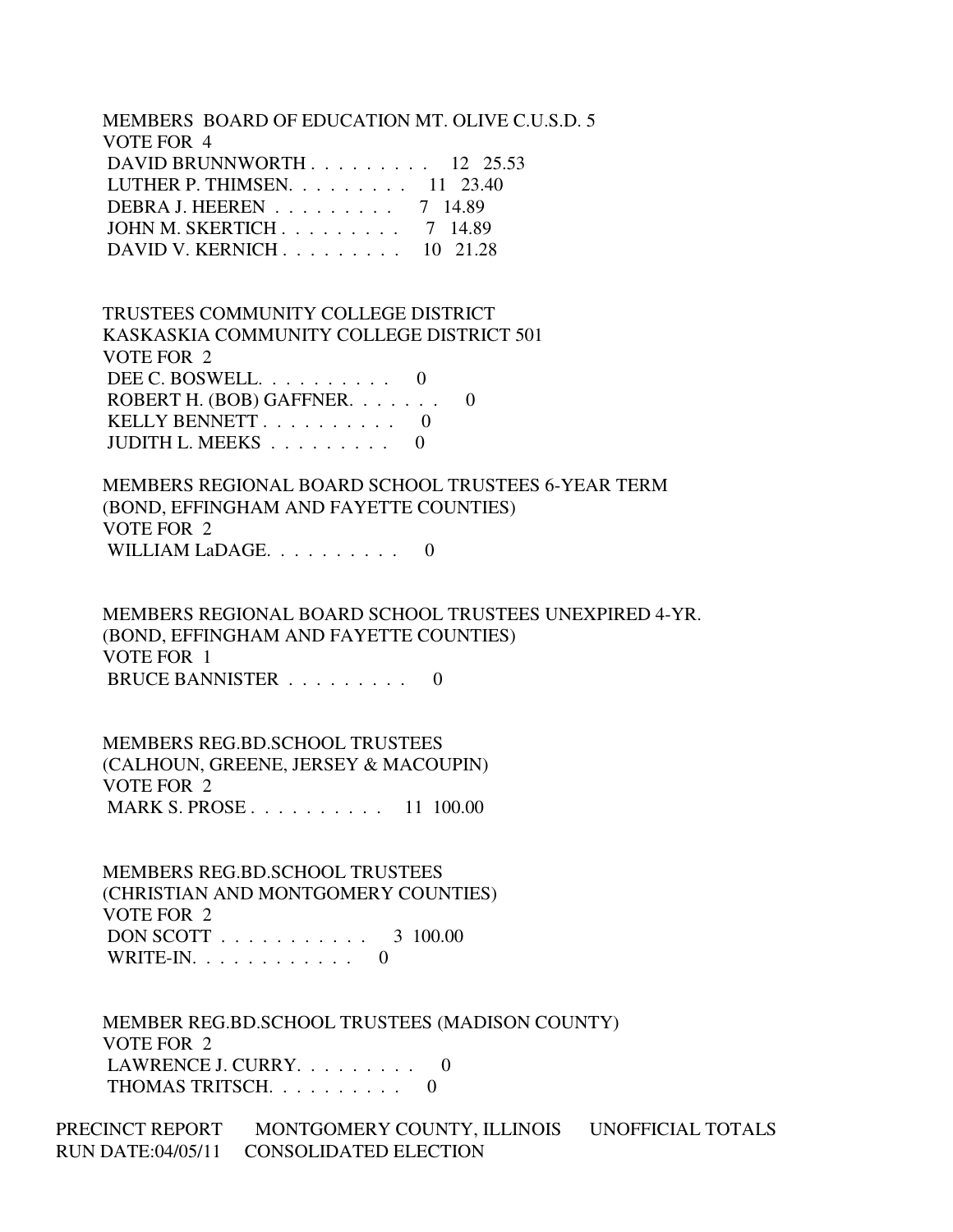RUN TIME:08:57 PM APRIL 5, 2011

 0039 WITT 1 VOTES PERCENT REGISTERED VOTERS - TOTAL . . . . . . 148 BALLOTS CAST - TOTAL. . . . . . . . 27 BALLOTS CAST - BLANK. . . . . . . . 0 VOTER TURNOUT - TOTAL . . . . . . . 18.24 VOTER TURNOUT - BLANK . . . . . . . .

 LIBRARY TRUSTEE 6-YEAR TERM WITT TOWNSHIP LIBRARY VOTE FOR 3 JOYCE BRENGARD. . . . . . . . . . 19 52.78 BETTY HADLEY . . . . . . . . . . 17 47.22

 MEMBERS BOARD OF EDUCATION HILLSBORO C.U.S.D. 3 VOTE FOR 4 BARBARA ADAMS . . . . . . . . . . 0 VITO J. PASSARIELLO . . . . . . . . 0 THOMAS W. CLINARD. . . . . . . . . 0 WRITE-IN.  $\ldots$  . . . . . . . . 0

 MEMBERS OF THE BOARD OF EDUCATION NOKOMIS C.U.S.D. 22 VOTE FOR 3 CARL J. KETTELKAMP . . . . . . . . 9 14.06 DAVID SCHWEIZER . . . . . . . . . 16 25.00 CHAD RUPPERT . . . . . . . . . . 21 32.81 JANE A. CRESS-TUCHMANN . . . . . . . 6 9.38 DAWN ALEXANDER. . . . . . . . . . 12 18.75

 MEMBERS REG.BD.SCHOOL TRUSTEES (CHRISTIAN AND MONTGOMERY COUNTIES) VOTE FOR 2 DON SCOTT . . . . . . . . . . . 17 89.47 WRITE-IN. . . . . . . . . . . . 2 10.53

PRECINCT REPORT MONTGOMERY COUNTY, ILLINOIS UNOFFICIAL TOTALS RUN DATE:04/05/11 CONSOLIDATED ELECTION RUN TIME:08:57 PM APRIL 5, 2011

0040 WITT 2

| <b>VOTES PERCENT</b>          |       |
|-------------------------------|-------|
| REGISTERED VOTERS - TOTAL 266 |       |
| BALLOTS CAST - TOTAL 38       |       |
| BALLOTS CAST - BLANK. 0       |       |
| VOTER TURNOUT - TOTAL         | 14.29 |
| VOTER TURNOUT - BLANK         |       |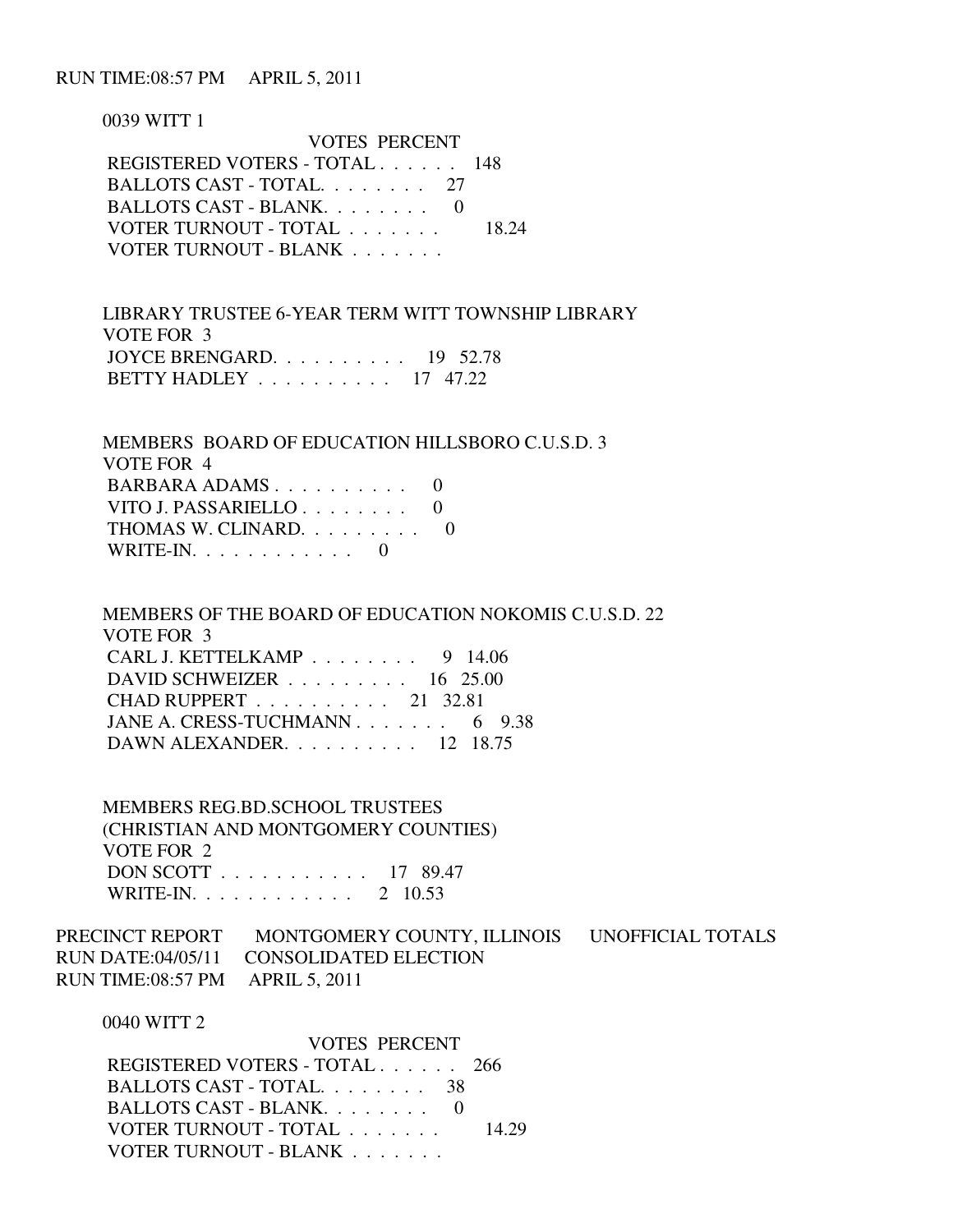TREASURER UNEXPIRED 2-YEAR TERM CITY OF WITT VOTE FOR 1 NO CANDIDATE FILED . . . . . . . . 0

 ALDERMAN 4-YEAR TERM WITT WARD 1 VOTE FOR 1 DOUG DONALDSON (IND). . . . . . . . 0 WRITE-IN.  $\ldots$  . . . . . . . . 0

 ALDERMAN 4-YEAR TERM WITT WARD 2 VOTE FOR 1 TIM TAYLOR (IND) . . . . . . . . . 30 100.00

 ALDERMAN 4-YEAR TERM WITT WARD 3 VOTE FOR 1 NO CANDIDATE FILED  $\ldots \ldots \ldots$ 

 LIBRARY TRUSTEE 6-YEAR TERM WITT TOWNSHIP LIBRARY VOTE FOR 3 JOYCE BRENGARD. . . . . . . . . . 33 57.89 BETTY HADLEY . . . . . . . . . . 24 42.11

 MEMBERS BOARD OF EDUCATION HILLSBORO C.U.S.D. 3 VOTE FOR 4 BARBARA ADAMS . . . . . . . . . . 24 34.78 VITO J. PASSARIELLO . . . . . . . . 17 24.64 THOMAS W. CLINARD. . . . . . . . . 18 26.09 WRITE-IN. . . . . . . . . . . . 10 14.49

 MEMBERS OF THE BOARD OF EDUCATION NOKOMIS C.U.S.D. 22 VOTE FOR 3 CARL J. KETTELKAMP . . . . . . . . 0 DAVID SCHWEIZER . . . . . . . . . 0 CHAD RUPPERT . . . . . . . . . . 0 JANE A. CRESS-TUCHMANN . . . . . . . 0 DAWN ALEXANDER. . . . . . . . . . 0

 MEMBERS REG.BD.SCHOOL TRUSTEES (CHRISTIAN AND MONTGOMERY COUNTIES) VOTE FOR 2 DON SCOTT . . . . . . . . . . . 22 84.62 WRITE-IN. . . . . . . . . . . . 4 15.38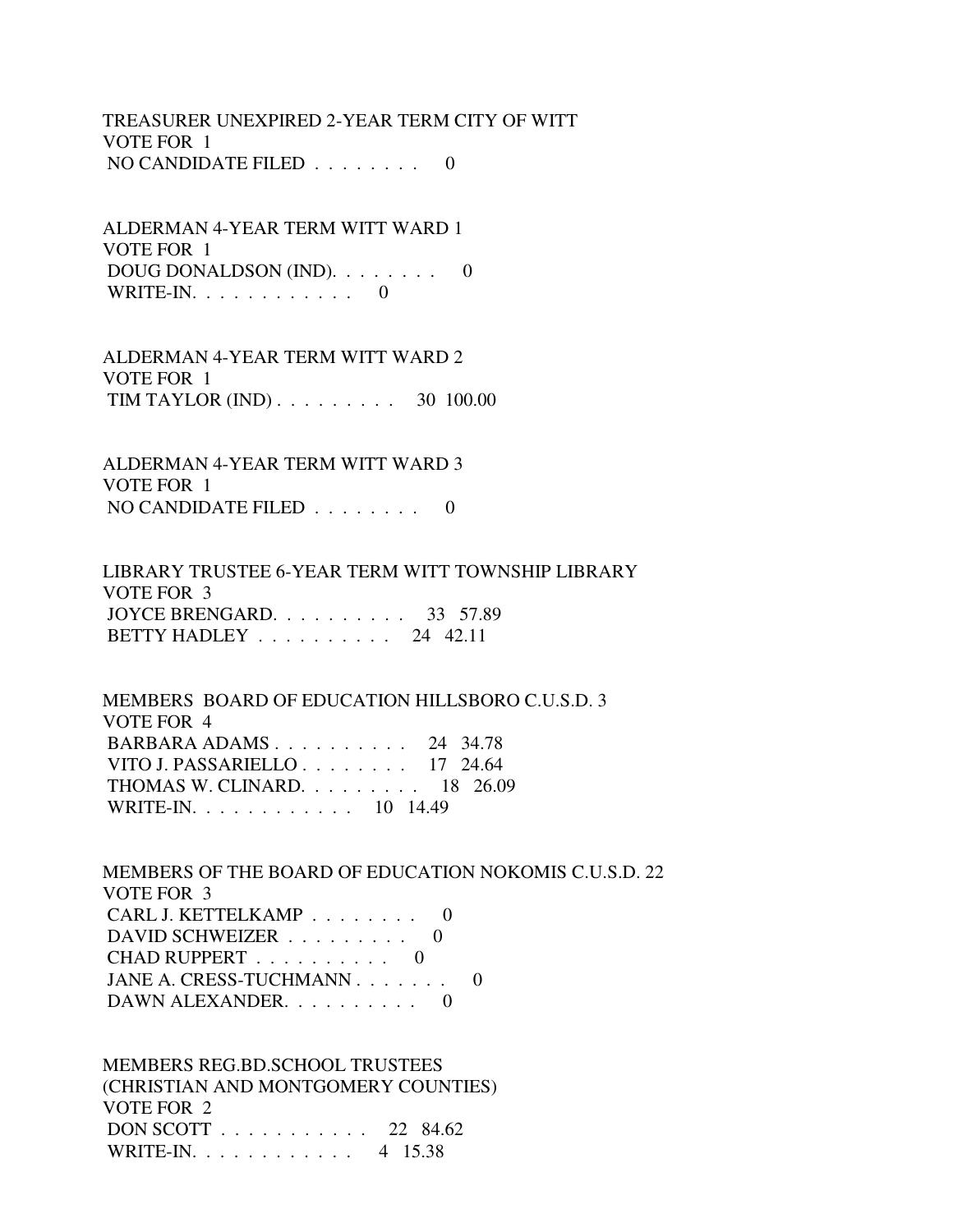PRECINCT REPORT MONTGOMERY COUNTY, ILLINOIS UNOFFICIAL TOTALS RUN DATE:04/05/11 CONSOLIDATED ELECTION RUN TIME:08:57 PM APRIL 5, 2011

#### 0041 WITT 3

 VOTES PERCENT REGISTERED VOTERS - TOTAL . . . . . . 340 BALLOTS CAST - TOTAL. . . . . . . . 32 BALLOTS CAST - BLANK. . . . . . . . . 0 VOTER TURNOUT - TOTAL . . . . . . . 9.41 VOTER TURNOUT - BLANK . . . . . . .

 TREASURER UNEXPIRED 2-YEAR TERM CITY OF WITT VOTE FOR 1 NO CANDIDATE FILED  $\ldots$ , . . . . . 0

 ALDERMAN 4-YEAR TERM WITT WARD 1 VOTE FOR 1 DOUG DONALDSON (IND).  $\ldots$  . . . . . 8 80.00 WRITE-IN. . . . . . . . . . . . 2 20.00

 ALDERMAN 4-YEAR TERM WITT WARD 3 VOTE FOR 1 NO CANDIDATE FILED . . . . . . . . 0

 LIBRARY TRUSTEE 6-YEAR TERM WITT TOWNSHIP LIBRARY VOTE FOR 3 JOYCE BRENGARD. . . . . . . . . . 25 55.56 BETTY HADLEY . . . . . . . . . . 20 44.44

 MEMBERS BOARD OF EDUCATION HILLSBORO C.U.S.D. 3 VOTE FOR 4 BARBARA ADAMS . . . . . . . . . . 16 36.36 VITO J. PASSARIELLO . . . . . . . . 15 34.09 THOMAS W. CLINARD. . . . . . . . . 10 22.73 WRITE-IN. . . . . . . . . . . . 3 6.82

 MEMBERS OF THE BOARD OF EDUCATION NOKOMIS C.U.S.D. 22 VOTE FOR 3 CARL J. KETTELKAMP . . . . . . . . 0 DAVID SCHWEIZER . . . . . . . . . 0 CHAD RUPPERT . . . . . . . . . . 0 JANE A. CRESS-TUCHMANN . . . . . . . 0 DAWN ALEXANDER. . . . . . . . . . 0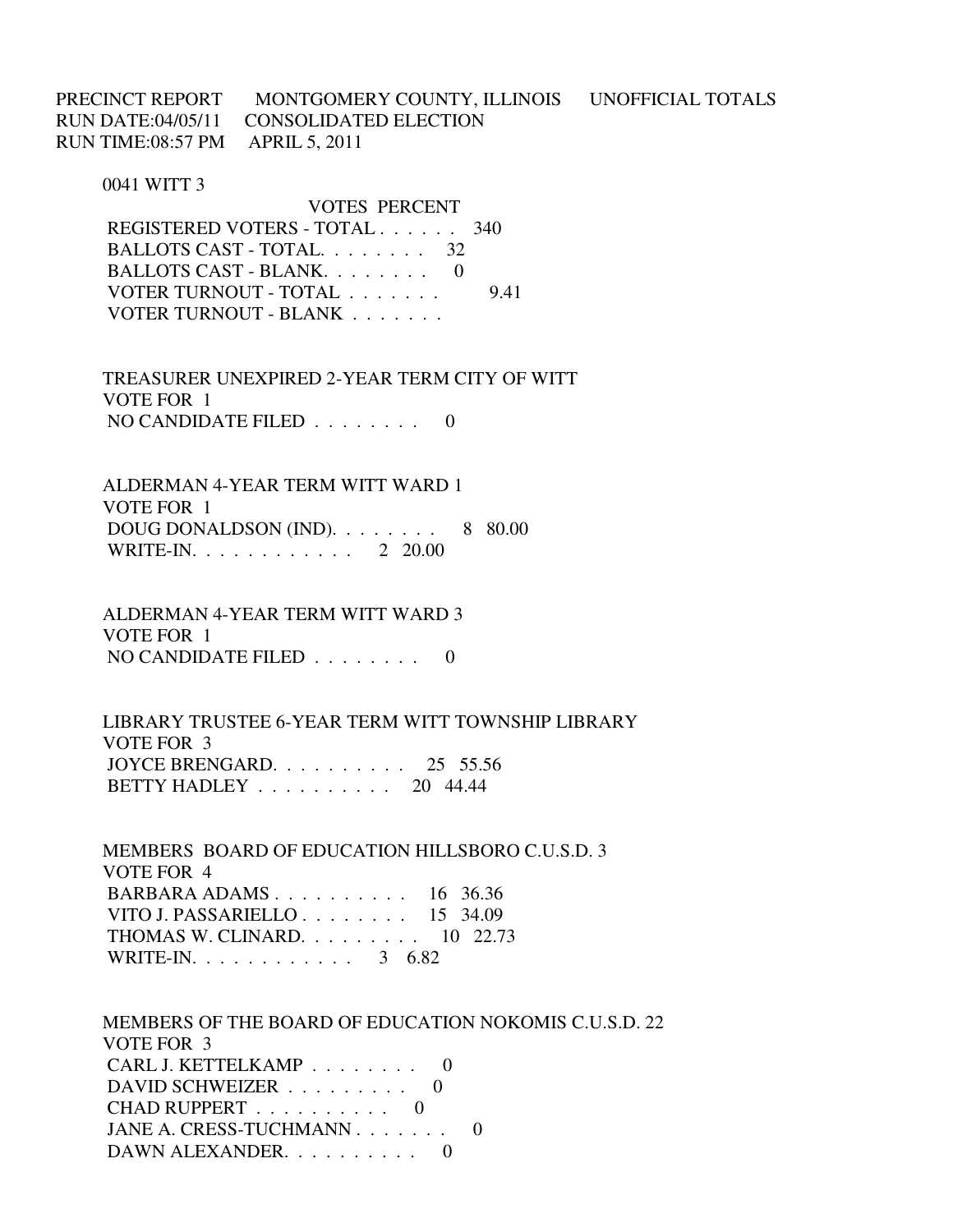MEMBERS REG.BD.SCHOOL TRUSTEES (CHRISTIAN AND MONTGOMERY COUNTIES) VOTE FOR 2 DON SCOTT . . . . . . . . . . . 20 90.91 WRITE-IN. . . . . . . . . . . . 2 9.09

PRECINCT REPORT MONTGOMERY COUNTY, ILLINOIS UNOFFICIAL TOTALS RUN DATE:04/05/11 CONSOLIDATED ELECTION RUN TIME:08:57 PM APRIL 5, 2011

## 0042 ZANESVILLE

 VOTES PERCENT REGISTERED VOTERS - TOTAL . . . . . . 313 BALLOTS CAST - TOTAL. . . . . . . . 29 BALLOTS CAST - BLANK. . . . . . . . 0 VOTER TURNOUT - TOTAL . . . . . . . 9.27 VOTER TURNOUT - BLANK . . . . . . .

 VILLAGE TRUSTEE 4-YEAR TERM VILLAGE OF RAYMOND VOTE FOR 3 KATHY SUMMERS (IND) . . . . . . . . 0 JOE MARTIN (IND) . . . . . . . . . 1 50.00 SCOTT PINKSTON (IND). . . . . . . . 0 BOB PENNOCK (IND). . . . . . . . . 1 50.00 ARWIN VOSS (IND) . . . . . . . . . 0

 PARK COMMISSIONER 6-YEAR TERM RAYMOND PARK DISTRICT VOTE FOR 2 KENT SORRELLS . . . . . . . . . . 1 50.00 TERRY TODT . . . . . . . . . . . 1 50.00

 LIBRARY TRUSTEE 6-YEAR TERM DOYLE PUBLIC LIBRARY DISTRICT VOTE FOR 2 SUSAN OLSON. . . . . . . . . . . 19 54.29 RITA BRUNTJEN . . . . . . . . . . 16 45.71

 MEMBERS BOARD OF EDUCATION LITCHFIELD C.U.S.D. 12 VOTE FOR 4 EDDY L. HIRES . . . . . . . . . . 1 9.09 THERESA DURBIN. . . . . . . . . . 2 18.18 STEPHANIE L. BLANKENSHIP . . . . . . 4 36.36 REGGY WALDRUP . . . . . . . . . . 2 18.18 ROBERT M. NICKERSON . . . . . . . . 1 9.09 JEFF SEABAUGH . . . . . . . . . . 1 9.09